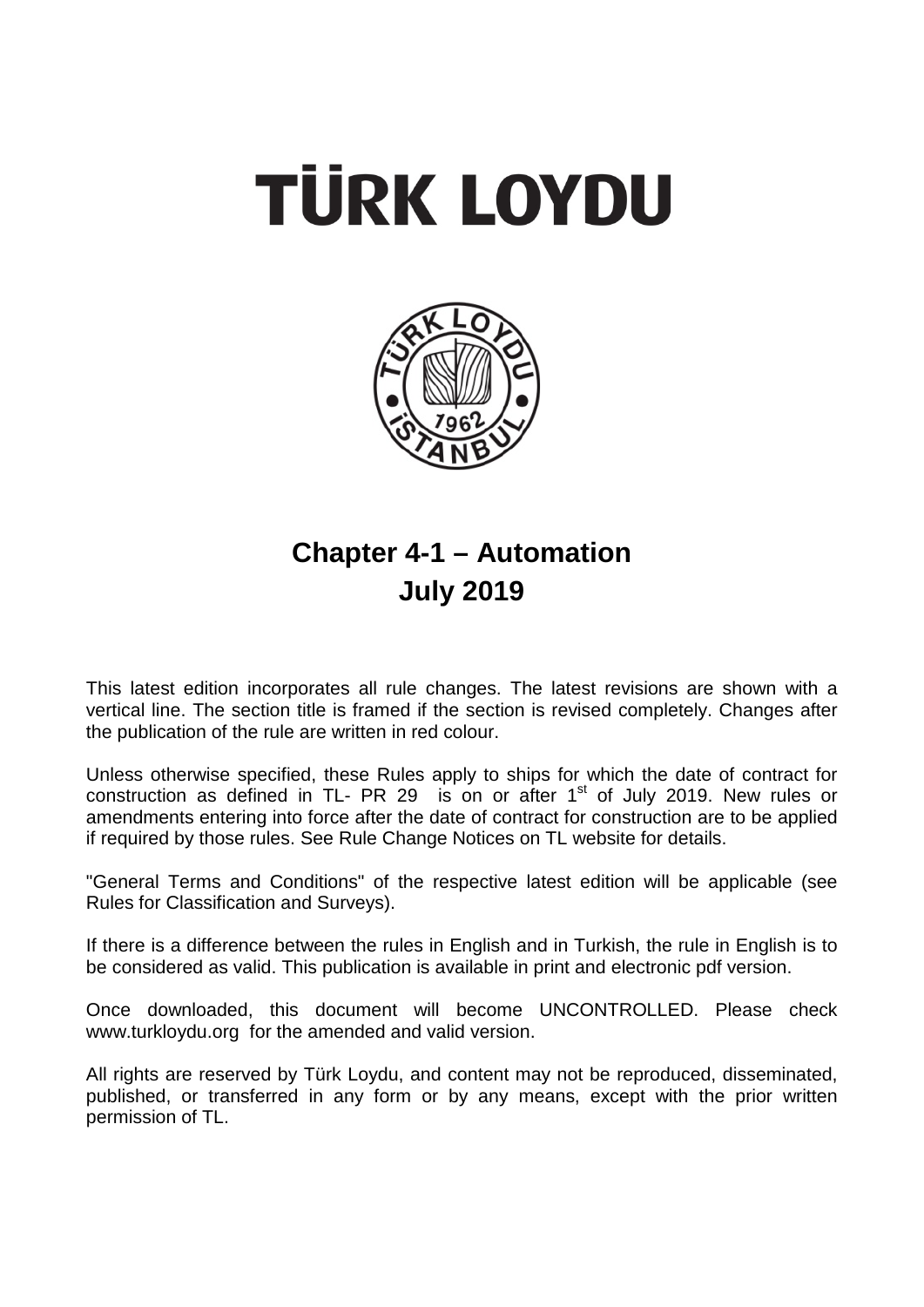## **TÜRK LOYDU**

| <b>Head Office</b>      |                          | Postane Mah. Tersaneler Cad. No:26 Tuzla 34944 STANBUL / TÜRKİYE                                                                                                     |
|-------------------------|--------------------------|----------------------------------------------------------------------------------------------------------------------------------------------------------------------|
|                         | Tel                      | $(90-216)$ 581 37 00                                                                                                                                                 |
|                         | Fax                      | $(90-216)$ 581 38 00                                                                                                                                                 |
|                         | E-mail                   | $:$ info@turkloydu.org                                                                                                                                               |
|                         | http://www.turkloydu.org |                                                                                                                                                                      |
| <b>Regional Offices</b> |                          |                                                                                                                                                                      |
| Ankara                  |                          | Eskişehir Yolu Mustafa Kemal Mah. 2159. Sokak No: 6/4 Çankaya - ANKARA / TÜRKİYE                                                                                     |
|                         | Tel                      | $: (90-312)$ 219 56 34 - 219 68 25                                                                                                                                   |
|                         | Fax                      | $(90-312)$ 219 69 72                                                                                                                                                 |
|                         | E-mail                   | : ankara@turkloydu.org                                                                                                                                               |
| <i>izmir</i>            |                          | Atatürk Cad. No :378 K.4 D.402 Kavalalılar Apt. 35220 Alsancak - İZMİR / TÜRKİYE                                                                                     |
|                         | Tel                      | $(90-232)$ 464 29 88                                                                                                                                                 |
|                         | Fax                      | $(90-232)$ 464 87 51                                                                                                                                                 |
|                         | E-mail                   | : izmir@turkloydu.org                                                                                                                                                |
| Adana                   | Tel<br>Fax<br>E-mail     | Çınarlı Mah. Atatürk Cad. Aziz Naci İş Merkezi No:5 K.1 D.2 Seyhan - ADANA / TÜRKİYE<br>$(90-322)$ 363 30 12<br>$: (90-322) 363 30 19$<br><u>adana@turkloydu.org</u> |
|                         |                          |                                                                                                                                                                      |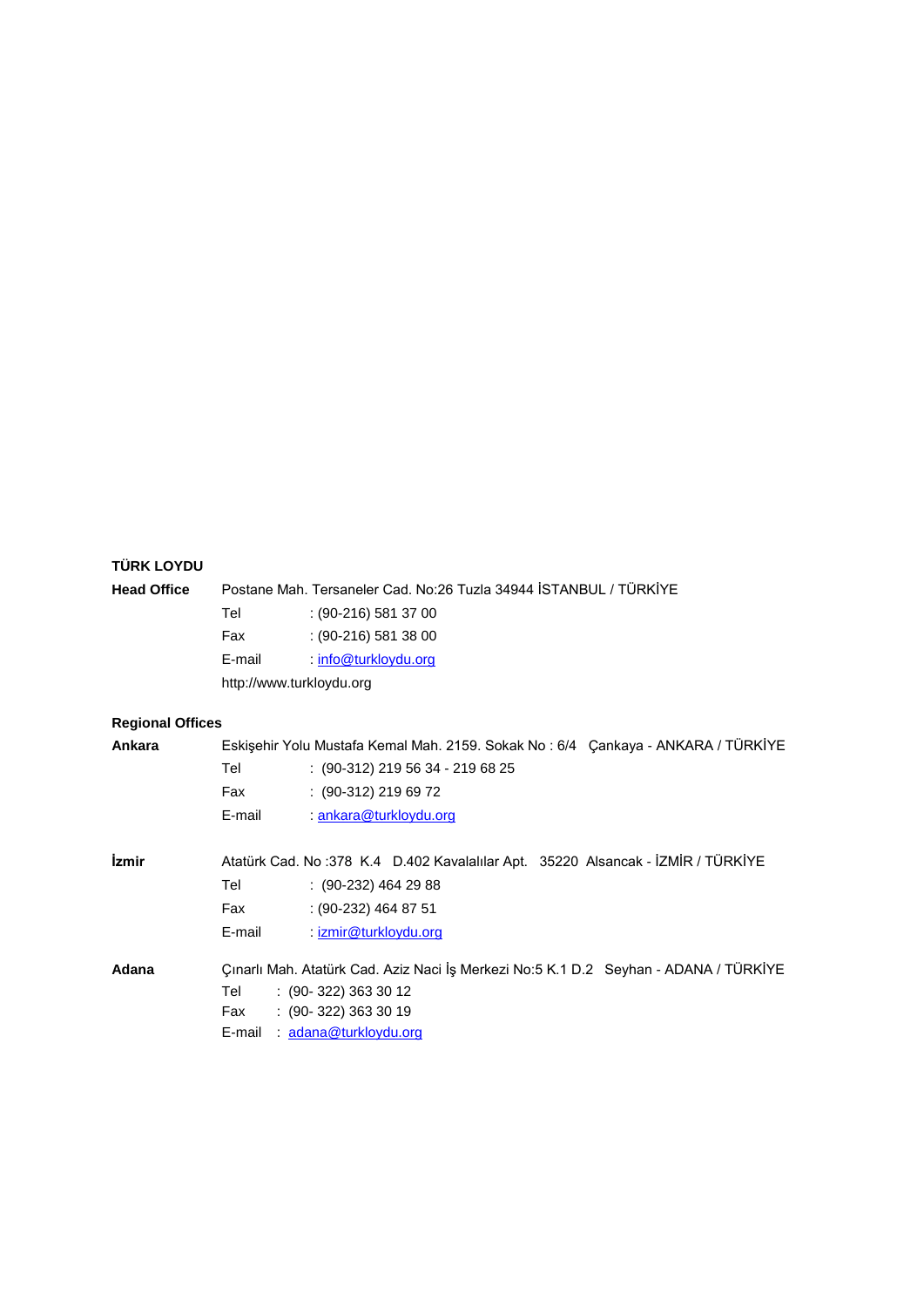## Rules for Classification of Steel Ships - Automation

### Section 1- General Rules and Instructions

## Section 2- Range of Control and Monitoring Equipment

### **Section 3- Basic Requirements**

### Section 4- Automation Systems

| C.  |  |
|-----|--|
| D.  |  |
| E., |  |
| F.  |  |
| G.  |  |
| Н.  |  |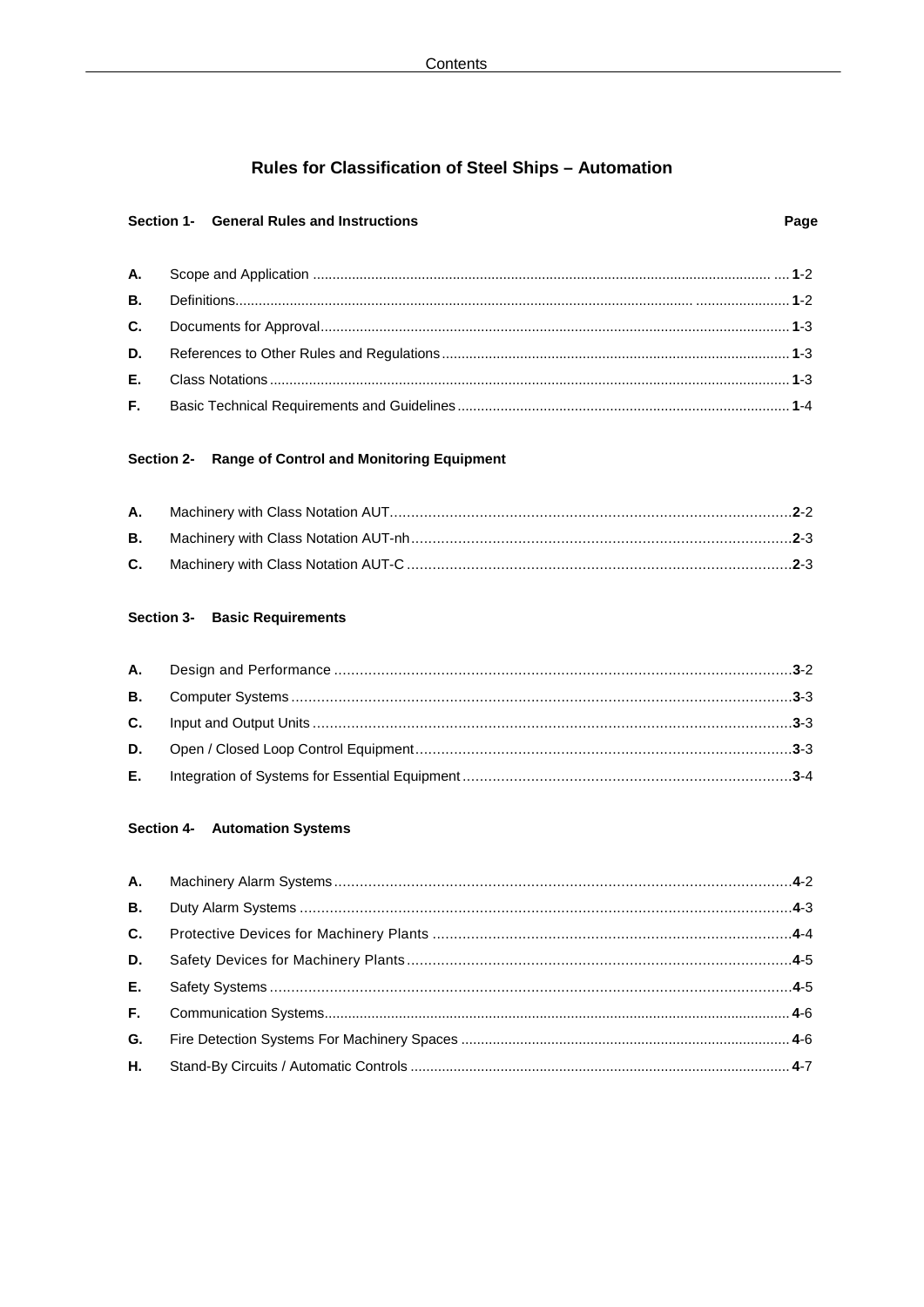## Section 5- Main Propulsion Plant

## Section 6- Auxiliary Machinery Systems

## Section 7- Tests

## Section 8- Sensors, Stand-by Circuits and Remote-Control Facilities

| А.           |  |
|--------------|--|
| <b>B.</b>    |  |
| C.           |  |
| D.           |  |
| Е.           |  |
| F.           |  |
| G.           |  |
| Η.           |  |
| $\mathbf{L}$ |  |
| J.           |  |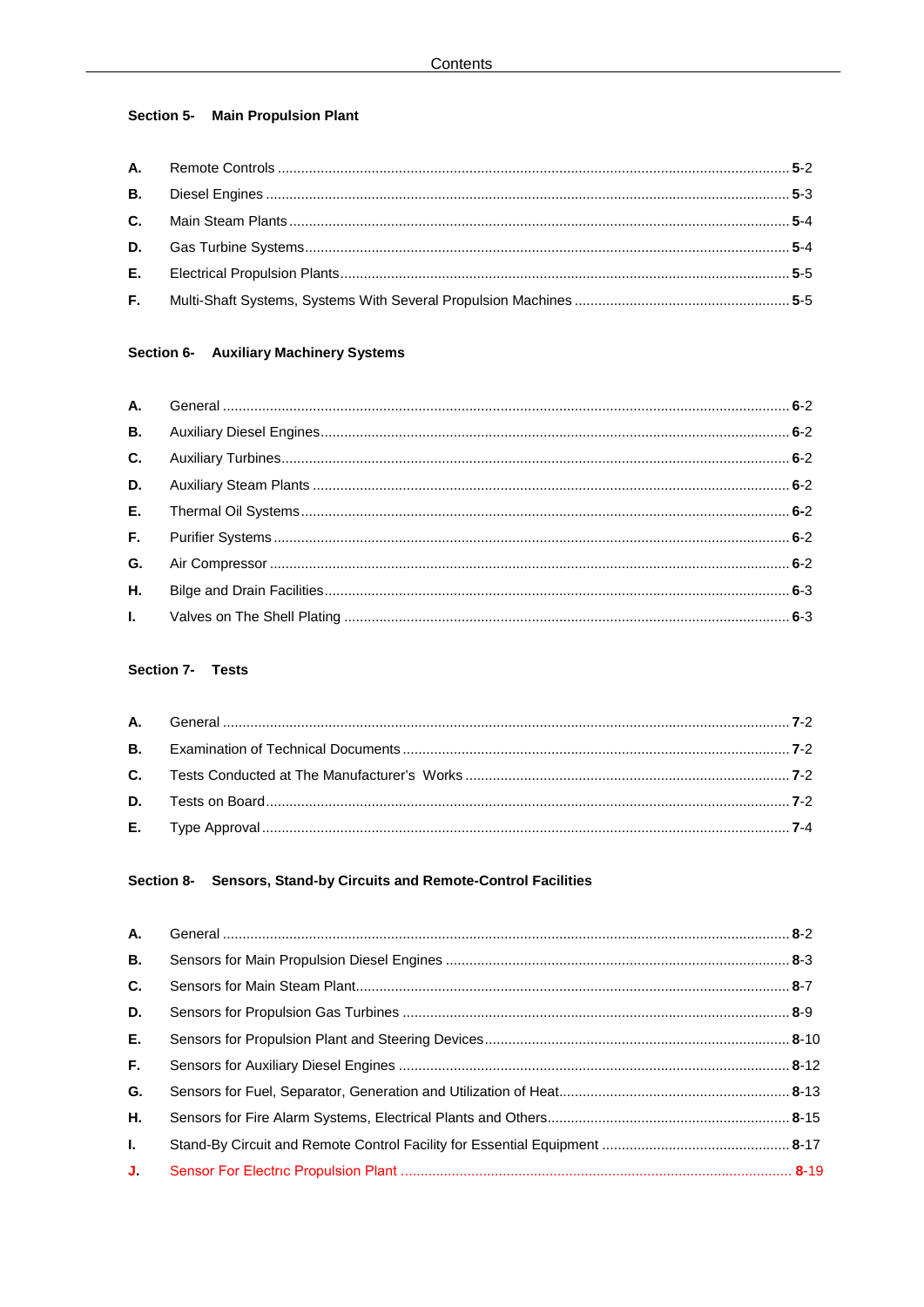## **AMENDMENTS**

J.

| <b>Revision</b> | RCS No. | EIF Date*  |
|-----------------|---------|------------|
| Section 08      | 04/2019 | 01.01.2020 |
|                 |         |            |
|                 |         |            |
|                 |         |            |
|                 |         |            |
|                 |         |            |

\* Entry into Force (EIF) Date is provided for general guidance only, EIF dates given in Rule Change Summary (RCS) are considered valid. In addition to the above stated changes, editorial corrections may have been made.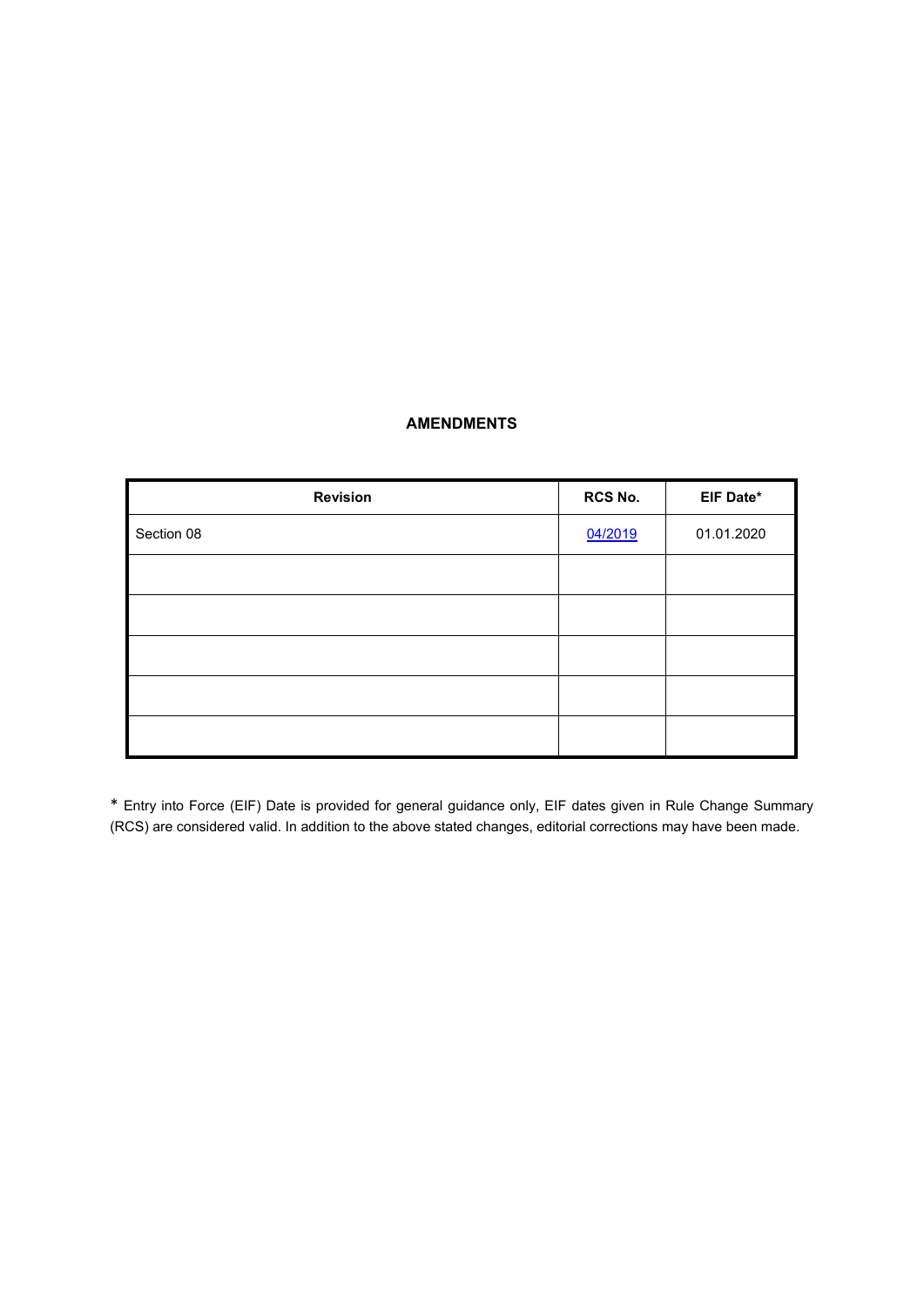## **SECTION 1**

## **GENERAL RULES AND INSTRUCTIONS**

|    |                                            | Page |
|----|--------------------------------------------|------|
| А. |                                            |      |
| В. |                                            |      |
|    | 1. Alarms                                  |      |
|    | 2. Protective Devices for Machinery Plants |      |
|    | 3. Safety Devices for Machinery Plants     |      |
|    | 4. Safety Systems for Machinery Plants     |      |
|    | 5. Systems                                 |      |
| C. |                                            |      |
|    | 1. Documents for Submission                |      |
|    | 2. Newbuildings                            |      |
|    | <b>Modifications and Additions</b><br>3.   |      |
|    | 4. Ship Documents                          |      |
| D. |                                            |      |
|    | 1. TL Rules and Guidelines                 |      |
|    | 2. National Regulations                    |      |
|    | 3. International Regulations and Codes     |      |
| Е. |                                            |      |
|    | 1. AUT                                     |      |
|    | 2. AUT-nh                                  |      |
|    | 3. AUT-C                                   |      |
| F. |                                            |      |
|    | 1. Maintenance                             |      |
|    | 2. Spare Parts                             |      |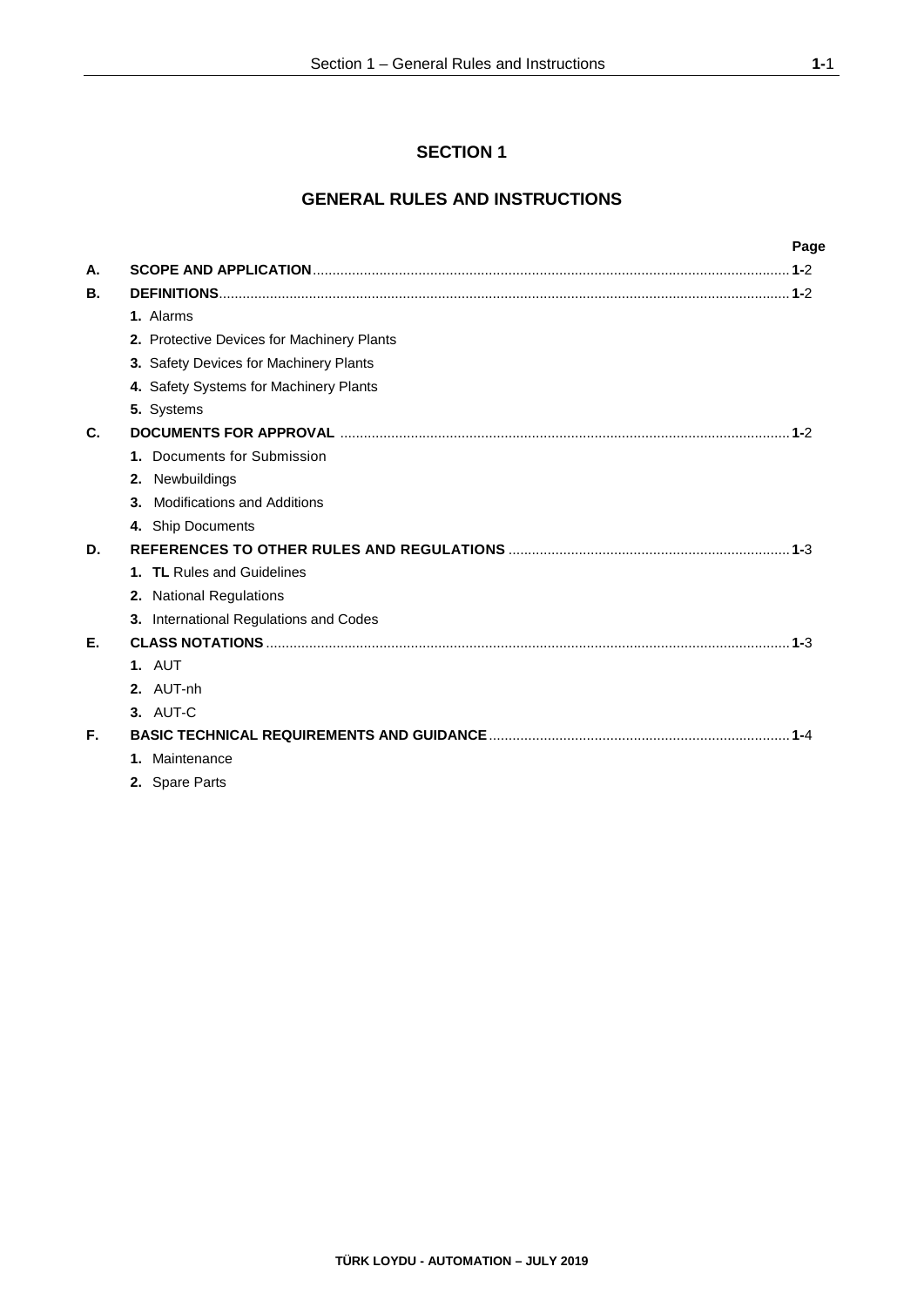**1.** These Construction rules apply additionally to automated machinery systems on seagoing ships, classified by Türk Loydu (**TL)** which have one of the class notations in the class certificate relating to the machinery system as listed below under E.

**2.** Approval may be given for designs which differ from the Rules for Constructions if they have been checked for suitability by **TL** and accepted as being of equivalent design.

**3. TL** reserve the right to specify additional requirements to the Rules for Construction where these are related to new systems or installations or where they are necessary due to new findings or practical experience.

Deviations from the Rules for Construction may be permitted in particularly justified instances.

### **B. Definitions**

#### **1. Alarms**

An alarm gives optical and acoustical warning of abnormal operating conditions.

#### **2. Protective Device for Machinery Plants**

A protective device protects a machinery plant at a critical limit-value violation of one measuring point which could lead to complete breakdown, serious damage or explosion in a time so that manual intervention is still possible in case of attended machinery plant.

#### **3. Safety Device for Machinery Plants**

A safety device protects a machinery plant at a critical limit-value violation of one measuring point which could lead to complete breakdown, serious damage or explosion rapidly so that manual intervention is not possible also in case of attended machinery plant.

#### **4. Safety systems for Machinery Plants**

The safety system of a machinery plant is the subsumption of the protective and safety devices related to this machinery plant.

#### **5. Systems**

Systems contain all equipment necessary for monitoring, control and safety including the in- and output devices. Systems cover defined functions including behaviour under varying operation conditions, cycles and running.

#### **C. Documents for Approval**

#### **1. Documents for Submission**

The following documents are to be submitted for examination in triplicate and in good time so that they can be approved and made available to the surveyor at the start of manufacture or installation of the systems.

#### **2. Newbuildings**

**2.1** Questionnaire PL-M-CL006 for motor systems.

- **2.2** For each of the systems listed in Section 2:
- General plan,
- Wiring diagrams,
- Power supply plan,
- Description of functional relationships.
- General arrangement,
- Functional description.

Section 3, E is to be observed additionally for integrated automation systems.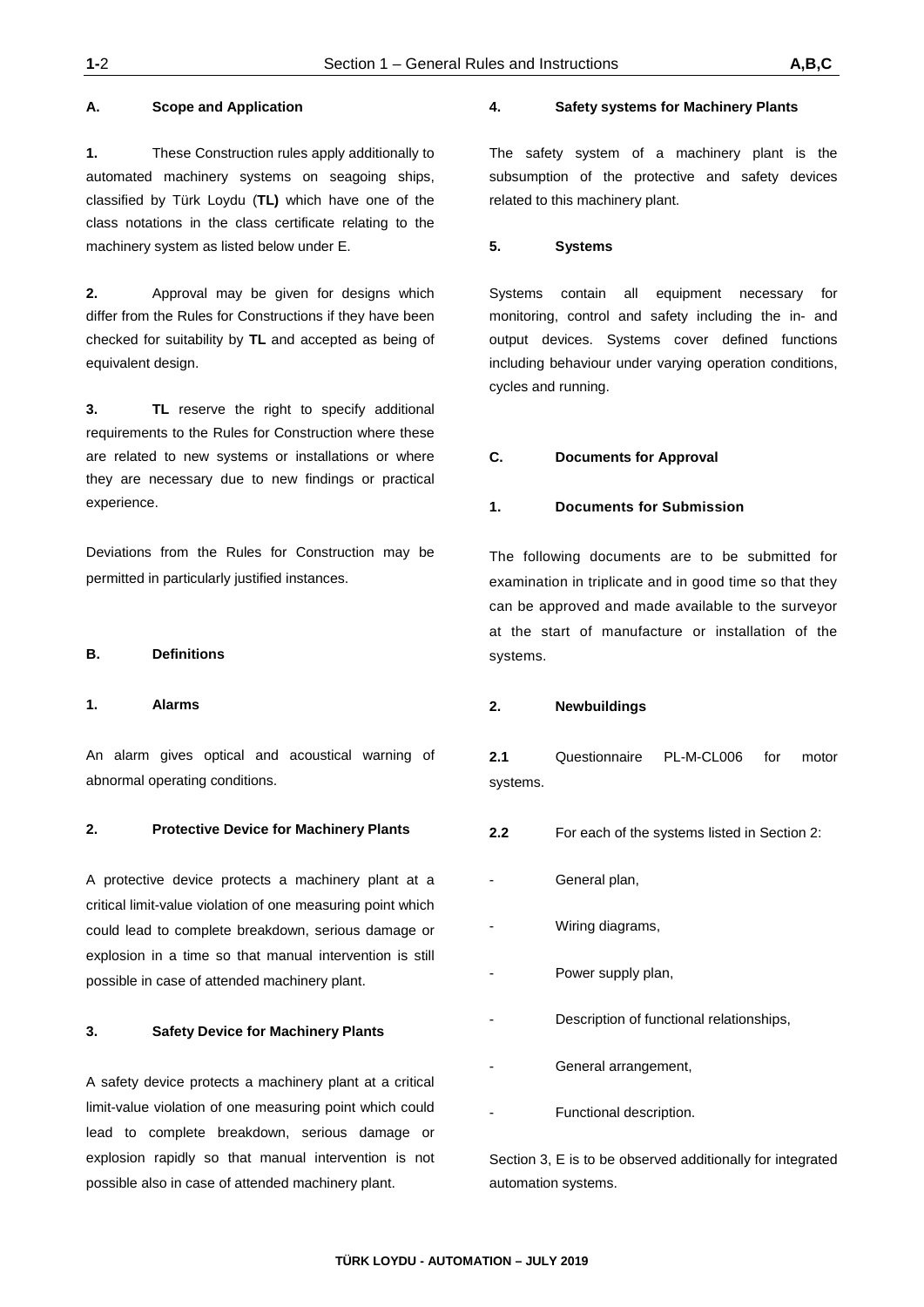**2.3** The list of measure points is to be submitted for the monitoring system.

**2.4** Safety programmes giving details of limit values which result in shutdown or reduction are to be submitted for the main propulsion plant and also for other equipment where necessary.

**2.5 TL** reserve the right to demand other documents where those submitted are not adequate to provide an evaluation of the system.

**2.6** Documents are to be marked with the ship's name or the shipyard's newbuilding number and the date of issue.

#### **3. Modifications and Additions**

Major modifications which may affect the automation systems on a ship which is under construction or at sea are subject to approval. Documents are to be submitted in time before conversion.

#### **4. Ship Documents**

When a vessel is commissioned or following major modifications and additions to the automated machinery installations, the documents listed under C which show the final form of the system are to be provided for onboard use.

**D. References to Other Rules and Regulations**

#### **1. TL Rules and Guidelines**

**1.1** The following additional **TL** Rules for Construction apply:

Chapter 4 - Machinery Installations,

- Chapter 5 - Electrical Installations.

**1.2** Where requirements in respect of automated machinery systems are not covered by these Rules for Construction, the application of other rules and standards is to be agreed as necessary.

**1.3** Further Rules and Regulations, named in the **TL** Rules are to be observed.

#### **2. National Regulations**

If necessary, beside of the **TL** Rules for Construction national regulations are to be observed as well.

#### **3. International Regulations and Codes**

Allowance is made in substance in these Rules for Construction for the provisions of the "International Convention for the Safety of Life at Sea" (SOLAS) where these relate to unattended machinery spaces.

#### **E. Class Notations**

Machinery installations which comply with **TL's** Rules for Construction for automated and/or remotely controlled systems are given the following additions to the class notation:

#### **1. AUT**

The machinery installation has been designed to operate in an unmanned machinery space so that no control and maintenance operations are required for at least 24 hours.

Equipment must comply with the conditions laid down in Section 2, A.

### **2. AUT-nh**

This denotes the period during which no control and maintenance operations are necessary, whereby **n**h means that the machinery installation may be left unmanned for **n** hours (h).

Equipment must comply with the conditions laid down in Section 2, B.

#### **3. AUT-C**

Applies to machinery systems on ships with a permanently manned machinery control room for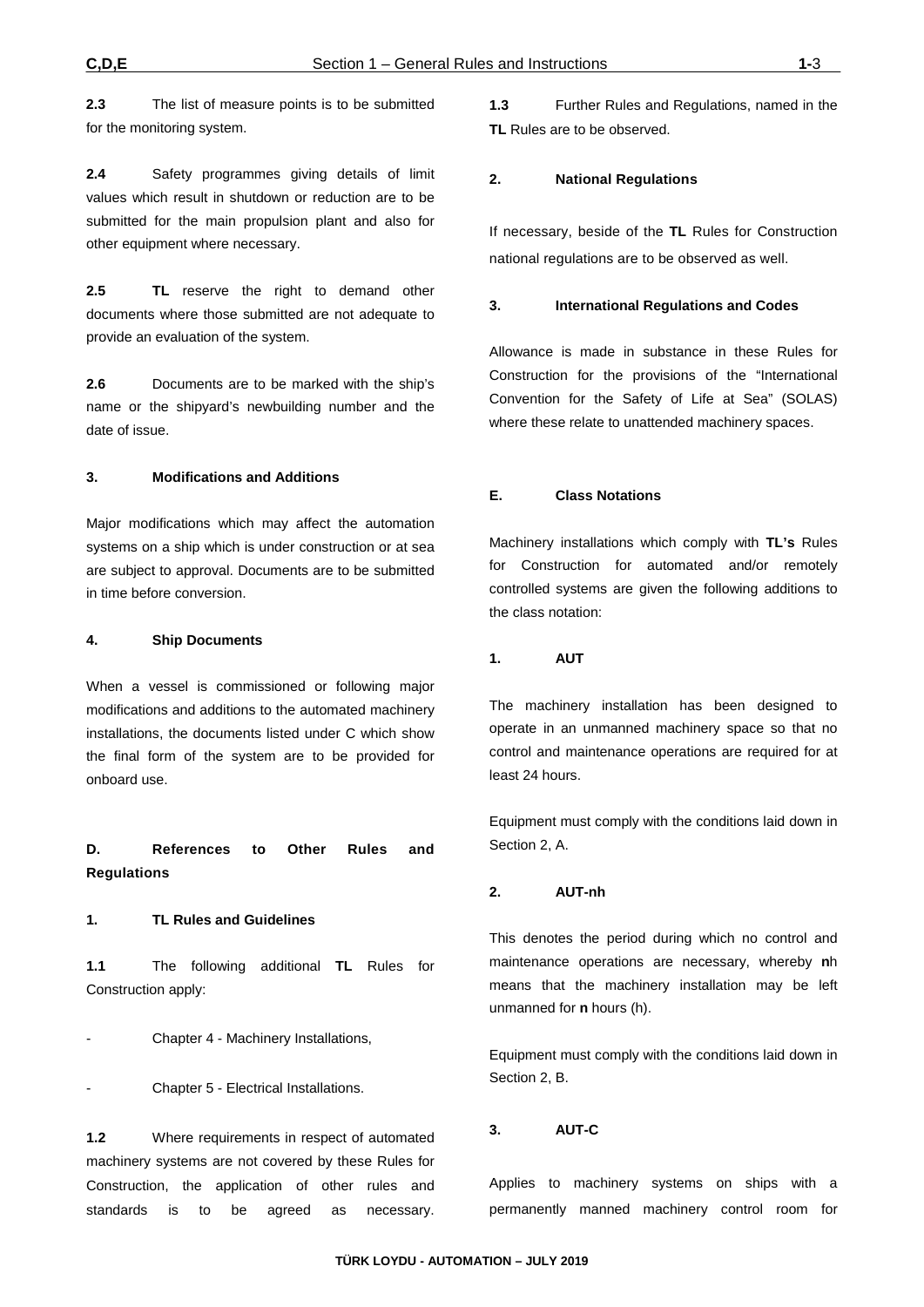centralized control, remote control of the propulsion plant from the bridge or facilities for manoeuvring the ship from the machinery control room.

Equipment must comply with the conditions laid down in Section 2, C.

## **F. Basic Technical Requirements and Guidance**

#### **1. Maintenance**

**1.1** Access must be provided to automation systems to allow measurements and repairs to be carried out. Facilities such as simulation circuits, test jacks, pilot lamps etc. are to be provided to allow functional checks to be carried out and faults to be located.

**1.2** The operational capability of other systems shall not be impaired as a result of maintenance procedures.

**1.3** Where maintenance for equipment which is switched on may result in the failure of components or in the critical condition of systems, a warning sign must be fitted to indicate the risk.

As an alternative a statement in the operator manual can be done in order to indicate the risk.

**1.4** Circuit boards and plug-in connections must be protected against unintentional mixing up. Alternatively they must be clearly marked to show where they belong to.

#### **2. Spare Parts**

**2.1** When specifying the amount of spare parts for automation systems, allowance is to be made for the manufacturer's recommendations.

**2.2** The amount of spare parts is to be documented and a corresponding list is to be carried on board.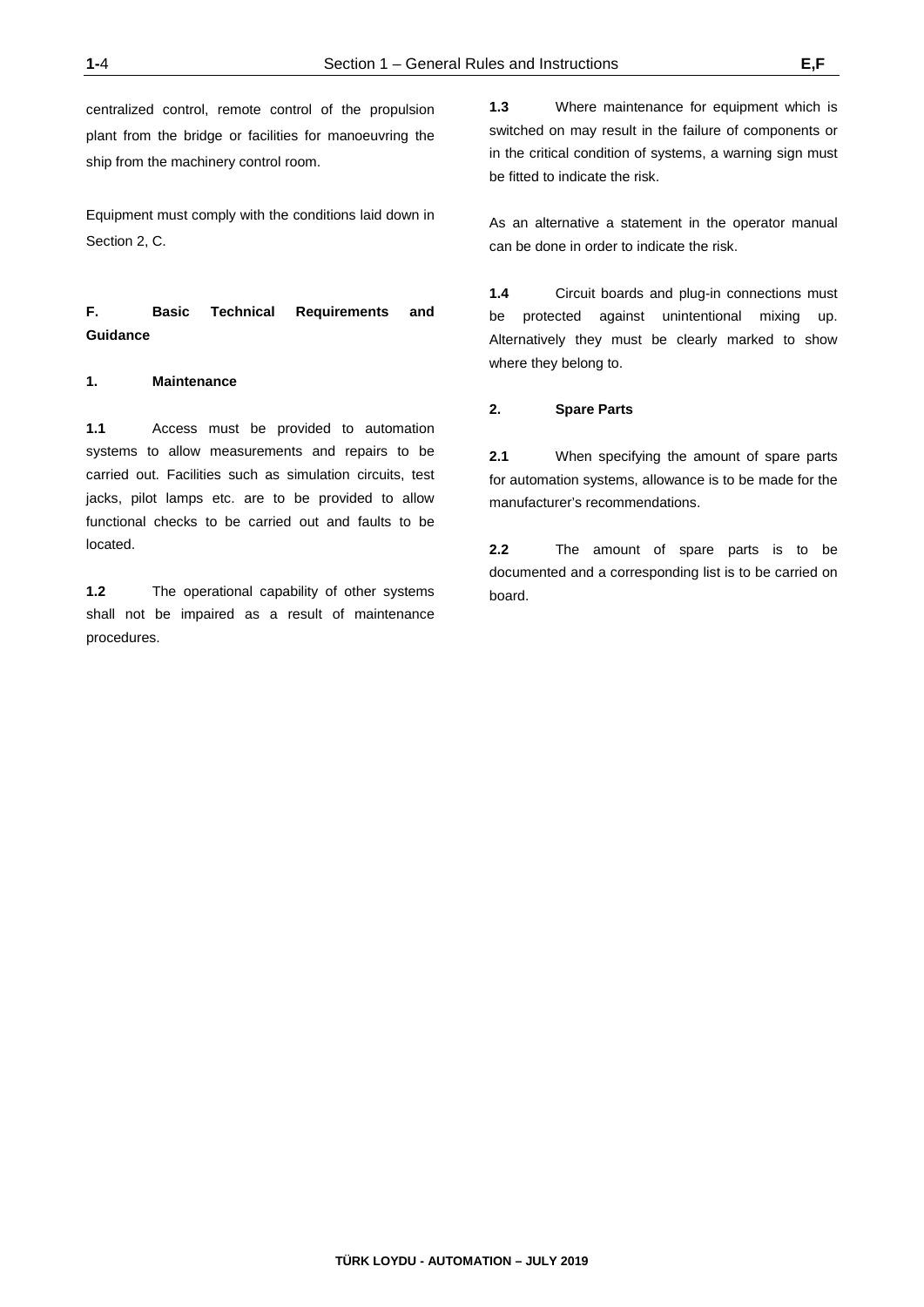## **RANGE OF CONTROL AND MONITORING EQUIPMENT**

### **Page**

| А. |  |
|----|--|
| В. |  |
| C. |  |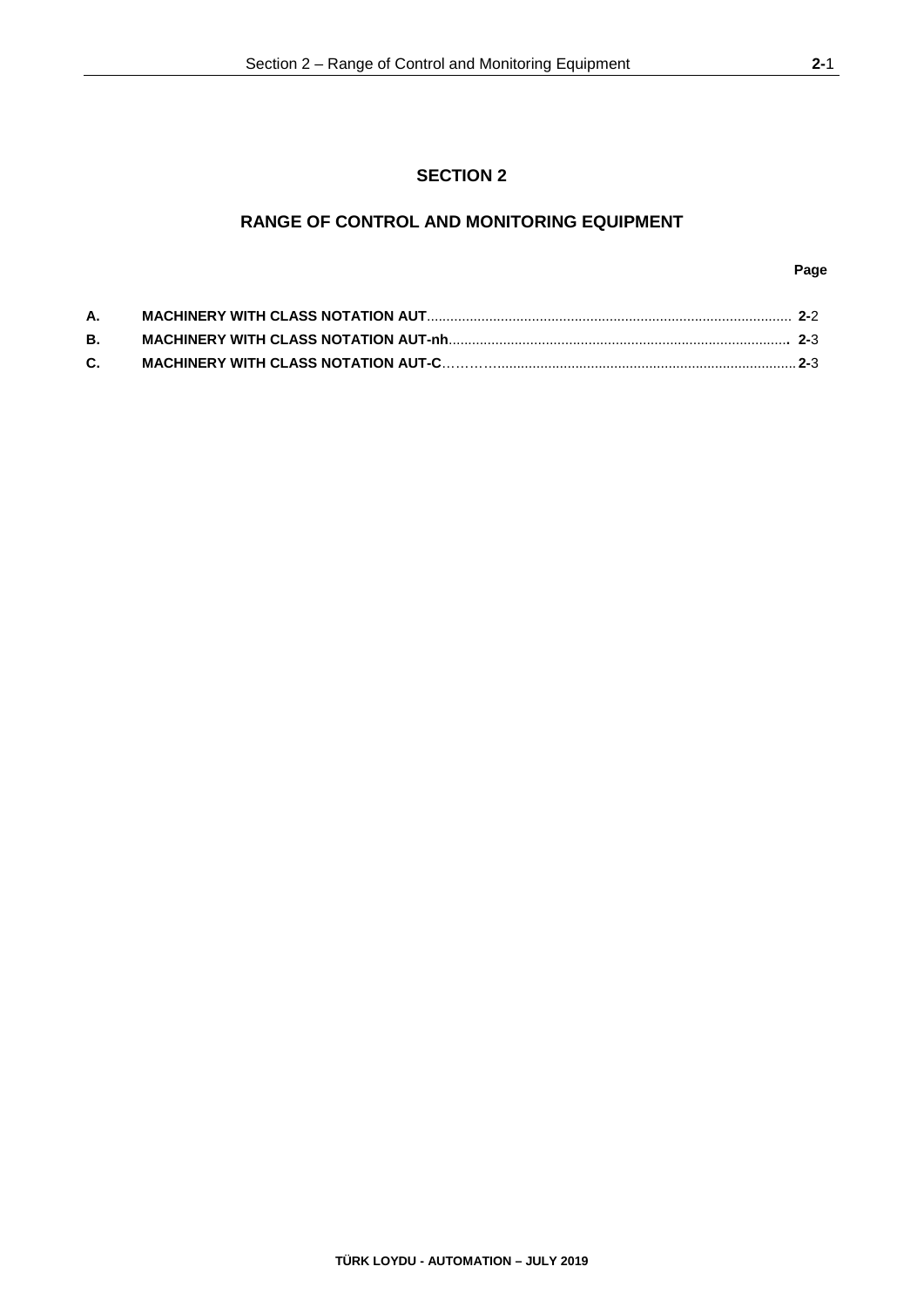**2.** Service tanks are to be refilled automatically or are to be so sized that they do not require topping up for 24 hours. A reserve capacity of 15 % is also to be provided.

**1.** The propulsion plant and the auxiliary equipment necessary for operation is to be prepared

**A. Machinery with Class Notation AUT**

free of maintenance for 24 hours.

**3.** A remote control system for the propulsion plant is to be installed on the bridge in accordance with Section 5, A.

**4.** A safety system for the propulsion plant is to be installed in accordance with Section 4, E. Engine systems are to be equipped according to Section 5, B. or C. , steam turbine plants according to Section 5,D..

**5.** A machinery alarm system is to be provided in accordance with Section 4, A. and a duty alarm system in accordance with Section 4, B.

**6.** An alarm point/data recording device is to be provided in accordance with Section 4, A.14 for propulsion output above 1500 kW; cf Section 8.

**7.** A communication system is to be installed in accordance with Section 4, G.

**8.** Boilers and thermal oil systems are to be equipped as described in Section 5, D. and Section 6, D., E.

**9.** Auxiliary diesels are to be equipped as described in Section 6, B.

**10.** Auxiliary turbines are to be equipped as described in Section 6, C.

**11.** Starting air and control air vessels must be filled-up automatically.

**12.** Purifier systems are to be designed in accordance with Section 6, F.

**13.** Air compressors are to be designed in accordance with Section 6, G.

**14.** For essential auxiliary machinery, a stand-by circuit is to be provided in accordance with Section 4, I. and Section 8, I.

**15.** Where required for system operation, pressures and temperatures are to be controlled automatically.

**16.** Valves in the shell which are open during machinery operation must be accessible and must be capable of being operated from a safe height above the floor plates.

**17.** Engine room bilges and bilge wells are to be designed in accordance with Section 6, H.

**18.** Interruptions in the power supply are to be avoided or overcome in accordance with Section 4, I.2.

**19.** A fire alarm and detection system is to be provided in accordance with Section 4, H.

**20.** Approved fire extinguishing equipment is to be provided in the engine and boiler spaces.

**21.** A remote start system for one of the main fire pumps is to be installed on the bridge and where applicable at the main fire control station. The associated valves are to be equipped with a an instruction table:

"Keep valves open at all times!"

#### **B. Machinery with Class Notation AUT-nh**

**1.** For the range of equipment see A.3. to 21. of this section.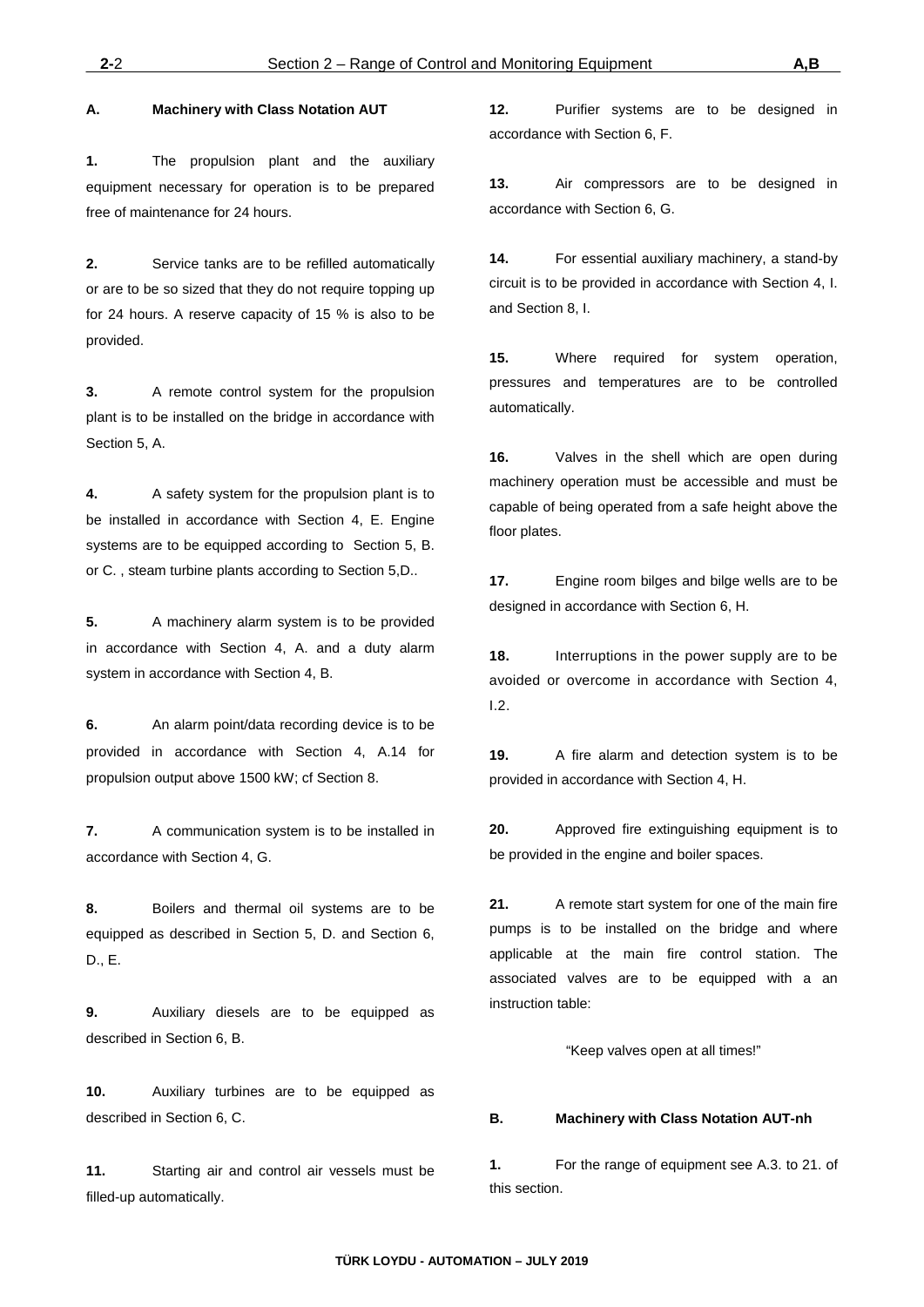**2.** The propulsion plant and the auxiliary equipment necessary for operation is to be prepared free of maintenance for at least the length of time in which the machinery spaces may be left unmanned in accordance with their class notation

**3.** Service tanks are to be refilled automatically or are to be designed so that they do not require topping up during the period in which the machinery space is left unmanned. A reserve capacity of 15 % is also to be provided.

#### **C. Machinery with Class Notation AUT-C**

**1.** Facilities are to be provided so that the propulsion system can be remotely controlled from the bridge as described in Section 5, A or from a central machinery control station to enable the ship to be manoeuvred, without restriction, by one person.

**2.** The machinery control station is to be installed in a closed machinery control room.

**3.** All the operating data of the propulsion plant, together with the operating status of the auxiliary machinery essential to the propulsion plant are to be displayed at the control station.

**4.** For propulsion plants a safety system is to be installed in accordance with Section 4, E. Engine systems are to be equipped according to Section 5, B. or C, steam turbine plants according to Section 5,D.

**5.** A machinery alarm system is to be fitted in accordance with Section 4, A and Section 8.

**6.** If the propulsion plant is remotely controlled from the bridge, the machinery alarms listed in Section 8, at least those alarms which require a shut down or a power reduction, are to be announced at the control station as a "stop engines" or "reduce speed or power" group alarm.

**7.** Boilers and thermal oil systems are to be designed in accordance with Section 5, C, Section 6, D and E. The steam pressure is to be continuously displayed at the control station.

**8.** The auxiliary machinery which is essential to the main propulsion plant and their standby units must be capable of being started and stopped from the control station. Further details are given in Section 8, I.

**9.** It must be possible to start and connect the diesel generators from the control station.

**10.** Purifier systems are to be designed in accordance with Section 6, F.

**11.** Air compressors are to be designed in accordance with Section 6, G.

**12.** Where required for system operation, pressures and temperatures are to be controlled automatically.

**13.** A fire alarm and detection system is to be provided in accordance with Section 4, H.

**14.** Engine room bilges and bilge wells are to be designed in accordance with Section 6, H.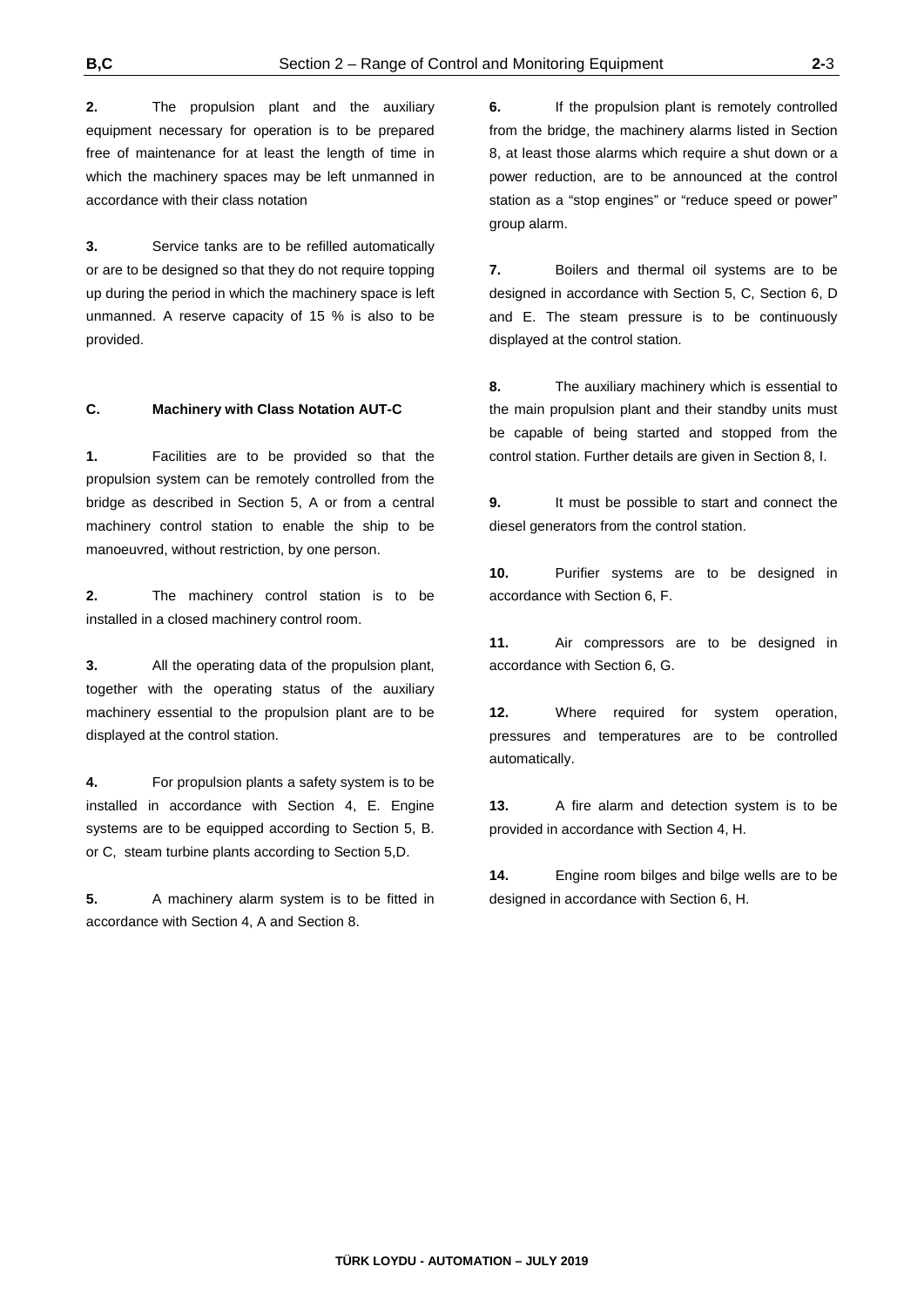## **SECTION 3**

## **BASIC REQUIREMENTS**

|           |                                  | Page    |
|-----------|----------------------------------|---------|
| Α.        |                                  |         |
| <b>B.</b> |                                  |         |
| C.        |                                  | $3-3$   |
| D.        |                                  |         |
|           | 1. Open Loop Control Equipment   |         |
|           | 2. Closed Loop Control Equipment |         |
| Е.        |                                  | $3 - 4$ |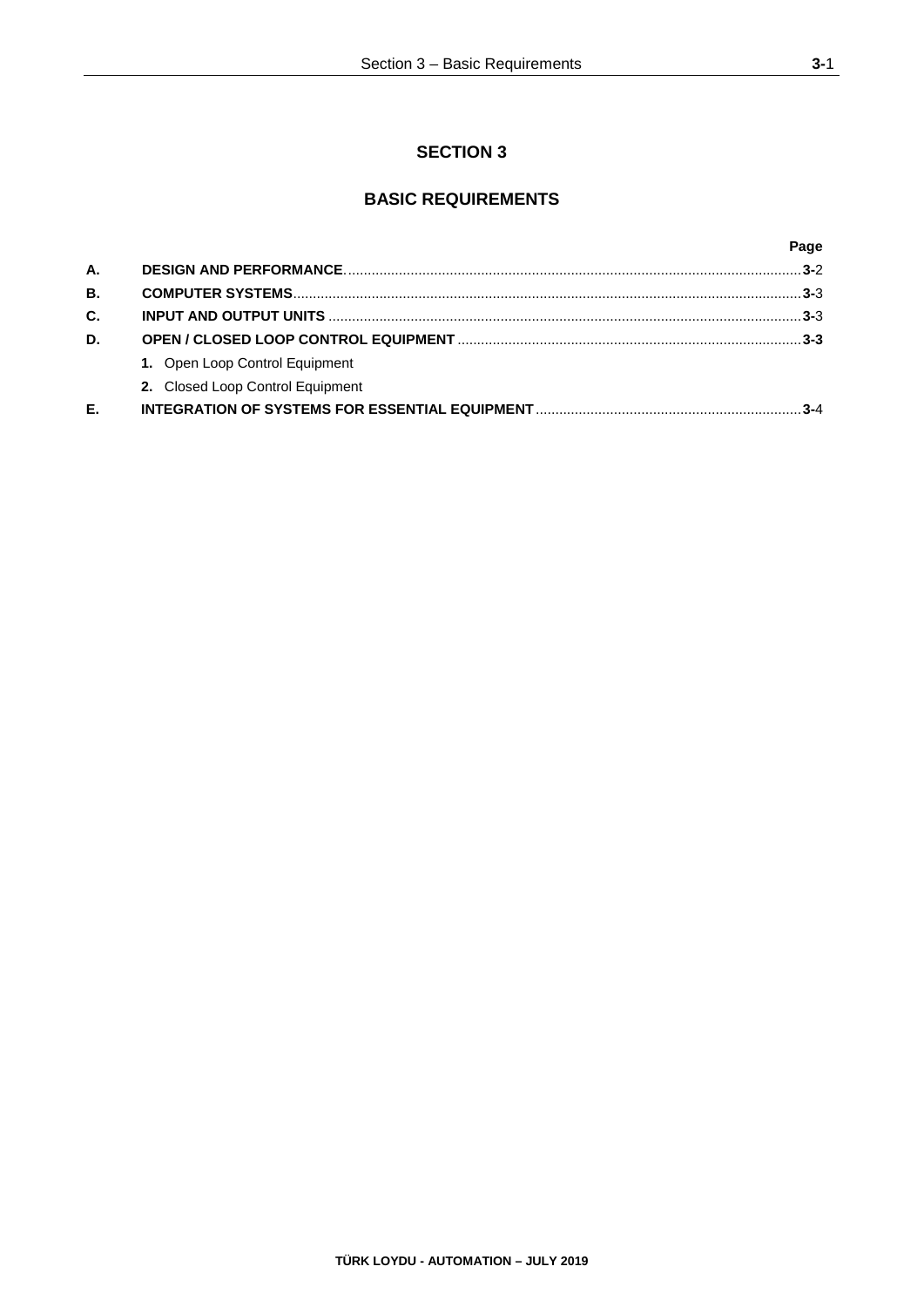#### **A. Design and Performance**

**1.** The requirements laid down for each unit and system depend on their intended use and the processtechnological conditions. The Construction Rules stipulate the minimum requirements for these.

**2.** In all circumstances the operation of the ship using automated machinery installations must be at least as safe as operation with a manned machinery installation.

**3.** If special operating conditions call for a particular system design, **TL** reserves the right to impose additional requirements depending on the operational and system-specific considerations.

**4.** Systems must be intelligible and user-friendly and must follow ergonomic principles.

**5.** The potential risk in the event of break down of safety, protection and monitoring equipment, open and closed loop controls must be limited to a justifiable level of residual risk.

**6.** As far as required, the following basic requirements shall be observed:

- Compatibility with the environmental and operating conditions,
- Compliance with accuracy requirements,
- Recognizability and constancy of the parameter settings, limiting and actual values,
- Compatibility of the measuring, open and closed loop controls and monitoring systems with the process and its special requirements,
- Immunity of system elements to reactive effects in overall system operation,
- Non-critical behaviour in the event of power failure, restoration and of faults,

Unambiguous operation,

Maintainability, the ability to recognise faults and test capability,

Reproducibility of values.

**7.** Systems must operate with sufficient speed to allow automatic open and closed loop controls to be carried out promptly in all operating conditions, to provide the user with accurate information in time and to allow commands given by the user to be executed at the right time.

**8.** Redundant systems shall be individually protected against short circuit and overload and selectively supplied with power.

**9.** The required drain facilities are either to be automated or of a type which requires no intervention during the period in which the machinery spaces are to be left unmanned in line with their class notation.

**10.** Automatic interventions shall be provided where damage cannot be avoided by manual intervention.

**11.** Machinery alarm systems, protection and safety systems, together with open and closed loop control systems for essential equipment shall be constructed in such a way that faults and malfunctions affect only the directly involved function.

This also applies to measuring facilities.

**12.** For machinery and systems which are controlled remotely or automatically, control and monitoring facilities must be provided to permit manual operation.

**12.1** The actual control mode shall be discernible at the concerned control stations.

**12.2** The manual operation facilities shall have provisions to override the automated or remote controls. Failure of any part of the automatic or remote control system shall not prevent the manual operation.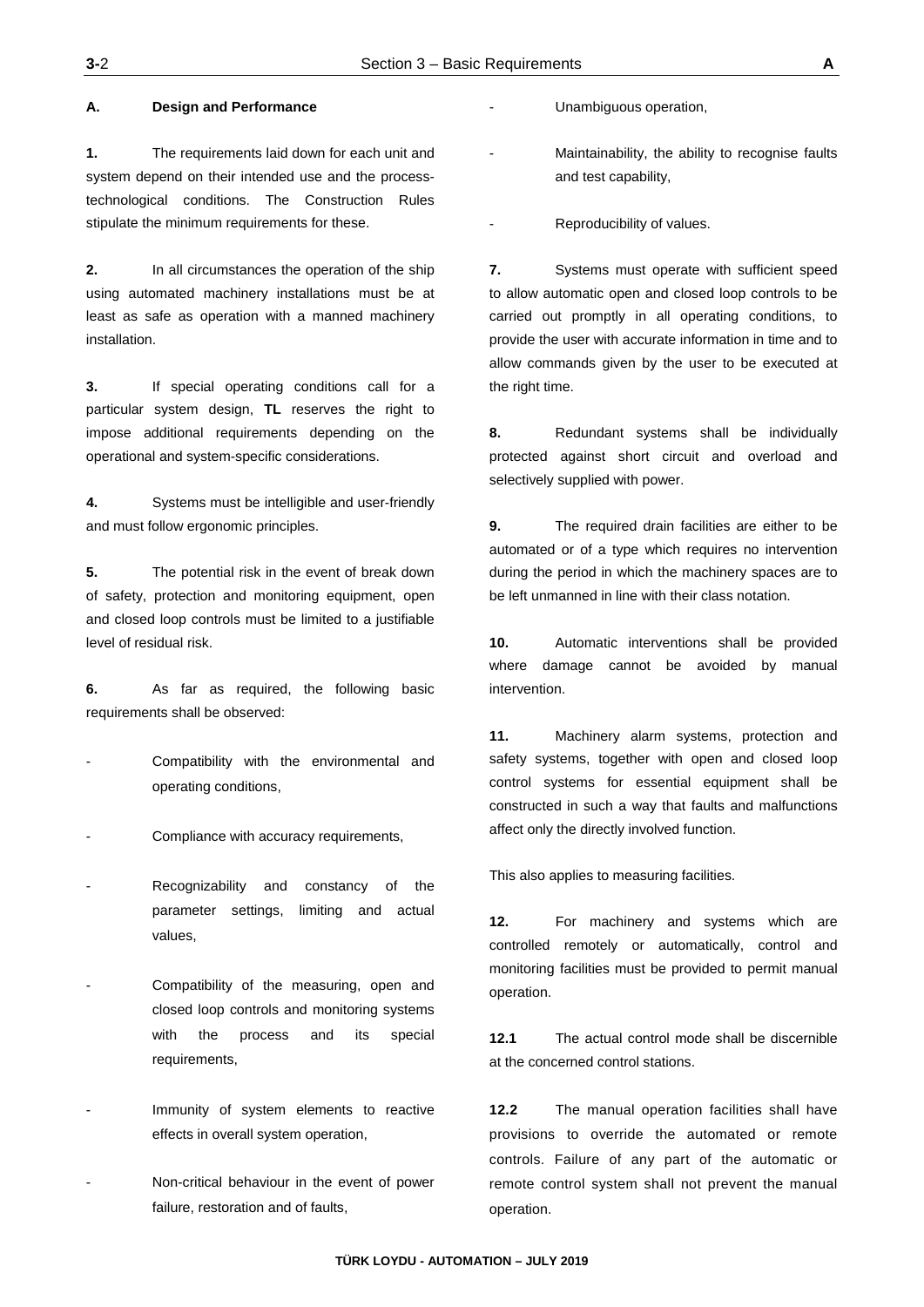**12.3** At manual operation influence of the automated or remote mode shall be prevented by technical measures.

**13.** If danger to persons or the safety of the ship arising from normal operation or from faults or malfunctions in machinery or plant, or in control, monitoring and measuring systems, cannot be ruled out, safety devices or safety measures are required.

14. If danger to machinery and systems arising from faults or malfunctions in control, monitoring and measuring systems cannot be ruled out, protective devices or protective measures are required.

**15.** Where mechanical systems or equipment are either completely or partly replaced by electric / electronic equipment, the requirements relating to mechanical systems and equipment according to Chapter 4 - Machinery shall be met accordingly.

**16.** To avoid unnecessary interruption of the operation the respond of stand-by functions, alarm systems and safety systems shall occur in this sequence.

**17.** Disturbed units which are automatically shut down shall be restarted only directly at the unit after a manual release.

**18.** Where approved systems are modified, the proper functioning of the system as a whole must be demonstrated.

### **B. Computer Systems**

Where computer systems are used for systems according to Section 2 the requirements relating to hardware and software in accordance Chapter 5 - Electrical Installations, Section 10 shall be fulfilled.

#### **C. Input and Output Units**

**1.** Controls shall correspond to the system being controlled with regard to their position and direction of operation.

**2.** It shall be possible to control the essential equipment at or near the equipment concerned.

**3.** Input units located on the bridge shall be individually illuminated where the general lighting is not adequate. The lighting must be adapted non-glare.

**4.** It shall be possible to adapt the brightness of output units in order to suit the ambient conditions in each case.

**5.** The use of monochrome displays is permitted if a clear recognition of the signals can be guaranteed.

**6.** With regard to the use of colour in optical signal equipment, reference is made to Chapter 5 - Electrical Installations, Section 1, J.

#### **D. Open / Closed Loop Control Equipment**

#### **1. Open Loop Control Equipment**

**1.1** Main engines and essential equipment shall be provided with effective means for the control of its operation. All controls for essential equipment shall be independent or designed such that failure of one system does not degrade the performance of other systems, cf. A.6. and E.

**1.2** Protection measures shall be provided where incorrect operation would result in serious damage or the loss of essential functions.

**1.3** The consequences of control commands shall be indicated at the respective control station.

**1.4** Where controls are possible from several control stations, the following shall be observed:

**1.4.1** Competitive commands shall be prevented by suitable interlocks.

The control station in operation shall be recognisable as such.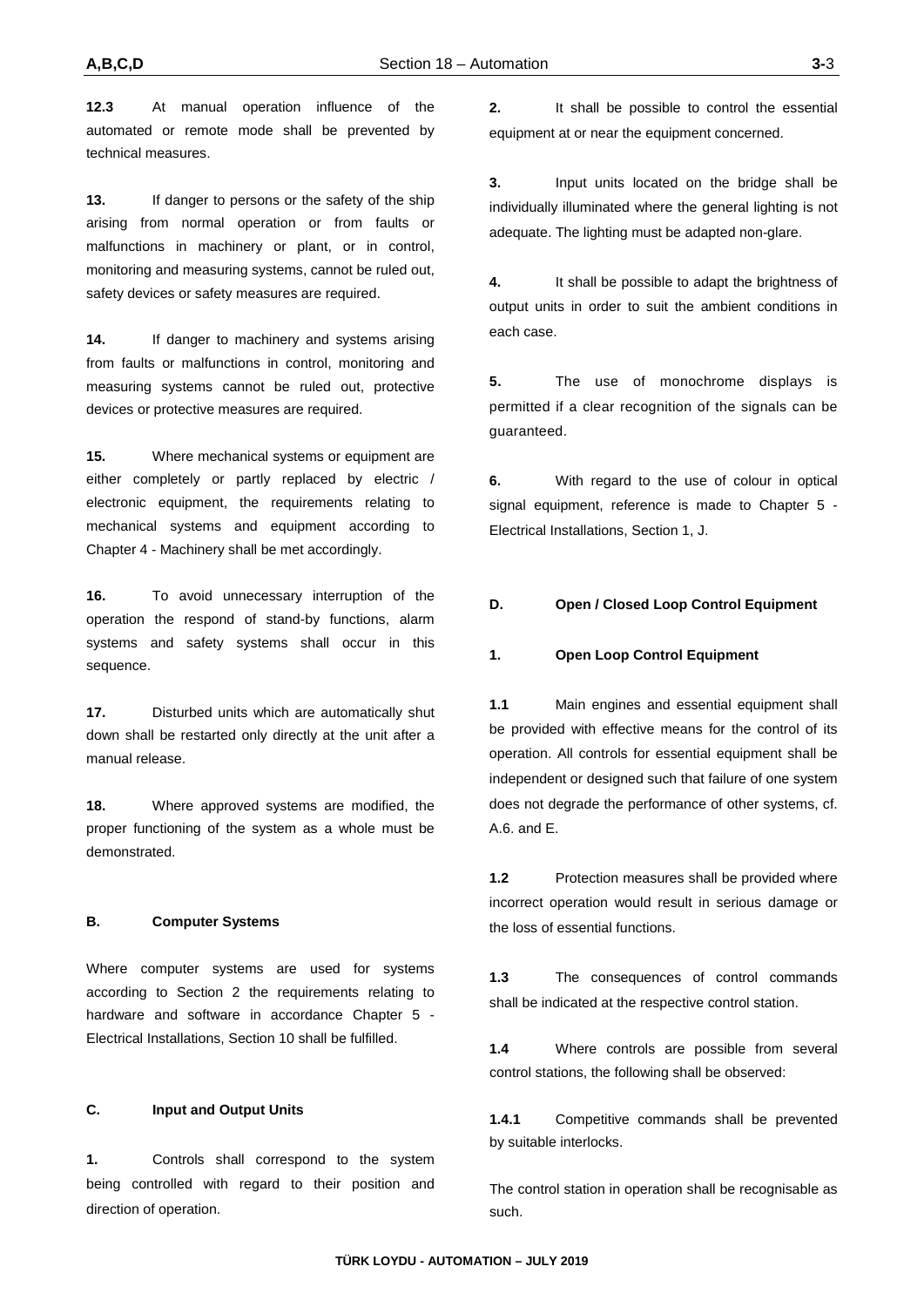**1.4.2** Taking over of command shall only be possible with the authorization of the user of the control station which is in operation.

**1.4.3** Precautions shall be taken to prevent changes to desired values due to a change-over in command station.

#### **2. Closed Loop Control Equipment**

**2.1** Closed loop control equipment shall keep the process variables within the limits specified, under normal conditions.

**2.2** Closed loop controls must show the specified reaction over the full control range. Anticipated variations of the parameters must be considered during the planning.

**2.3** Defects in one control loop shall not impair the function of other control loops for essential equipment.

**2.4** The power supply of operationally essential control loops is to be monitored and power failure must be signalled by an alarm.

## **E. Integration of Systems for Essential Equipment**

**1.** The integration of functions of independent equipment shall not decrease the reliability of the single equipment.

**2.** The required independence of conventional alarm, control and safety functions shall be secured by other sufficient measures where two or more of those functions are integrated in one system.

These measures have to be documented and suitable proofs have to be furnished.

**3.** A defect in one of the subsystems (individual module, unit or subsystem) of the integrated system shall not affect the function of other subsystems.

**4.** The interrupt of the transfer of datas between connected autarkic subsystems shall not impair their independent functions.

**5.** Operation of essential equipment shall be possible independently of integrated systems.

**6.** Networks shall be designed according to international standard.

**7.** The creation and configuration of a network with regard to the use of:

- Transmission media.
- Topologies,
- Access methods.
- Access speeds,
- Network systems,
- Interfaces,
	- Any redundancy which may be required.

shall comply with the system requirement in each case.

**8.** Standard interfaces shall be used to ensure the exchange of data between different systems.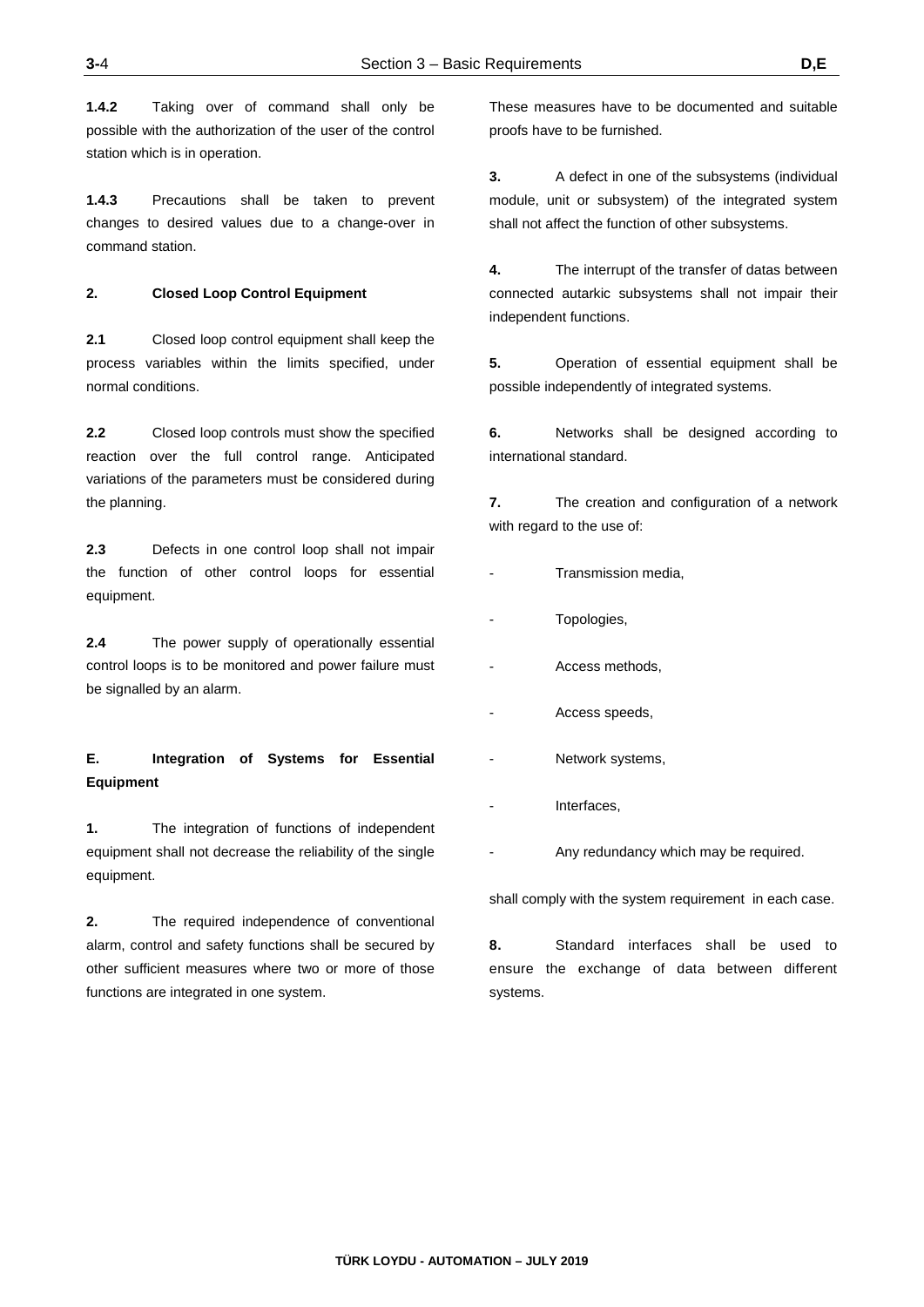## **SECTION 4**

## **AUTOMATION SYSTEMS**

|    |                                  | Page |
|----|----------------------------------|------|
| А. |                                  |      |
| В. |                                  |      |
|    | 1. General                       |      |
|    | 2. Hard Wired Duty Alarm Systems |      |
|    | 3. Wireless Duty Alarm Systems   |      |
| C. |                                  |      |
| D. |                                  |      |
| Е. |                                  |      |
| F. |                                  |      |
| G. |                                  |      |
| Η. |                                  |      |
|    | 1. General                       |      |
|    |                                  |      |

**2.** Stand-by Circuits for Generators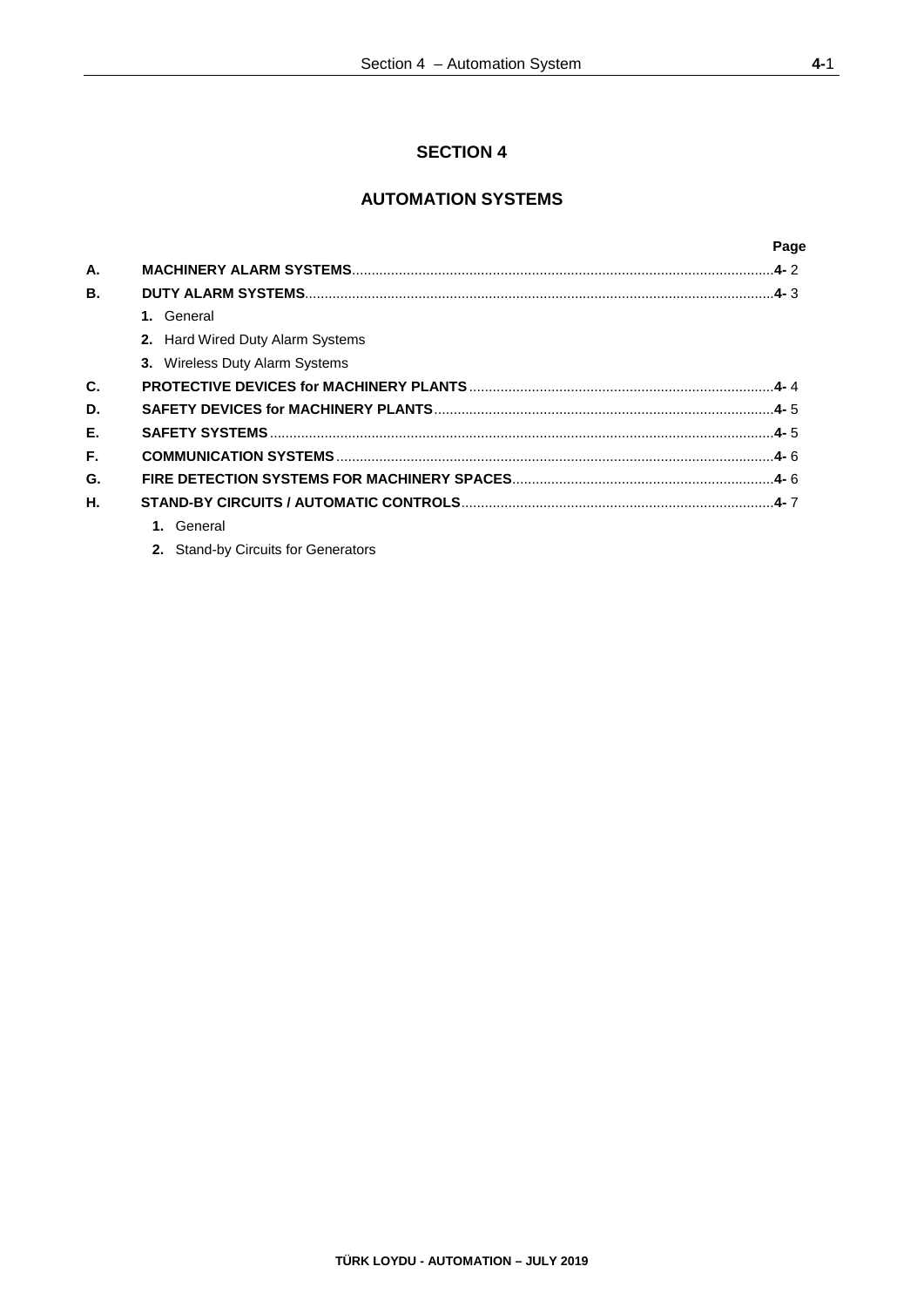#### **A. Machinery Alarm Systems**

**1.** The machinery alarm system shall provide an optical and an audible signal of unacceptable deviations from operating figures, see Section 8.

**2.** For main engines, a system of alarm displays and controls is to be provided which readily ensures identification of faults in the machinery and satisfactory supervision of related equipment. This may be provided at a main control station or, alternatively, at subsidiary control stations. In the latter case, a master alarm display is to be provided at the main control station showing which of the subsidiary control stations is indicating a fault condition.

Alarms, remote indications and safeguards listed in Table 8.1 and 8.2 are respectively referred to trunkpiston and cross-head reciprocating internal combustion engines.

The detailed requirements covering communications of alarms from machinery spaces to the bridge area and accommodation for engineering personnel, are contained in TL- R M 29 "Alarm systems for vessels with periodically unattended machinery spaces".

**3.** For trunk-piston reciprocating internal combustion auxiliary diesel engines, all monitored parameters for which alarms are required to identify machinery faults and associated safeguards are listed in Table 8.7.

All these alarms are to be indicated at the control location for machinery as individual alarms; where the alarm panel with individual alarms is installed on the engine or in the vicinity, common alarm in the control location for machinery is required.

For communication of alarms from machinery space to bridge area and accommodation for engineering personnel detailed requirements are contained in TL- R M 29 "Alarm systems for vessels with periodically unattended machinery spaces".

**4.** Alarm delays shall be kept within time limits to prevent any risk to the monitored system in the event of exceeding the limit value.

**5.** Optical signals shall be individually indicated at a central position. The meaning of the individual indications must be clearly identifiable by text or symbols.

If a fault is indicated, the optical signal must remain visible until the fault has been eliminated. It must be possible to distinguish between an optical signal which has been acknowledged and one that has not been acknowledged.

**6.** It must be possible to acknowledge audible signals independent from the visual signal.

**7.** Acknowledgement of optical alarms shall only be possible where the fault has been indicated as an individual signal and a sufficient overview of the concerned process is been given.

**8.** The acknowledgement of an alarm shall not inhibit an alarm which has been generated by new causes.

**9.** Alarms must be discernible under all operating conditions. Where this cannot be guaranteed, for example due to the noise level, additional optical signals, e.g. flashing lights must be installed.

**10.** Transient faults which are self-correcting without intervention shall be memorized and indicated by optical signals which shall only disappear when the alarm has been acknowledged.

**11.** The audible signal in the machinery space may be switched off during unmanned operation, if the operational readiness of the audible signalling equipment is ensured by appropriate measures during the remaining time.

**12.** During the port operation, the alarms in the machinery space must be signalled at least in from of a collective alarm in the accommodation and mess areas of the engineering officers or the crew member responsible for the machinery plant.

**13.** The alarms on the bridge shall be prepared in the form of collective alarms into three groups according to their urgency.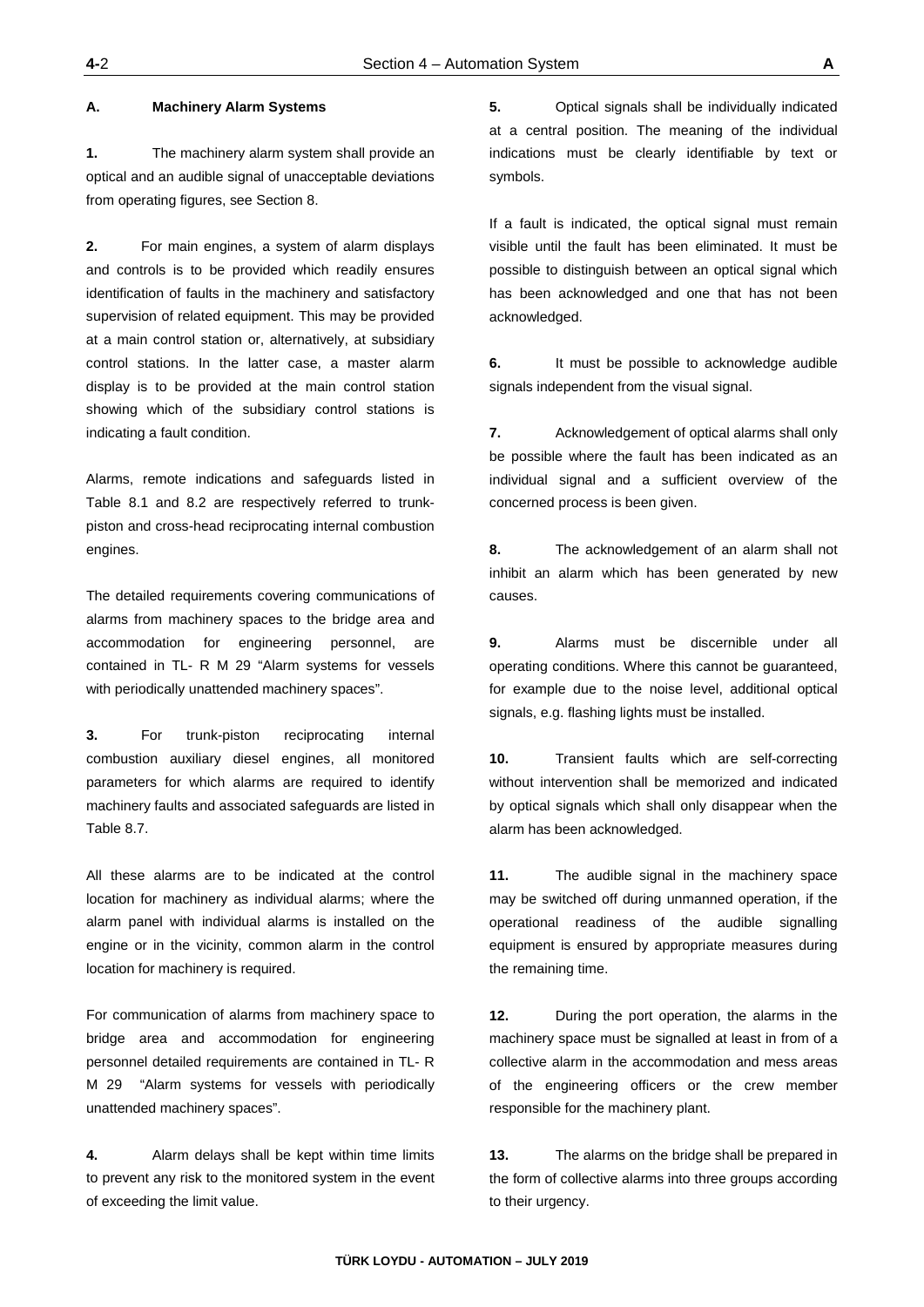**13.1** "Stop" group: alarms signalling faults which require the propulsion system to be shut down immediately.

This alarm is a summarization of the alarms, for which the measurand has to effect a shutdown in accordance with Section 8. This alarm has to be activated before the safety system shuts the engine down.

**13.2** "Reduce" group: alarms signalling faults which require a reduction in power of the propulsion system.

This alarm is a summarization of the alarms, for which the measurand has to effect a reduction in accordance with Section 8. In case of automatic reduction, the alarm has to be activated before the engine will be reduced.

**13.3** "Common" group: alarms signalling faults which do not require actions as described in 13.1 or 13.2.

**14.** Alarm systems shall be designed on the closed-circuit or the monitored open-circuit principle. Equivalent monitoring principles are permitted.

**15.** The alarm system must be supplied from the main power source with battery backup for at least 15 minutes.

The failure of the supply from the main power source is to be alarmed.

**16.** If limit values are exceeded, this is to be recorded with date and time relating to the occurrence and the clearing of the fault in chronological order. The beginning and end of a fault must be clearly recognisable.

**17.** In individual cases, **TL** may approve collective alarm from essential, stand-alone systems which are signaled to the machinery alarm system.

**17.1** Each additional new single alarm has to retrigger the collective alarm.

**17.2** The individual alarms must be recognizable at the concerned system.

**17.3** Collective alarms are to be recorded.

**18.** The automatic suppression of alarm signals is allowed. The necessary signals are to be monitored for correct function or shall be of redundant type.

**19.** The failure of the machinery alarm system shall be signalled on the bridge and in the accommodation and mess areas of the engineer officers or the responsible crew members.

**20.** Machinery alarm systems are subject to mandatory type approval.

#### **B. Duty Alarm Systems**

#### **1. General**

The duty alarm system sends alarms to the responsible persons in case of incorrect situations whenever the machinery spaces are unattended.

**1.1** It shall be possible to choose the person on duty and this must be indicated on the bridge and at the location where the choice was made.

**1.2** Where an alarm has not been acknowledged within a preset time at the machinery alarm system, an alarm must be released on the bridge and in the accommodation and mess areas of the engineer officers. The acoustic alarm on the bridge and the accommodation and mess areas of the engineer officers can be acknowledged individually. The reset of the alarm will be done by acknowledging at the machinery alarm system.

**1.3** Duty alarm systems are subject to mandatory type approval.

**1.4** The duty alarm system must be supplied from the main power source. On failure of the ship's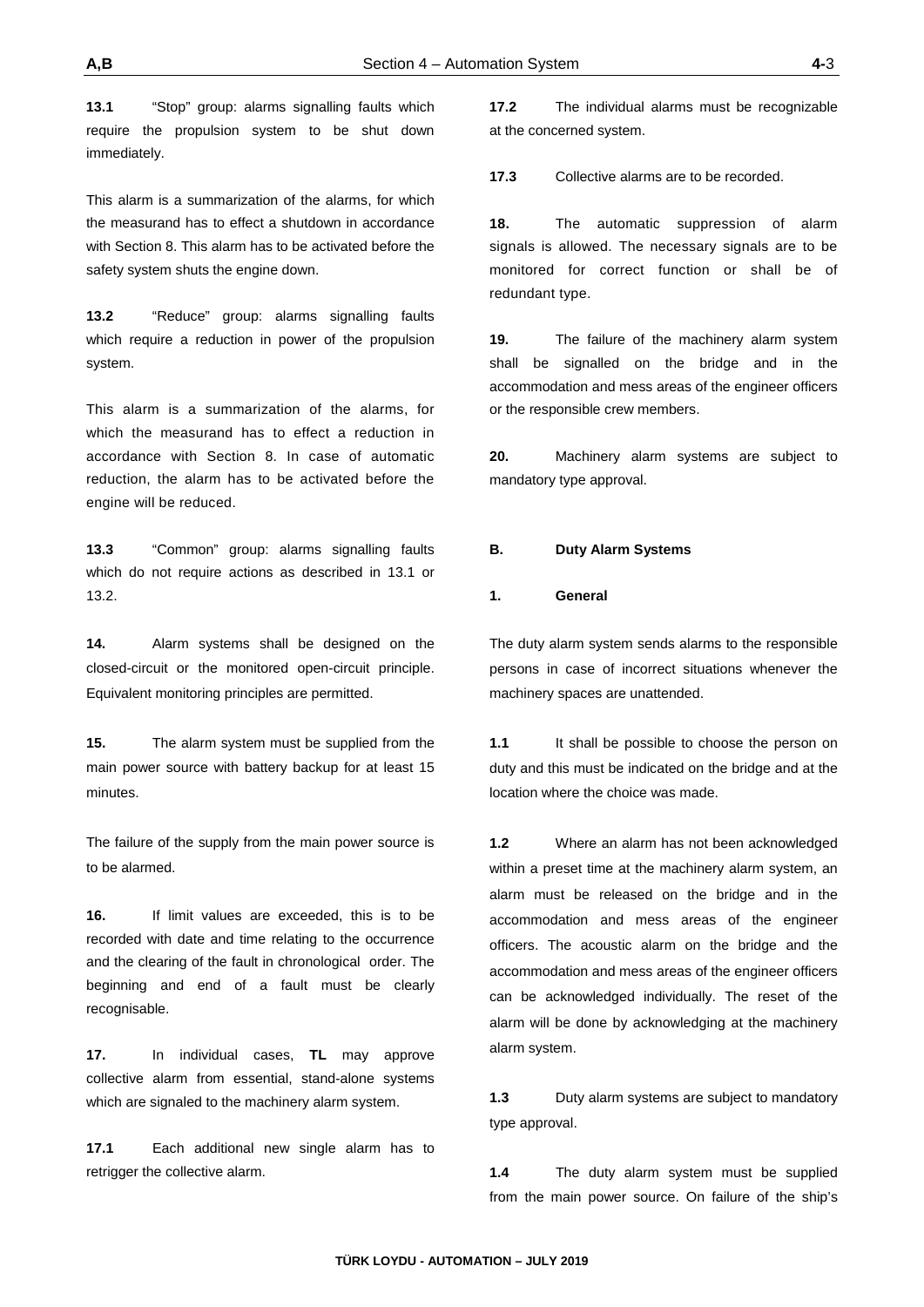main power supply of the duty alarm system must be guaranteed for at least 15 minutes. The failure of the supply from the main power source is to be alarmed.

**1.5** Failures of the duty alarm system have to be alarmed at an attended location.

**1.6** Where the Duty Alarm System is combined with the Engineers' alarm (Engineers' call), an additional means for communication between the engine room or the engine control room and the accommodation area of the technical officers or the crew members responsible for the machinery has to be installed. This might be a telephone system.

#### **2. Hard Wired Duty Alarm Systems**

**2.1** Alarms have to be given on the bridge and the accommodation and mess areas of the engineer officer.

**2.2** The loss of the duty alarm system has to be alarmed at an attended space.

#### **3. Wireless Duty Alarm Systems**

Where the alarms for the engineer officers or those of the crew members responsible for the machinery plant according to A.17 designed as a wireless duty alarm system, the following is to be observed:

**3.1** The function of the system has to be proved in all areas of the ship.

**3.2** The minimum operation time of the mobile units shall be at least 12 hours without intermediate charging. An alarm shall be given in time before the automatic switch off.

**3.3** At least two charged reserve units shall be available.

**3.4** Alarms shall be set above personnel calls. Calls to persons shall not suppress alarms.

**3.5** Watch and alarm functionalities shall be realised as in standard hardwired systems.

**3.6** Radio contact between the fixed and mobile units shall be checked regularly automatically. The loss of the contact has to be alarmed.

#### **C. Protective Devices for Machinery Plants**

**1.** Protective devices shall be independent of open and closed loop control and alarm systems and shall be assigned to systems which need protection.

**2.** When reaching dangerous limits, protective devices shall adapt the operation to the remaining technical capabilities.

**3.** Protective devices shall be supplied according to the **TL** Electric Rules (Chapter 5), Section 4, I.7. For battery supply at least 15 minutes have to be safeguarded.

**4.** Protective devices shall be so designed that potential faults such as, for example, loss of voltage or a broken wire shall not create a hazard to human life, ship or machinery.

**5.** Where faults which affect the operation of the devices cannot be identified, appropriate test facilities shall be provided which shall be actuated periodically.

**6.** The monitored open-circuit principle is to be applied to protective devices which can activate an automatic shut-down. Equivalent monitoring principles are permitted.

**7.** The tripping of a protective device and faults shall be alarmed and recorded. The reason for the tripping shall be identifiable.

**8.** Disturbed units which are automatically shutdown shall be restarted only directly at the unit after a manual release.

**9.** The adjustment facilities for protective devices shall be so designed that the last setting is traceable.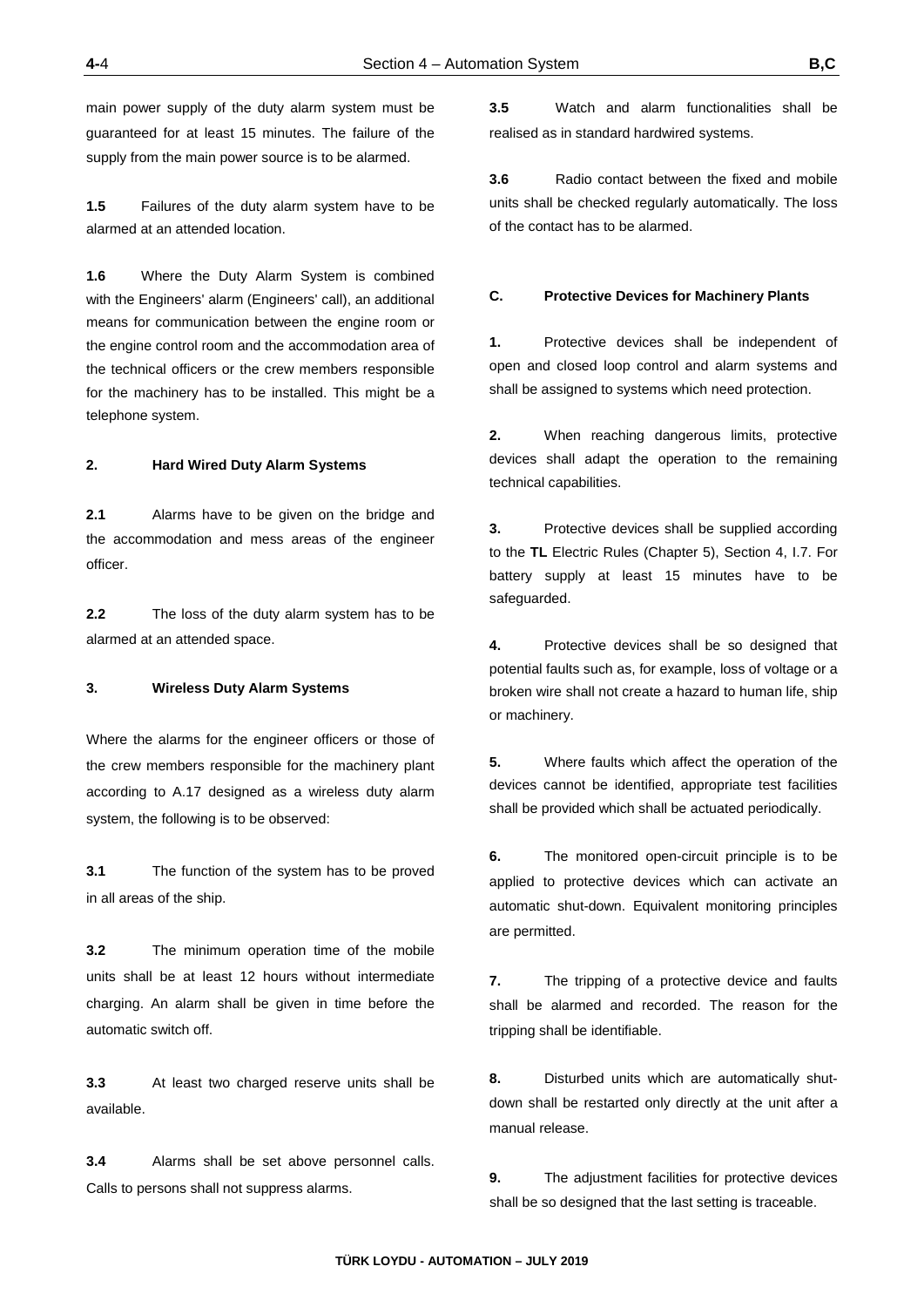**10.** Protective devices which can activate an automatic shut-down of the main propulsion plant shall be equipped with overriding facilities from the bridge.

**11.** Protective devices are subject to mandatory type approval.

#### **12. Reductions of the Main Propulsion Plant**

**12.1** For the protection of the main propulsion plant, reductions according to Section 8 have to be provided.

12.2 Reductions can be initiated automatically or by a request for manual reduction.

**12.3** Reductions may be a function of the machinery alarm system.

**12.4** Overriding capabilities have to be provided for automatic reductions from the bridge. Where automatic power reductions are provided with overriding arrangements, these shall be safeguarded against accidental operation as to preclude their inadvertent operation, and a suitable alarm is to be activated by their operation. The actuation of overriding arrangements is to be indicated at each control position and recorded.

#### **13. Manual Emergency Stop**

**13.1** Manual emergency stops are to be protected against unintentional activation.

**13.2** The manual emergency stop shall not be automatically cancelled.

**13.3** It shall be recognizable which manual emergency stop has been activated.

**13.4** The monitored open-circuit principle is to be applied to manual emergency stops. Equivalent monitoring principles are permitted.

#### **D. Safety Devices for Machinery Plants**

**1.** Safety devices shall be independent of open and closed loop control and alarm systems and shall be assigned to systems which need protection.

**2.** When reaching dangerous limits, safety devices shall initiate an automatic shut-down. See also Section 8.

**3.** Safety devices shall be supplied according to the **TL** Electric Rules (Chapter 5), Section 4, I.7. For battery supply at least 15 minutes have to be safeguarded.

**4.** Safety devices shall be so designed that potential faults such as, for example, loss of voltage or a broken wire shall not create a hazard to human life, ship or machinery.

**5.** Where faults which affect the operation of the devices cannot be identified, appropriate test facilities shall be provided which shall be actuated periodically.

**6.** The monitored open-circuit principle is to be applied to safety devices. Equivalent monitoring principles are permitted.

**7.** The tripping of a safety device and faults shall be alarmed and recorded. The reason for the tripping shall be identifiable.

**8.** Disturbed units which are automatically shutdown shall be restarted only directly at the unit after a manual release.

**9.** The adjustment facilities for safety devices shall be so designed that the last setting is traceable.

**10.** Safety devices of the main propulsion plant may be equipped with overriding facilities. The overspeed protection is excluded.

**11.** Safety devices are subject to mandatory type testing.

#### **E. Safety Systems**

Safety systems shall be independent of open and closed loop control and alarm systems. Faults in one system must not affect other systems.

Deviations from this requirement may be allowed for redundant equipment with the agreement of **TL** where this would entail no risk to human life and where ship safety would not be endangered.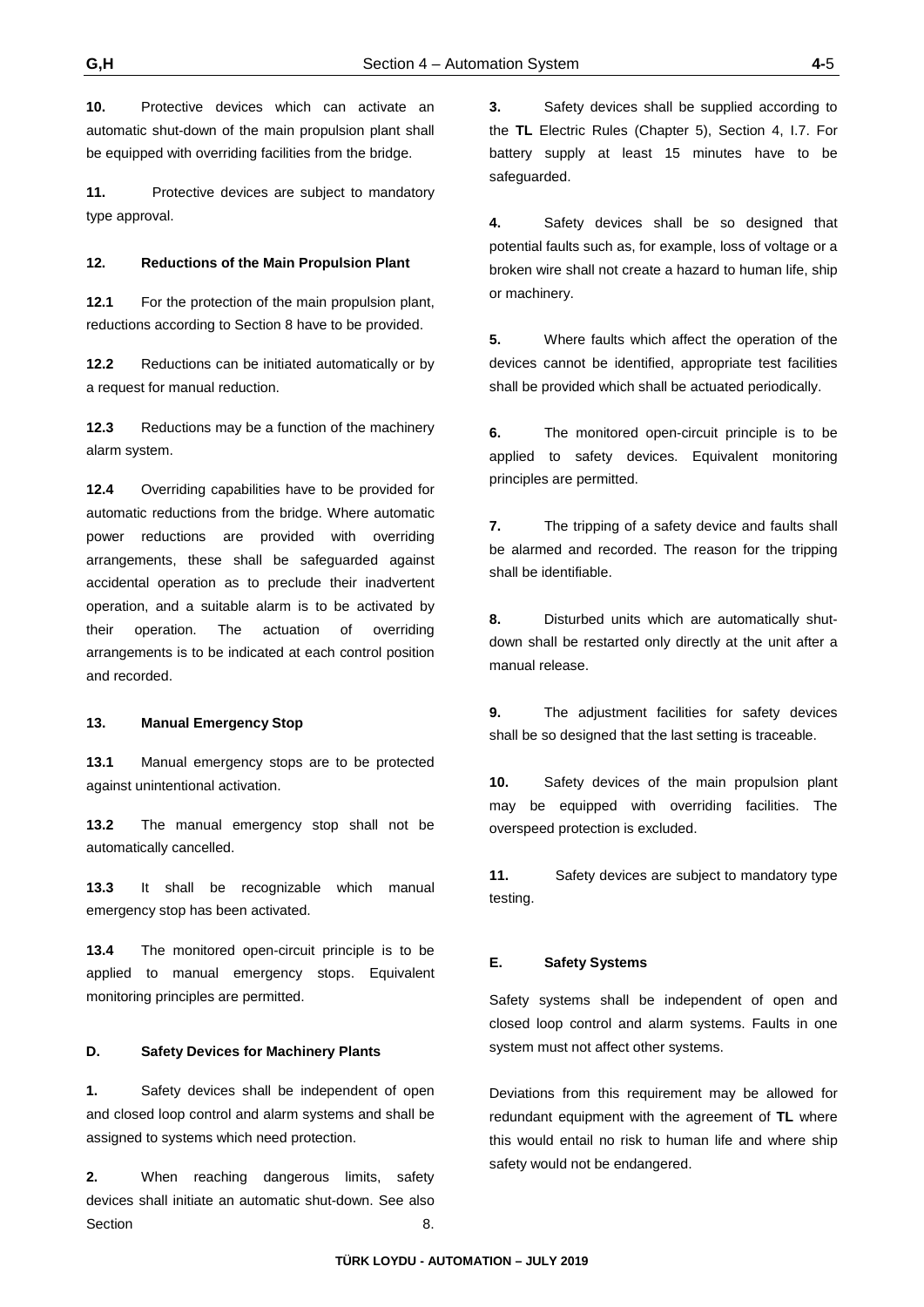**2.** Safety systems shall be assigned to systems which need protection.

**3.** Where safety systems (required automatic stops) are provided with overriding arrangements, these shall be safeguarded against accidental operation as to preclude their inadvertent operation and a suitable alarm is to be operated by their activation.The actuation of overriding arrangements is to be indicated at each control position and recorded. When the engine is stopped automatically, restarting after restoration of normal operating conditions is to be possible only after manual reset, e.g. by-passing the control lever through the 'stop' position. Automatic restarting is not permissible (see TL- R M 30.2.8).

**4.** The monitored open-circuit principle is to be applied to safety systems. Alternatively, the closed circuit principle may be applied where it is demanded by the provisions of national regulations (e.g. boiler and oilfired systems). Equivalent monitoring principles are permitted. Faults, and also the activation of safety systems shall be alarmed and recorded.

**5.** On failure of the ship's main power supply, the power supply to a safety system must be guaranteed for at least 15 minutes.

**6.** The power supply is to be monitored and loss of power is to be indicated by an alarm and recorded.

**7.** Safety systems shall be designed preferably using conventional technology (hard wired). Alternative technical solutions shall be agreed with **TL**.

**8.** Safety systems are subject to mandatory type approval.

**9.** TL- R M30 is to be complied with for safety systems for vessels with periodically unattended machinery spaces

### **F. Communication Systems**

Reliable voice communications, e.g. designated telephones, battery-powered telephones or soundpowered communication systems, shall be provided between the machinery control room or the machinery control station, the bridge and the

accommodation and mess areas of the engineer officers or the crew members responsible for the machinery.

Cf. Chapter 5 - Electric, Section 9, C.5.1.

### **G. Fire Detection Systems for Machinery Spaces**

**1.** For general requirements relating to fire alarm systems, see Chapter 5 - Electri, Section 9 and Section 14, G.

**2.** Fire detection systems shall signal a fire at an early stage.

**3.** The fire alarm shall be optical and audible recognised on the bridge, in the accommodation and mess areas of the engineer officers or the crew member responsible for the machinery plant and also in the machinery space without any time delay and it must be distinguishable from other alarms.

**4.** Each detection loop shall not comprise more than one fire subdivision or one watertight compartment or, wherever possible, more than two superimposed decks. Separate detection loops shall be used where facilities are provided for the separate flooding of different machinery spaces with gaseous fire extinguishing media (e.g. CO<sub>2</sub>).

This applies only to non-addressable detectors, which do not allow the remote and individual identification of each detector.

**5.** The position and number of detectors shall be specified under consideration of machinery space ventilation, so that all endangered areas are safely covered. This particularly applies to areas in which boilers, thermal oil systems, waste and sludge incinerators, generators, switchboards, refrigeration machinery and purifiers are installed and also in the engine casing and at the exhaust gas side in exhaust gas-fired thermal oil plants and in exhaust gas-fired boilers with finned pipes.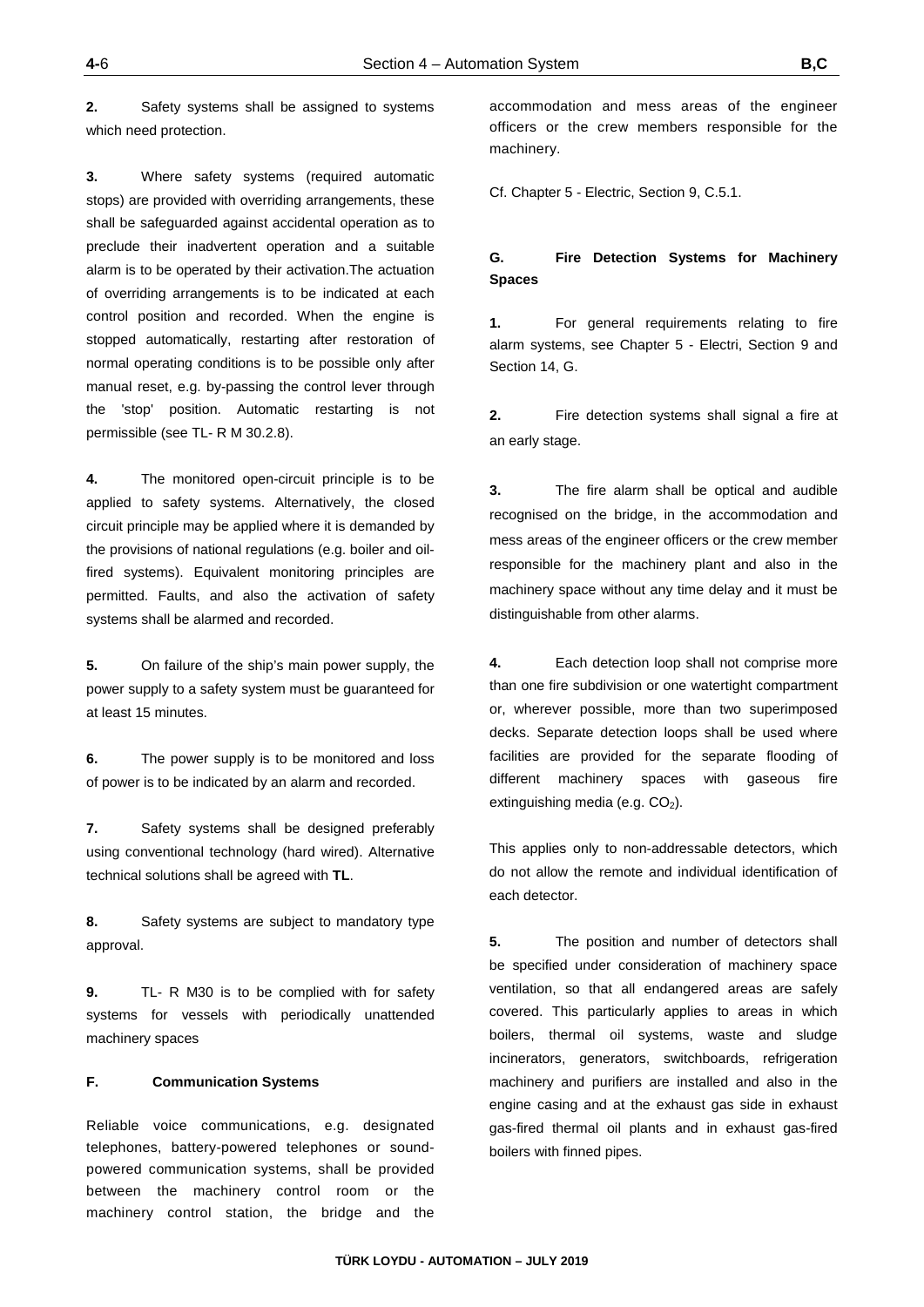**6.** In workshops and rooms where detectors are liable to be actuated, e.g. by welding, they may be temporarily ineffective.

The detectors must automatically become operative again after a preset time.

**7.** For requirements relating to fixed waterbased local application fire fighting systems (FWBLAFFS) see Chapter 5 – Electric, Section 9, D.4.

#### **H. Stand-by Circuits / Automatic Controls**

#### **1. General**

**1.1** Stand-by circuits as described in Section 8, I must automatically start stand-by units, if these are required according to relevant sections of **TL** Machinery Rules:

In the case of failure of units in operation,

To meet the demand of auxiliary machinery with staggered operation.

**1.2** Automatic controls must automatically start units as described in Section 8, I.:

To maintain stored energy (e.g. compressed air),

Following restoration of the power supply after black-out, due to a failure of the ship's mains.

**1.3** A reciprocal operation capability is to be provided for similar units.

**1.4** The automatic change-over to another unit is to be signalled by an alarm.

**1.5** Where auxiliary machinery is mechanically driven from the propulsion system, stand-by units shall be provided for automatic start-up when carrying out manoeuvres in the lower speed range where the output of the mechanically-driven auxiliary machines is not adequate under these conditions.

**1.6** An alarm must not be tripped in the case of machinery installation with mechanically connected pumps, when the independent pumps start up due to normal operation. A suitable alarm is to be activated at the starting of those pumps for which the automatic starting is required.

**1.7** The sensors for stand-by circuits have to be independent from other systems.

#### **2. Stand-by Circuits for Generators**

**2.1** For the stand-by circuits for generators see Chapter 5 - Electric, Section 3, B.5.

**2.2** Following a black-out and restoration of the power supply, essential auxiliary machinery must start up again automatically, possibly in staggered formation. See also Section 8, I.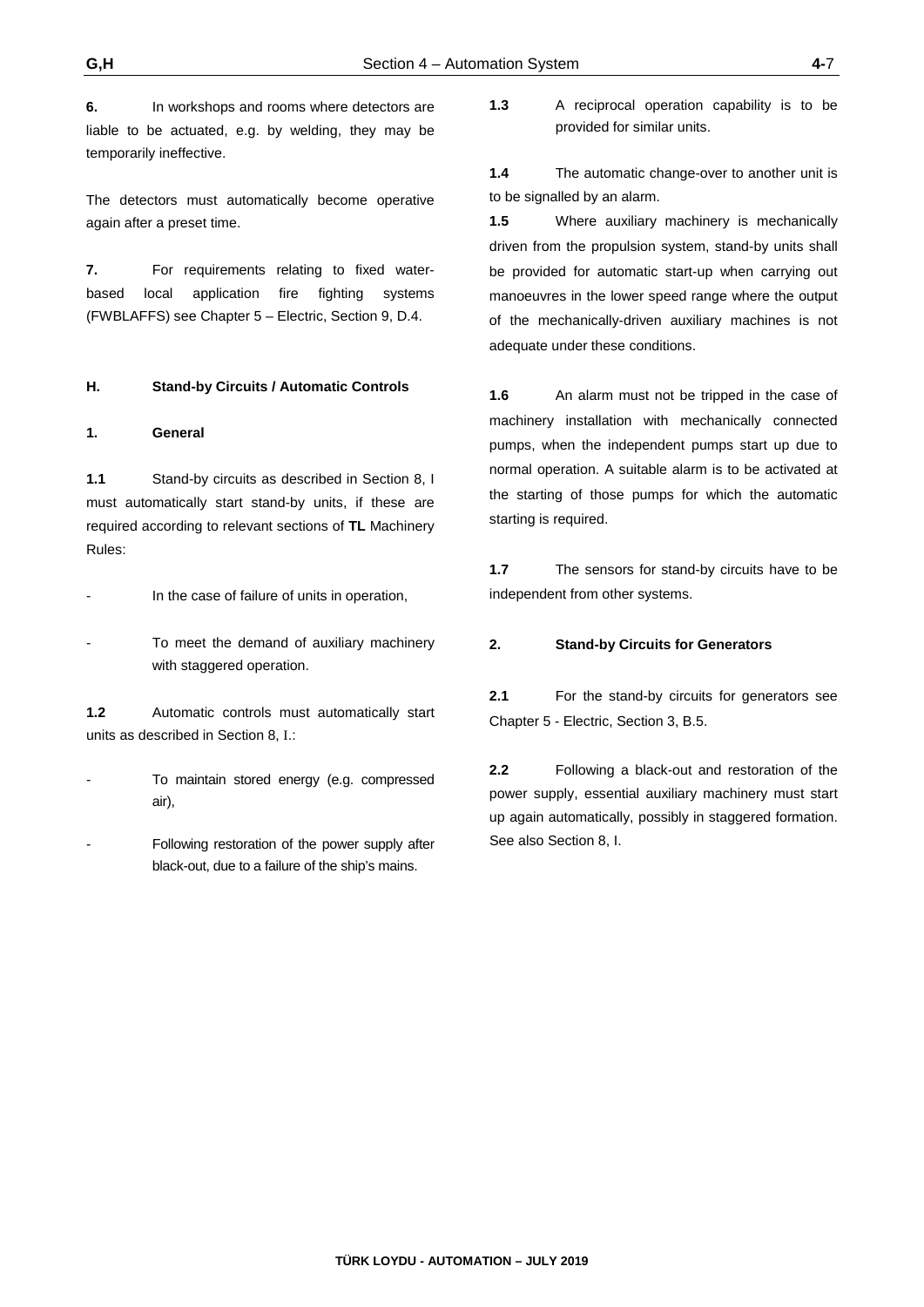## **SECTION 5**

## **MAIN PROPULSION PLANT**

|    |                                                               | Page    |
|----|---------------------------------------------------------------|---------|
| А. |                                                               |         |
|    | 1. General                                                    |         |
|    | <b>2.</b> Facilities on the Bridge                            |         |
|    | 3. Facilities in the Machinery Control Room                   |         |
|    | 4. Facilities at the Engine Maneuvering Platform              |         |
| В. |                                                               | $5-3$   |
| C. |                                                               | $5 - 4$ |
| D. |                                                               | $5 - 4$ |
|    | 1. General Requirements                                       |         |
|    | 2. Governors and Over Speed Protection                        |         |
|    | 3. Safety Devices                                             |         |
| Е. |                                                               | $5 - 5$ |
| F. | MULTI-SHAFT SYSTEMS, SYSTEMS WITH SEVERAL PROPULSION MACHINES | $5 - 5$ |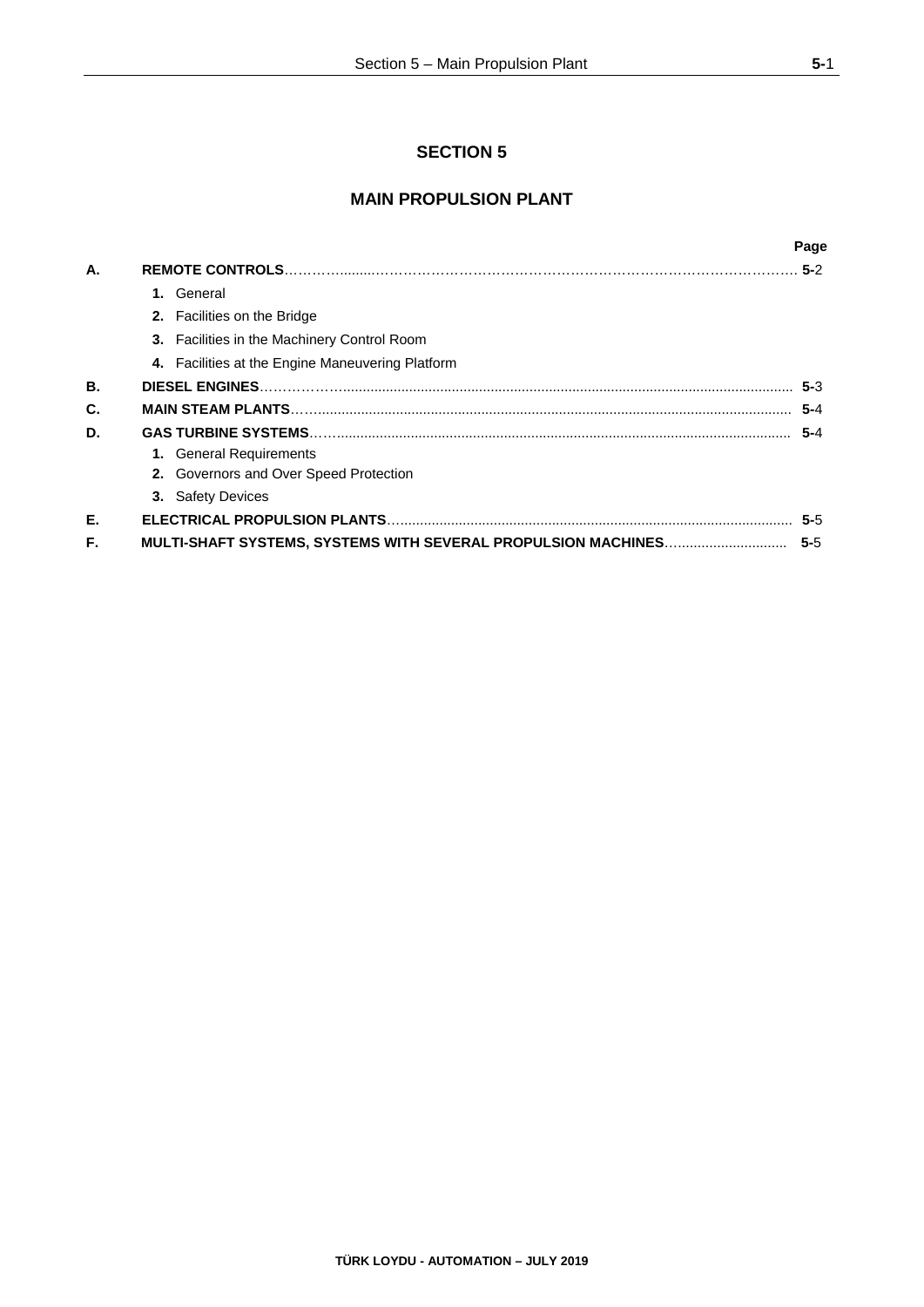#### **A. Remote Controls**

#### **1. General**

**1.1** The remote control shall be capable to control, speed, direction of thrust and, as appropriate, torque or propeller pitch without restriction under all navigating and operating conditions.

**1.2** Single lever control is to be preferred for remote control systems. Lever movement shall be in accordance to the desired course of the ship.

Commands entered into the remote control system from the bridge must be recognisable at all control stations.

**1.3** The remote control system shall carry out commands which are ordered, including emergency maneuvers, in accordance with the propulsion plant manufacturer's specifications.

Where critical speed ranges are incorporated, their quick passing is to be guaranteed and a reference input within them have to be inhibited.

**1.4** With each new command, stored commands must be erased and replaced by the new input.

**1.5** In the case of set speed stages, a facility must be provided to change the speed in the individual stages.

**1.6** An overload limitation facility is to be provided for the propulsion machinery.

**1.7** On ships with shaft-driven generators, it shall be ensured in case of maneuvers which would prevent operation of the shaft-driven generator system, that the supply of the equipment in accordance with Section 4, H.2 is maintained without interruption.

**1.8** Following emergency manual shutdown or automatic shutdown of the main propulsion plant, a restart shall only be possible via the stop position of the command entry.

**1.9** When the turning gear is engaged or automatic shutdown has not been acknowledged, any start attempts are to be prevented.

**1.10** The failure of the remote control system and of the control power shall not result in any sudden change in the propulsion power nor in the speed and direction of rotation of the propeller.

In individual cases, **TL** may approve other failure conditions, whereby is assumed that:

- There is no increase in ship's speed,
- There is no course change,
- No unintentional start- up processes are initiated.

**1.11** The failure of the remote control system and of the control power is to be signalled by an alarm.

**1.12** Remote control systems for main propulsion plants are subject to mandatory type testing.

**1.13** It shall be ensured that control is only possible from one control station at any time. Transfer of command from one control station to another shall only be possible when the respective control levers are in the same position and when a signal to accept the transfer is given from the selected control station.

A display at each control station shall indicate which control station is in operation.

**1.14** The take of control independent of the accept signal, stated in 1.13, shall only be possible in the machinery space.

The less of control at the concerned control station is to be signaled audibly and visually.

#### **2. Facilities on the Bridge**

**2.1** Change-over of control within the bridge area is not required where the control levers at the control stations are mechanically or electrically connected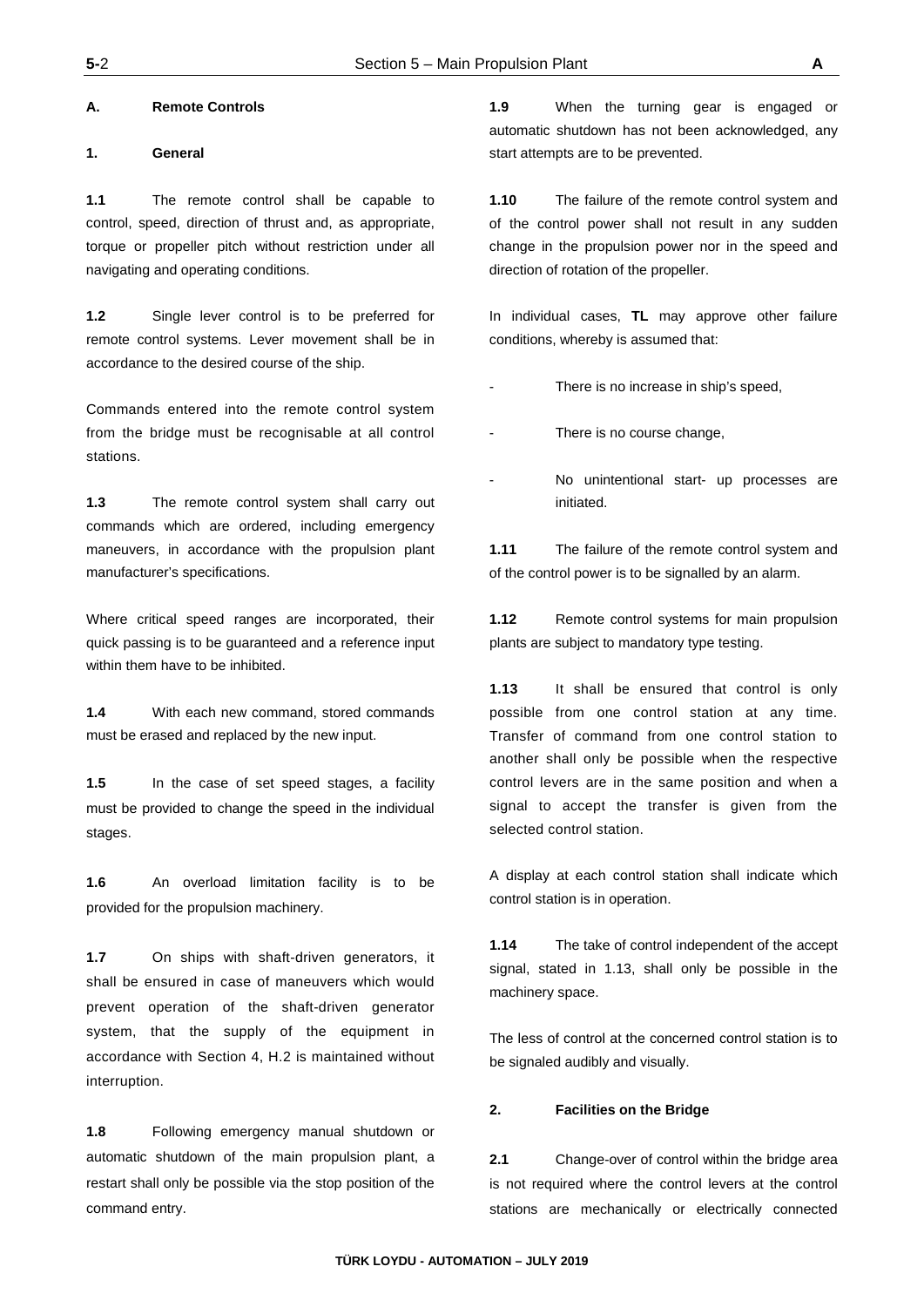together and with the control unit of the remote control system so that they automatically adopt the same position.

**2.2** An engine telegraph with feedback facility is to be fitted. The engine telegraph may be mechanically linked to the operation of the remote control system. Remote control and telegraph shall, however, according to the system, be mutually independent and shall have separate supplies.

**2.3** The main propulsion system must be capable of being shutdown with an emergency manual shutdown facility from the bridge. This device shall be independent of the remote control system and it's power supply.

**2.4** The emergency shutdown facility shall not be automatically cancelled and shall be protected against unintentional operation.

**2.5** Where the safety system of the main propulsion plant shall be equipped with an overriding arrangement, this has to be installed on the bridge.

**2.6** With the consent of **TL**, for systems with clutch couplings, the shafting may be disconnected from the bridge as an emergency stop facility. The state of the coupling shall be indicated.

**2.7** An indicator for the propeller shaft speed and the direction of rotation shall be provided for propulsion systems with fixed propellers.

**2.8** In the case controllable pitch propeller systems, an indicator shall be provided to display the speed of the propeller shaft and the pitch of the propeller.

**2.9** In the case of systems which have reversing gears, indicators shall be provided to display the speed and direction of rotation of the propeller shaft and also the speed of the propulsion machinery.

**2.10** Override opportunity is permitted for shutdown criteria, as required in Section 8, except for shutdown in case of overspeed.

**2.11** Override opportunity shall be realized for shutdown criteria, as required in Section 8. It shall be also realized for additional shutdown and slowdown criteria, not listed in Section 8.

## **3. Facilities in the Machinery Control Room**

If remote control of the propulsion plant is provided from a machinery control room, the equipment listed under 2.7 to 2.9 shall also be fitted in the machinery control room.

### **4. Facilities at the Engine Maneuvering Platform**

A manual operating facility for the engine which is independent of the remote control system is to be installed at the local machinery control station.

The indicators listed in 2.7 to 2.9 shall be fitted at the control station.

### **B. Diesel Engines**

**1.** The number and duration of automatic startattempts are to be limited.

Proof of the number of start attempts is also to be provided for maneuvering with the remote control system.

**2.** The controller and the actuator shall be suitable for controlling the engine under the operating conditions laid down in the Rules for Construction and also in line with the requirements specified by the engine manufacturer.

**3.** For details of the requirements relating to electronic governors and actuators, and also their power supplies, see Chapter 5 - Electrical Installations, Section 9, B.8.

**4.** At least those stop and reduce criteria listed in Section 8, Table 8.1 and 8.2 have to stop or reduce the main propulsion plant or have to request for reduction.

**TÜRK LOYDU - AUTOMATION – JULY 2019**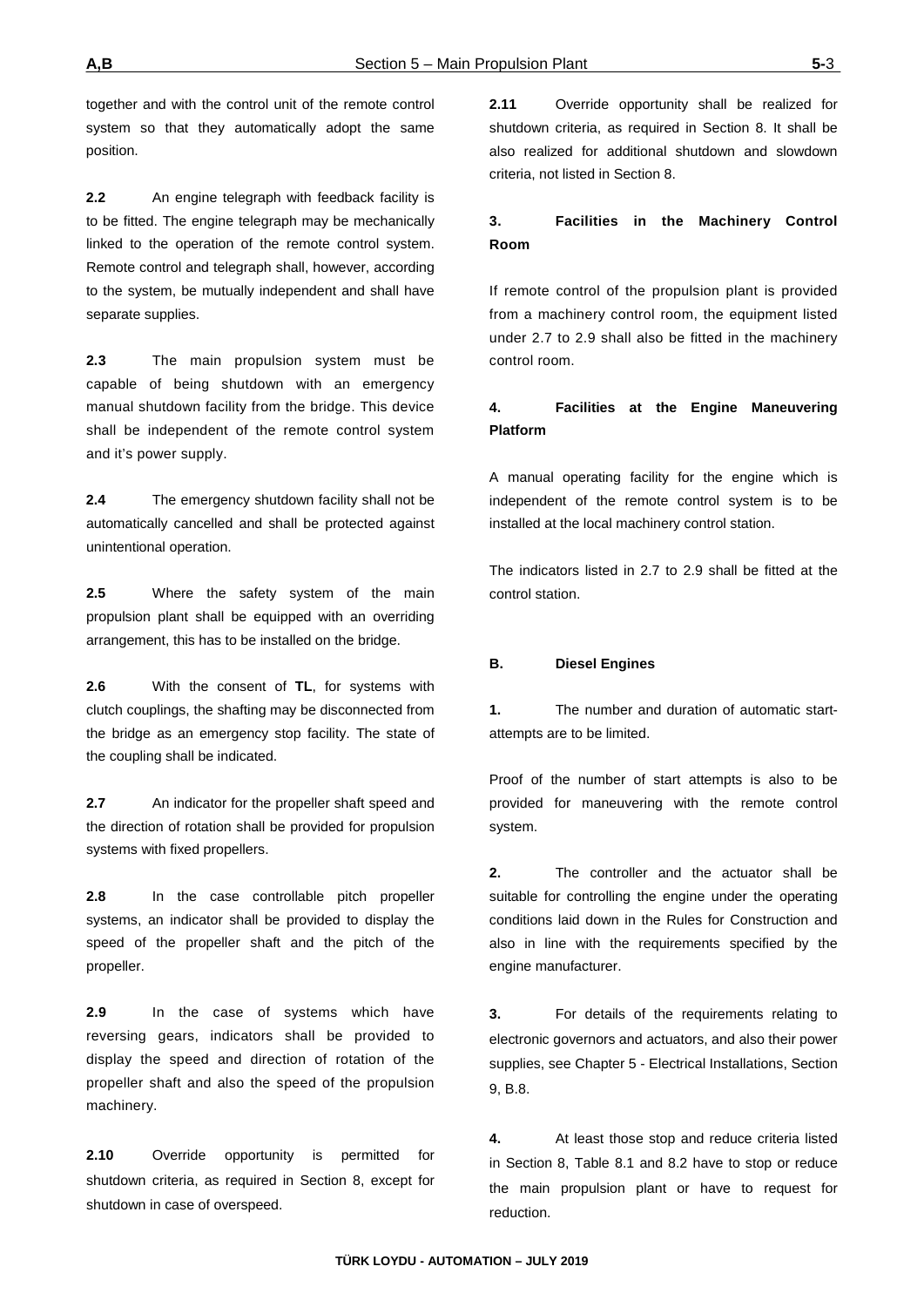**5.** Where a reduction is not sufficient to protect the engine, an automatic shutdown facility shall be provided see Section 8, Table 8.1 and 8.2.

#### **C. Main Steam Plants**

**1.** The alarms listed in Section 8, Table 8.3 are to be provided for monitoring the main steam plant and the equipment needed for boiler operation.

The requirements according to Chapter 4 - Machinery, Section 12 are to be observed additionally.

**2.** The operational turbine plant is to be protected against damage by means of devices to permit automatic turning using steam. Facilities are to be provided on the bridge to stop turning.

It is necessary to ensure an adequate supply of lubricating oil to the turbine plant.

**3.** Automatic control devices are to be provided for the following operating parameters:

- Lubrication oil temperature of turbine and gearing,
- Gland sealing steam pressure,
- Water level in condenser.
- Water level in the de-aerator,
- Pressure in de-aerator,
- Water level in boiler.

**4.** At least those stop and reduce criteria listed in Section 8, Table 8.3 have to stop or reduce the main propulsion plant or have to request for reduction.

**5.** When changing over the plant from port operation to manoeuvring mode and from manoeuvring mode to sea service mode and vice versa, it is necessary to ensure that all the change-over processes

necessary for each change in operating mode are carried out automatically.

#### **D. Gas Turbine Systems**

#### **1. General Requirements**

For the monitoring, protection and control concept, Section 8, Table 8.4 shall be observed.

#### **2. Governors and Over Speed Protection**

**2.1** Main propulsion gas turbines shall be fitted with an over speed protection which ensures that the speed of the engine cannot exceed the maximum continuous rating of the engine by more than 115%.

**2.2** If a main propulsion gas turbine is coupled to a reversing gear, an electrical power transmission, a variable-pitch propeller or a clutch coupling, an independent speed governor shall be provided that is suitable for controlling the speed of the unloaded gas turbine without the over speed protection being triggered.

#### **3. Safety Devices**

**3.1** Main propulsion gas turbines shall be fitted with a quick-action turbine stopping device which automatically interrupts or stops the fuel feed to the turbine in accordance with Section 8, Table 8.4.

**3.2** The following auxiliary systems for auxiliary turbines shall be fitted with an automatic temperature control system, which is able to keep the normal operating values over the entire output range:

- Lubricating oil supply,
- Fuel supply, or alternatively fuel viscosity,
- Exhaust gas.

**3.3** There shall be facilities or interlocks which purge accumulations of liquid fuel, or blow out gaseous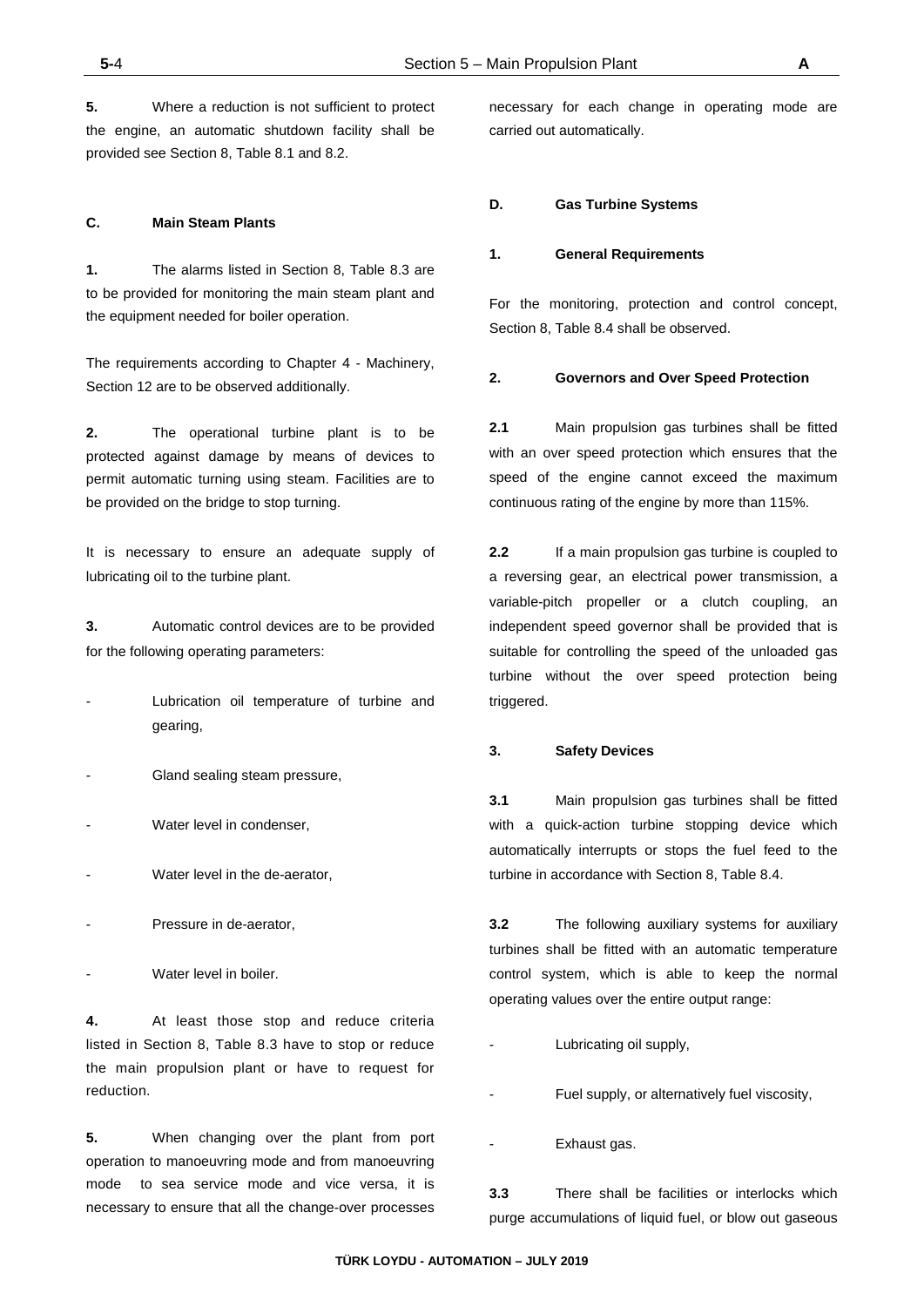fuel, from all parts of the main propulsion gas turbine before the ignition sequences can begin or re-ignition after a misfire can take place.

**3.4** An emergency manual quick-closing device for the fuel feed shall be provided at the control position.

**3.5** In the event of misfire, the starting device of the gas turbine shall be capable of aborting the ignition sequence and of shutting off the fuel feed within a specified period of time.

**3.6** Safety devices prescribed in addition by the manufacturer with the purpose of preventing dangerous situations in the event of a malfunction in the turbine plant shall be submitted for approval.

### **E. Electrical Propulsion Plants**

See Chapter 5 - Electric Installations.

## **F. Multi-Shaft Systems, Systems with Several Propulsion Machines**

**1.** Safety systems are to be divided so that in the event of failure of one part of the system, the function of the other system parts is still maintained or can be restored by adopting simple measures.

**2.** In the case of multi-shaft systems the capability shall be provided for controlling and shutting down the individual drive systems from the bridge.

**3.** Individual visual alarm displays for each drive system are to be provided on the bridge.

**4.** Separate supply facilities are to be provided for each control system where there is a multiple number of main engines.

**5.** The stand-by circuits specified for these systems may be omitted where a multiple drive system is installed which has separate systems and automatic individual shutdown (decoupling).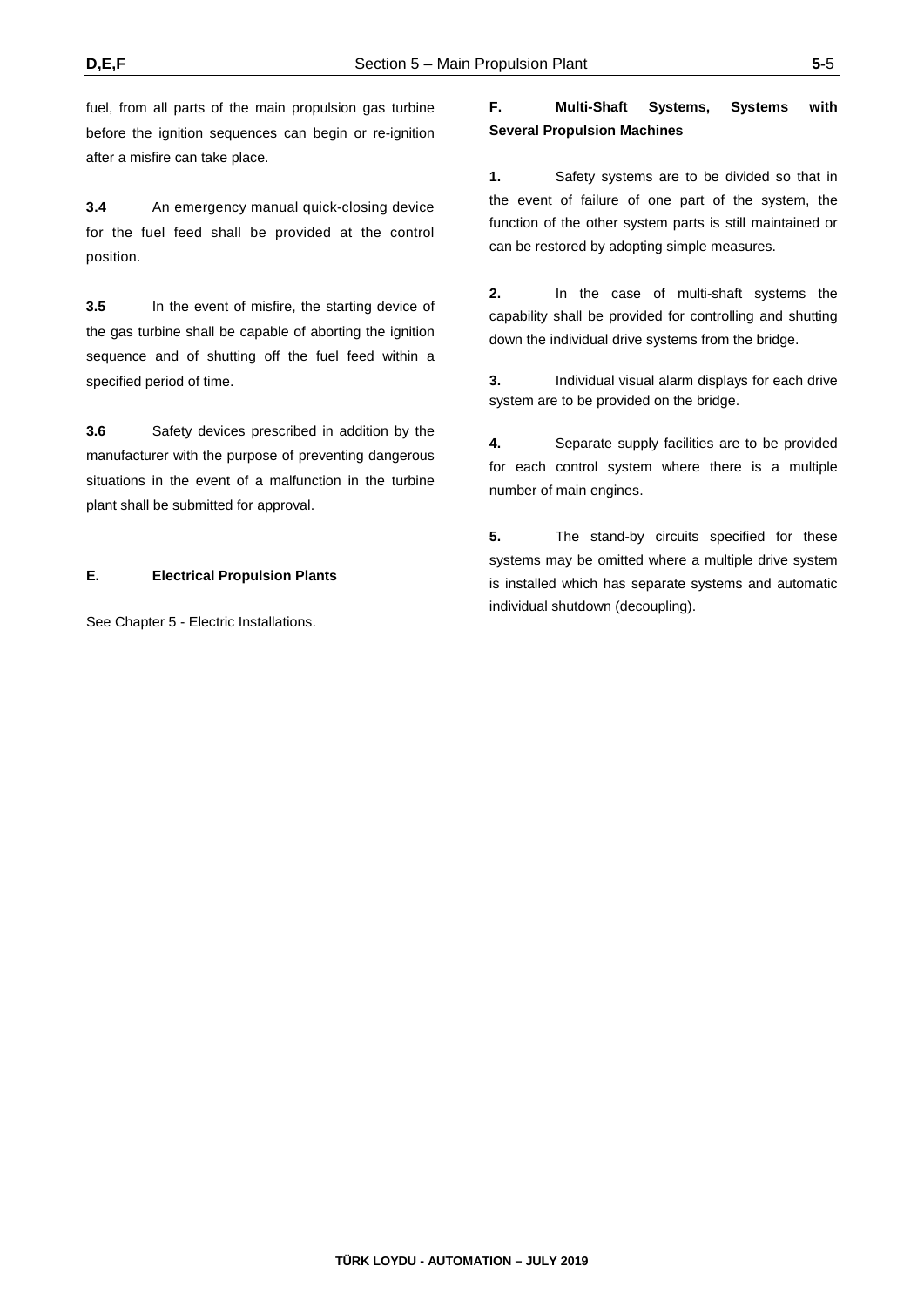## **AUXILIARY MACHINERY SYSTEMS**

|              | Page |
|--------------|------|
| <b>A.</b>    |      |
| <b>B.</b>    |      |
| C.           |      |
| D.           |      |
| $E_{\rm{r}}$ |      |
| F.           |      |
| G.           |      |
| Η.           |      |
| L.           |      |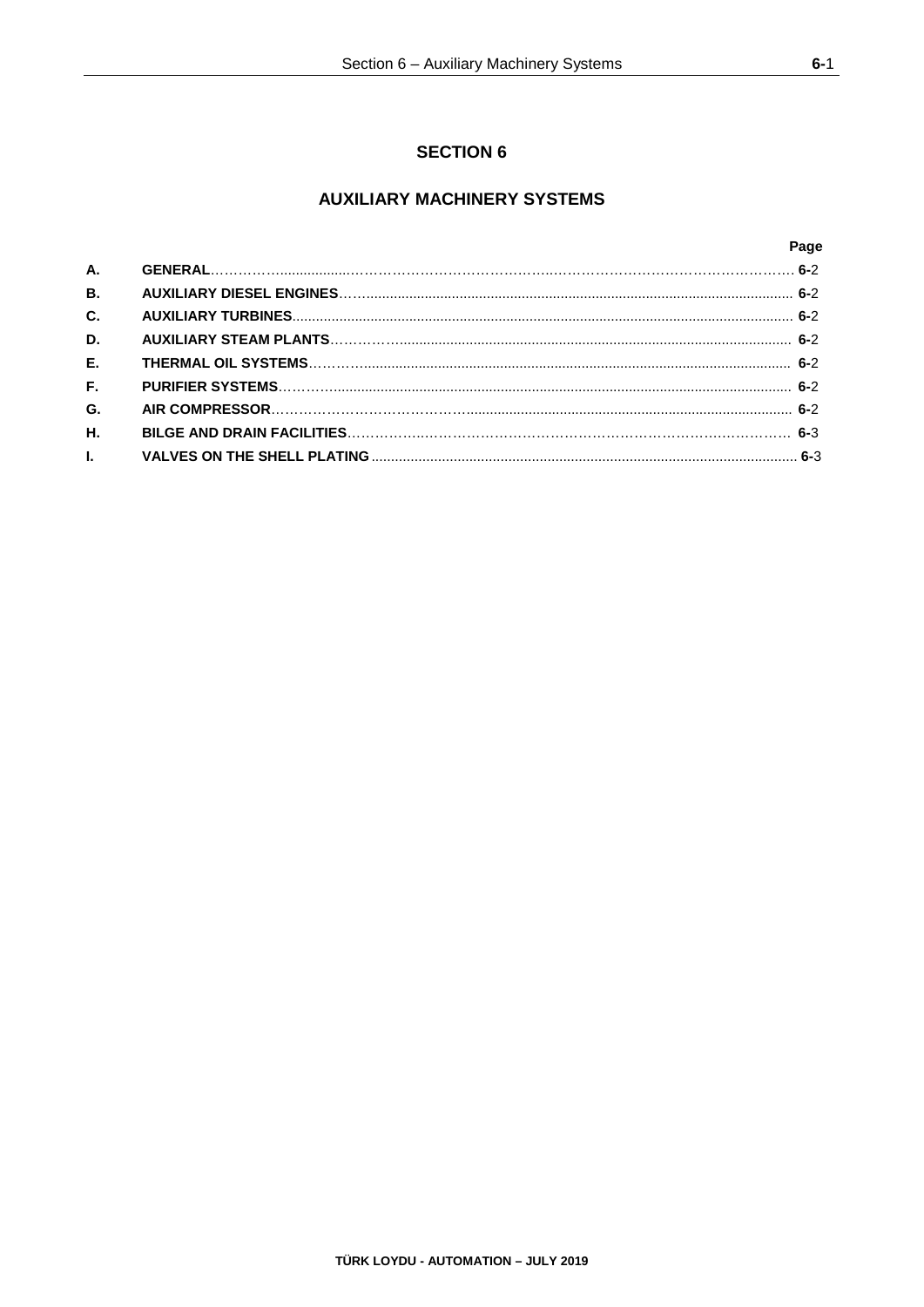#### **A. General**

**1.** Means shall be provided for auxiliary machines which are started automatically or by remote control to prevent remote and automatic startup.

For the scope of standby circuits and remote control facilities for essential auxiliary machinery, see Section 8, I.

**2.** The alarms and recording points listed in Section 8, are to be observed.

#### **B. Auxiliary Diesel Engines**

**1.** Automatic or remotely controlled start attempts are to be limited in duration and number.

With regard to the remotely controlled or automatic start of engines, the only systems permitted are those which allow the start in any position of the crankshaft.

**2.** For details of auxiliary engines with electric start-up, see Chapter 5 - Electric, Section 7, D.6.

**3.** An automatic shutdown is to be provided for the event of overspeed, detection of oil mist and failure of the lubrication oil supply of diesel engines.

#### **C. Auxiliary Turbines**

**1.** Remotely controlled or automatic start-up of auxiliary turbines and acceleration to rated speed are to be accomplished in such a way that the load applied is without risk to the turbines.

#### **2. Safety system**

See steam turbines, Section 5, C.

#### **D. Auxiliary Steam Plants**

The requirements according to Chapter 4 – Machinery, Section 12 are to be observed.

#### **E. Thermal Oil Systems**

The requirements according to Chapter 4 – Machinery, Section 13 are to be observed.

#### **F. Purifier Systems**

**1.** The temperature of the separating medium shall be automatically controlled and monitored.

**2.** Malfunctions in the purifying process must cause the flow to the purifier to be cut off automatically.

**3.** The inrush of water into clean oil shall be alarmed. The necessary monitoring device may be part of the separator system or a separate type approved sensor arranged in the clean oil pipe line.

**4.** Depending upon type and method of separation, the unintentional opening of the drum and the loss of the water seal shall trip an alarm.

**5.** The heating system of the preheater is to be designed that an interruption of the flow to the purifier does not result in overheating of the preheaters.

**6.** Fuel and lubrication oil purifiers are to be of self-cleaning type, unless no operation or maintenance is required to keep them in service during the period of which the machinery spaces are to remain unattended according to the class notation.

### **G. Air Compressor**

In the event of failure of the pressurized lubrication system, independently driven compressors must shut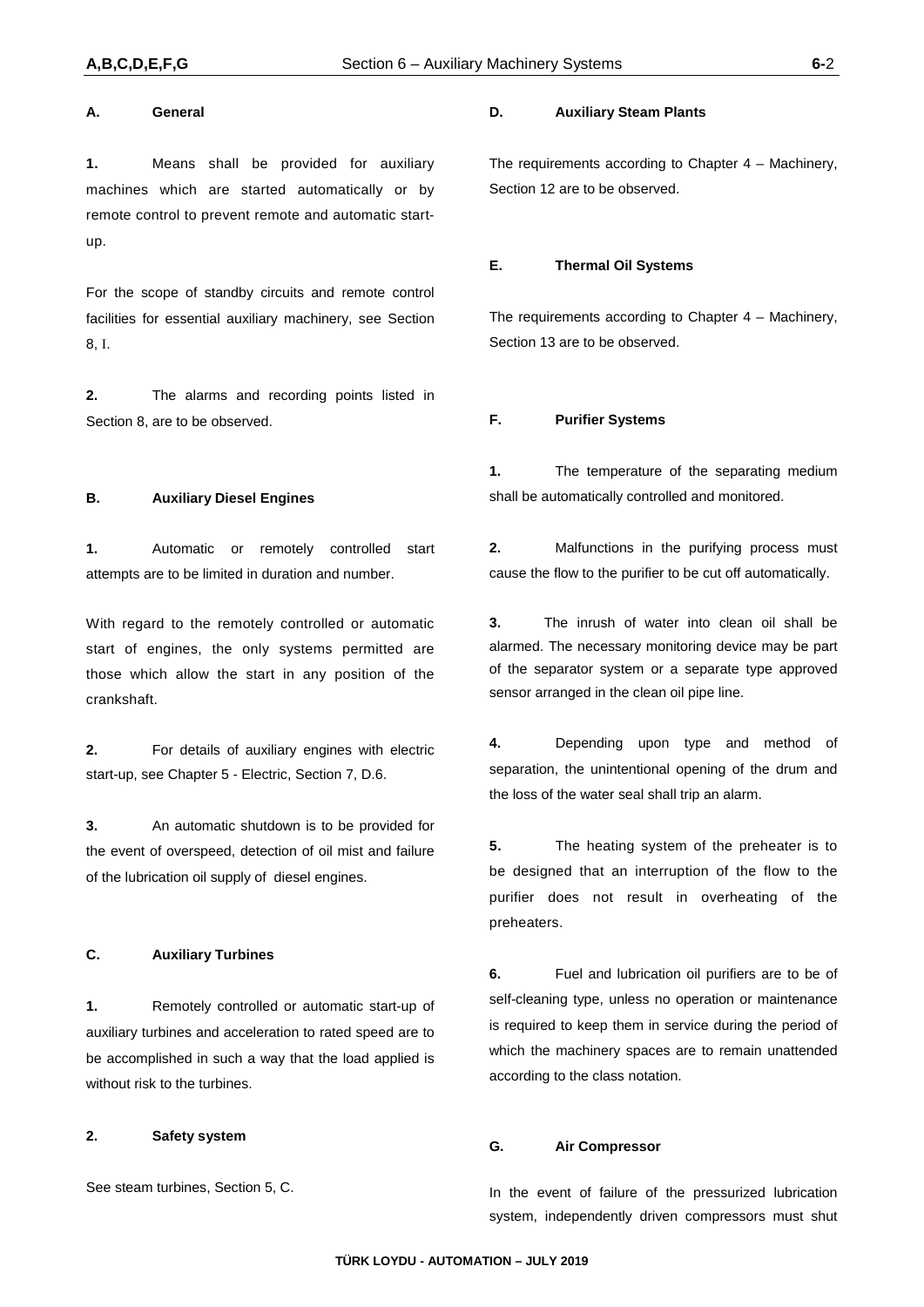down automatically. A suitable automatic drain facility must be provided for the cooler and water traps (where appropriate also during operation).

#### **H. Bilge and Drain Facilities**

**1.** Bilge wells shall be located and monitored in such a way that the accumulation of liquid is detected at normal angles of trim and heel, and shall be large enough to accommodate easily the normal drainage during the unattended period.

**2.** Where devices are fitted to provide automatic drainage of engine room bilges or bilge wells, an alarm must be tripped to indicate when the bilge pump is running too often or too long.

**3.** At least two level sensors are to be fitted in each machinery space and the tripping of these sensors is to be indicated by an individual alarm.

**4.** Where, as a result of the MARPOL convention, a facility is specified for monitoring the residual oil content in the bilge water and, where appropriate, an automatic interruption in the drain process, an alarm is to trip when the limit value is exceeded and – where specified – the drainage process is to be stopped.

#### **I. Valves on the Shell Plating**

**1.** The location of the controls of any valve serving a sea inlet, a discharge below the waterline or a bilge injection system shall be so sited as to allow adequate time for operation in case of influx of water to the space, having regard to the time likely to be required in order to reach and operate such controls. If the level to which the space could become flooded with the ship in the fully loaded condition so requires, arrangements shall be made to operate the controls from a position above such level.

**1.1** 'Bilge injection system' is same as 'direct suction' referred in SOLAS Reg.II-1/35-1 3.7.1 and 3.7.2 and is understood to mean 'Emergency bilge suction', which is used to discharge overboard large quantities of sea water accumulated in engine room bilges using the main circulating pump or another suitable pump as permitted by 35-1 3.7.2.

**1.2** The requirements for the controls of the "valves serving a sea inlet, a discharge below the waterline or a bilge injection system" are not applicable to valves serving an emergency bilge system provided:

**1.2.1** The emergency bilge valve is normally maintained in a closed position,

**1.2.2** A non-return device is installed in the emergency bilge piping, and

#### *Note:*

*A normally closed non-return valve with positive means of closing is considered to satisfy both 1.2.1 and 1.2.2 above.*

**1.2.3** The emergency bilge suction piping is located inboard of a shell valve that is fitted with the control arrangements required by 1.

**2.** A calculation is to be carried out to show that the time taken from alarm activation plus the time to reach and fully close manually operated or powered valves is less than the time taken for the influx of water to reach the control without submergence of the platform on which the person is operating the valves. If necessary a remote control device is to be fitted above the level.

#### *Note 1 :*

*The time it takes for the influx of water to reach the control of valves should be based on a breach in the largest diameter seawater line in the lowest location in the engine room when the ship is fully loaded.*

#### *Note 2 :*

*The time it takes to reach the sea valves should be determined based on the distance between the navigation bridge and the platform from where the valves associated with the aforementioned seawater line are manually operated (or the actuator for valves controlled by stored mechanical energy).*

#### *Note 3 :*

*In the event calculations are not available, 10 minutes shall be regarded as adequate time for operation unless other requirements are specified by the flag Administration.*

Non return discharge valves need not to be considered.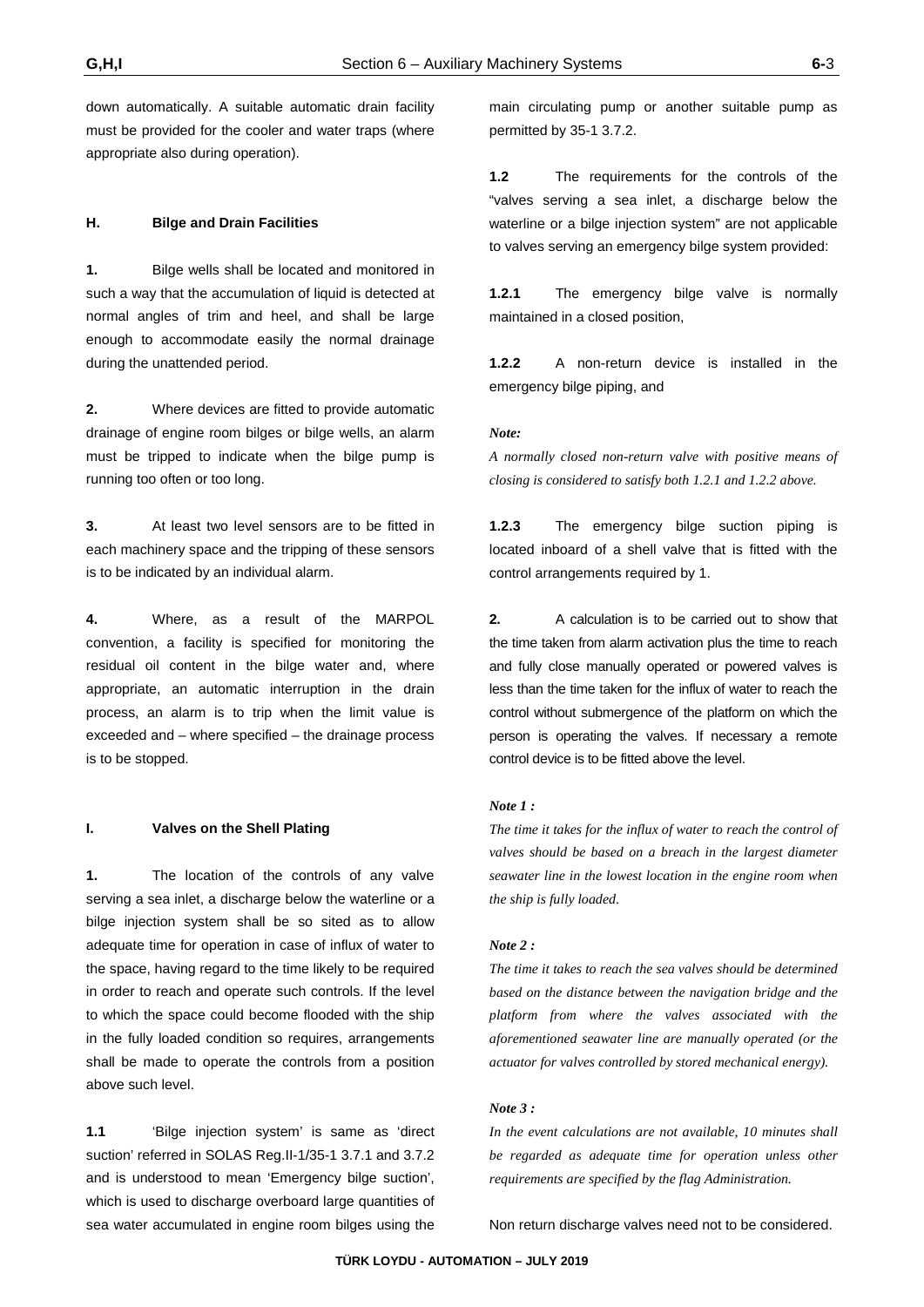## **SECTION 7**

## **TESTS**

|    |                                             | Page |
|----|---------------------------------------------|------|
| А. | <b>GENERAL</b>                              | 7-2  |
| В. |                                             |      |
| C. |                                             |      |
| D. |                                             |      |
|    | 1. General                                  |      |
|    | 2. Tests During Construction / Installation |      |
|    | 3. Tests During Commissioning               |      |
|    | 4. Tests During Sea Trials                  |      |
|    | <b>5.</b> Repeated Tests                    |      |
| Е. |                                             |      |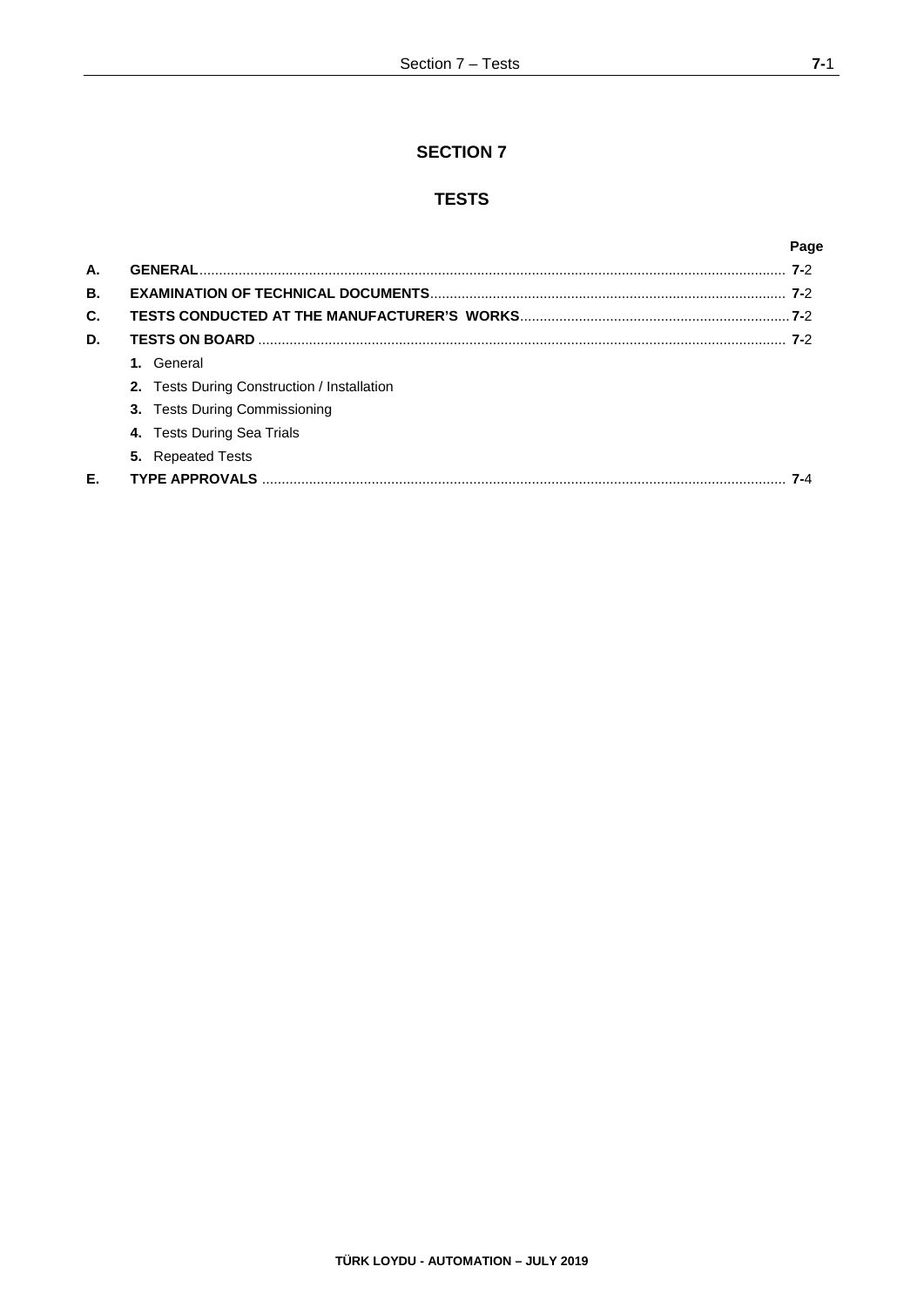#### **A. General**

**1.** The testing of systems, equipment and assemblies demanded according to Section 2 are subject to the following rules.

**2.** As part of the general quality assurance system, the manufacturer must ensure that the products which he manufactures meet the requirements as specified.

Records of the measures adopted and tests carried out as part of the quality assurance procedure shall be prepared.

**3.** For certain systems, equipment and components specified in the rules, tests are to be carried out in the presence of a **TL** Surveyor.

The tests and test specimen specified below represent the minimum requirement.

**TL** reserve the right to demand that tests also be carried out on other items either on the manufacturer's premises or on board.

**4.** In the case of new systems or systems which are being used for the first time on ships classed by **TL**, additional tests and trials are to be agreed, as required, between the manufacturer and **TL**.

**5.** Where computers are used for functions which are essential to ship, cargo, crew or passenger safety and which are subiect to classification, records, test results and assessments are to be provided for the hardware and software in accordance with Chapter 5 – Electric, Section 10.

**6.** The purpose of the tests is to demonstrate compliance with the requirements as laid down in the Rules for Construction and the suitability of the test specimen for their intended use.

**7.** Tests comprise:

- Examination of technical documentation,
- Tests conducted at the manufacturer's works,
- Tests on board.
- Type approvals.

#### **B. Examination of Technical Documents**

**1.** The list of documents which are subject to approval is specified in Section 1, D.

**2.** Documents which have been examined and marked accordingly are to be submitted to the Surveyor on request.

### **C. Tests Conducted at the Manufacturer's Works**

**TL** reserve the right to demand tests for systems which have safety implications or where there are extensive automation systems or where individual systems are being integrated. This test might be a factory acceptance (FAT) with presence of **TL**.

#### **D. Tests on Board**

#### **1. General**

Tests comprise:

- Tests during construction / installation,
- Tests during commissioning,
- Tests during sea trials,
- Repeated tests.

The test procedures are based on form PL-M-CL006 for engine driven systems.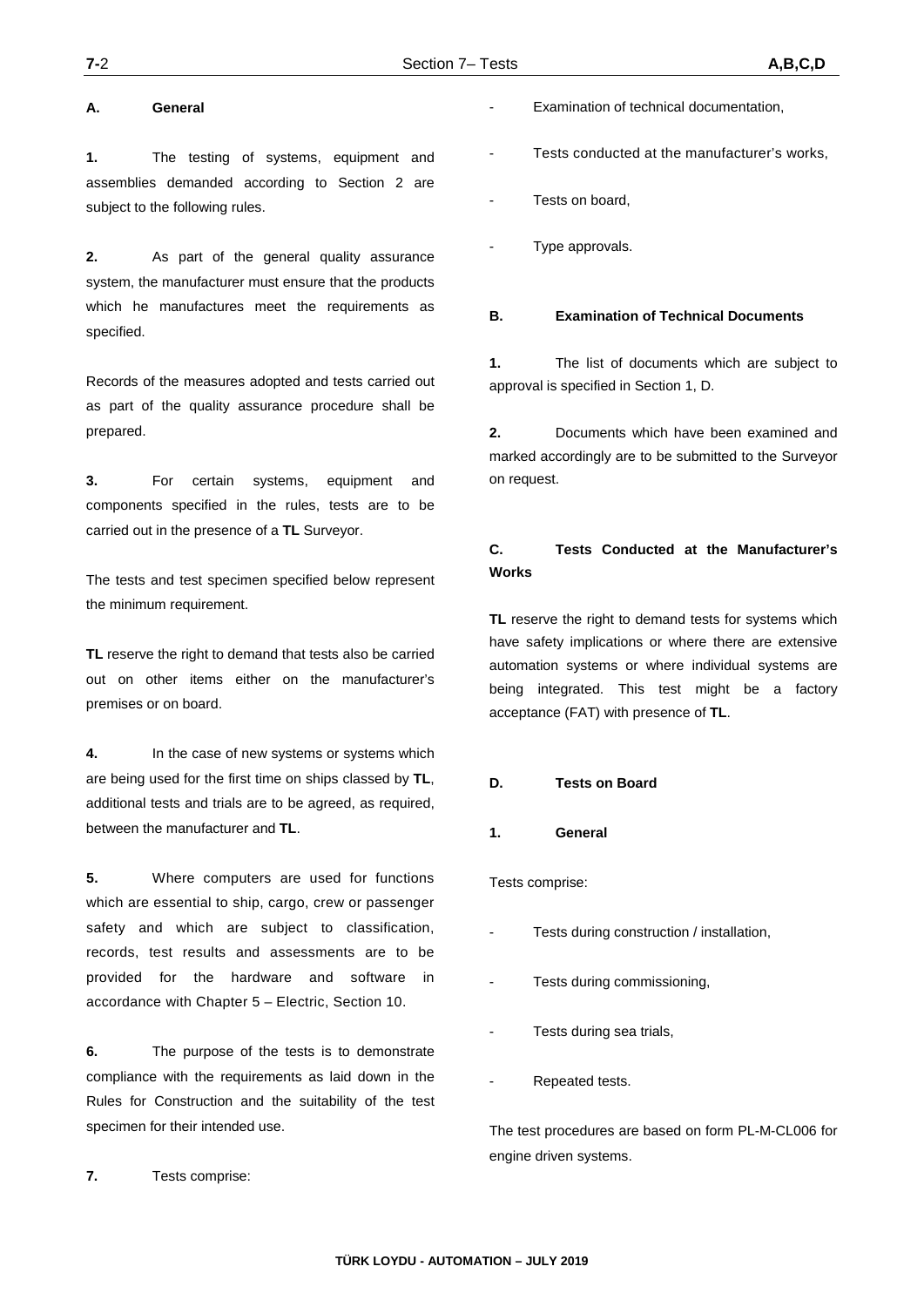Part I of Form PL-M-CL006 is used to apply for the relevant class notation. Concept approval for the whole system is given due to the information provided.

Part II of Form PL-M-CL006 is used for the operational testing of the whole system. Following successful completion of the tests, the relevant class notation is issued.

#### **2. Tests During Construction / Installation**

**2.1** During the period of construction of the ship, installations are to be checked for compliance with the documents which have been approved by **TL** and with the Rules for Construction.

**2.2** Test certificates relating to tests which have already been carried out are to be submitted to the Surveyor on request.

#### **3. Tests During Commissioning**

The satisfactory condition and correct operation of all automation equipment are to be demonstrated.

Where not specified in the Rules for Construction, the tests to be conducted are to be agreed with the **TL** Surveyor in accordance with the system requirements.

Form PL-M-CL006 is to be used as a basis.

#### **4. Tests During Sea Trials**

#### **4.1 Scope**

The purpose of the test is to prove that all systems are adjusted properly and that ship's machinery operation can be performed without manual intervention.

#### **4.2 Preparation**

**4.2.1** A list has to be provided to the attending

surveyor which shows all equipment that is switched off with sufficient explanation.

**4.2.2** It has to be agreed on representative persons who are allowed to enter engine room and engine control room for checking and watch keeping during the test.

**4.2.3** If applicable, the following is to be prepared:

**4.2.3.1** All systems to be prepared for automatic control and adjusted to the correct settings.

**4.2.3.2** Manual operated valves shall be completely closed or open.

**4.2.3.3** All electric equipment is functioning and switched on.

**4.2.3.4** Main propulsion control shall be on the bridge.

**4.2.3.5** No alarms shall be manual inhibited.

**4.2.3.6** The Duty alarm system shall be switched to "Unattended machinery"

#### **4.3 Execution**

**4.3.1** The start and completion of the test shall be clearly communicated between control room and bridge. If appropriate, also announcement via the PA-system may be made.

**4.3.2** The start and end of the test shall be marked on the alarm registration device.

**4.3.3** Other tests which may be carried out during the endurance test shall be agreed before.

**4.3.4** The minimum test time is four hours.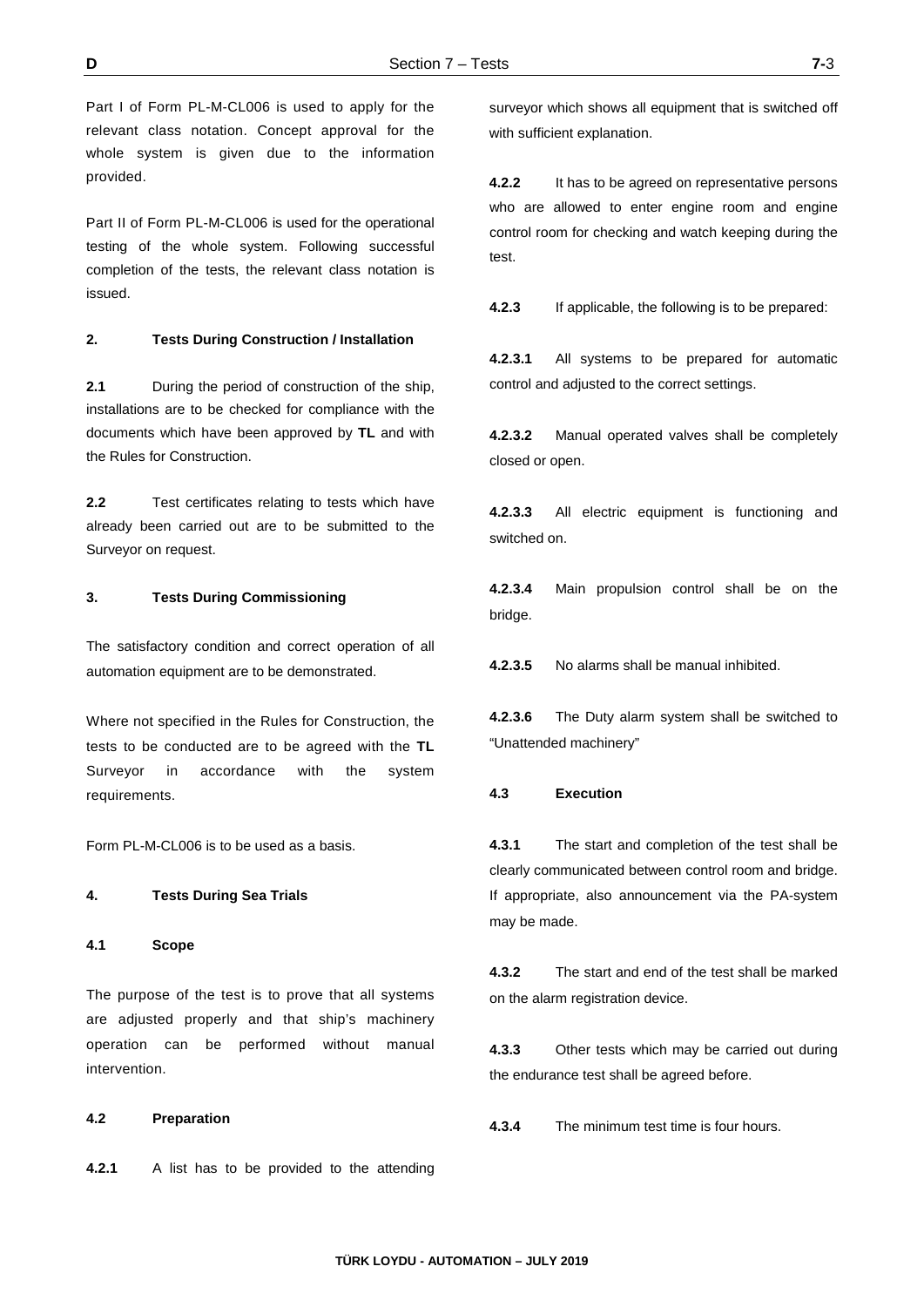**4.3.5** The test shall include at least two hours at 100% main engine load.

**4.3.6** The test shall include manoeuvres from full ahead to dead slow astern.

#### **4.4 De-Briefing**

**4.4.1** The trials report is to be completed in accordance with form PL-M-CL006.

**4.4.2** Basically no alarms shall occur during the test.

**4.4.3** If alarms come up which indicate malfunction of equipment or wrong system settings, the cause is to be rectified. This may result in repetition of the test.

#### **5. Repeated Tests**

Periodical surveys are to be carried out at preset intervals following award or renewal of the classification.

#### **E. Type Approvals**

**1.** The following installations, equipment and assemblies are subject to mandatory type testing.

- **2.** Installations, equipment and assemblies which are subject to type testing:
- Computers and computer systems for open and closed loop controls and monitoring of equipment essential to ship operation.
- Remote control systems for the main propulsion plant,
- Fire detection systems and sensors,
- Sensors and actuators for specified automation equipment,
- Machinery alarm systems,
- Duty alarm systems,
- Protective devices
- Safety devices,
- Safety systems.

**3.** As an alternative to the type tests specified, particular tests may be carried out, where justified in individual cases, in the presence of a presence of a **TL** Surveyor, with the prior consent of **TL**.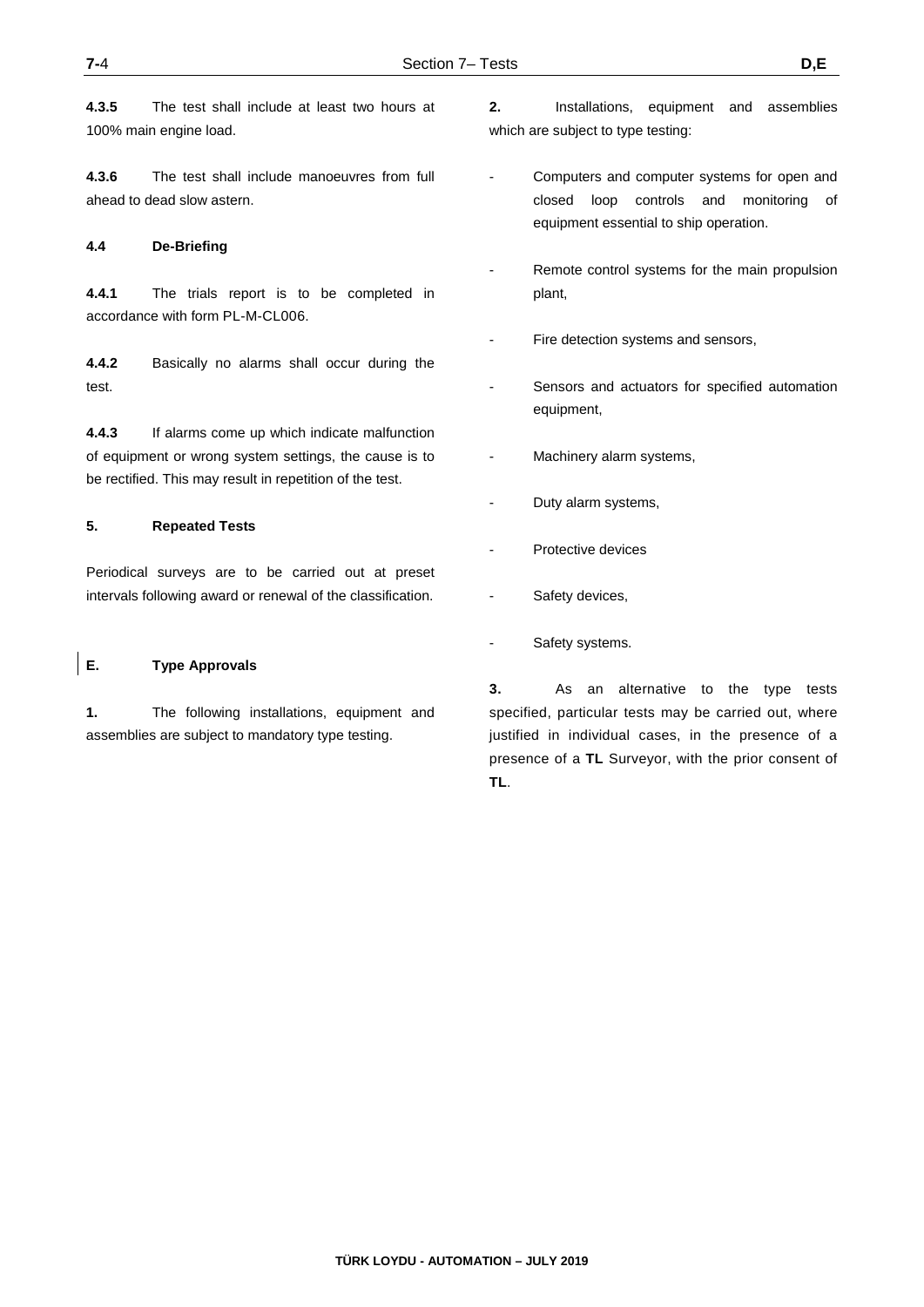## **SECTION 8**

## **SENSORS, STAND-BY CIRCUITS AND REMOTE-CONTROL FACILITIES**

|           |                                                                           | Page |
|-----------|---------------------------------------------------------------------------|------|
| А.        |                                                                           |      |
| <b>B.</b> |                                                                           |      |
|           | 1. Trunk Piston Engines                                                   |      |
|           | 2. Crosshead Engines                                                      |      |
| C.        |                                                                           |      |
| D.        |                                                                           |      |
| E.        |                                                                           |      |
| F.        |                                                                           |      |
| G.        | SENSORS FOR FUEL, SEPARATOR, GENERATION AND UTILIZATION OF HEAT 8-13      |      |
| Η.        | SENSORS FOR FIRE ALARM SYSTEMS, ELECTRICAL PLANTS AND OTHERS 8-15         |      |
| L.        | STAND-BY CIRCUIT AND REMOTE CONTROL FACILITY FOR ESSENTIAL EQUIPMENT 8-17 |      |
| J.        |                                                                           |      |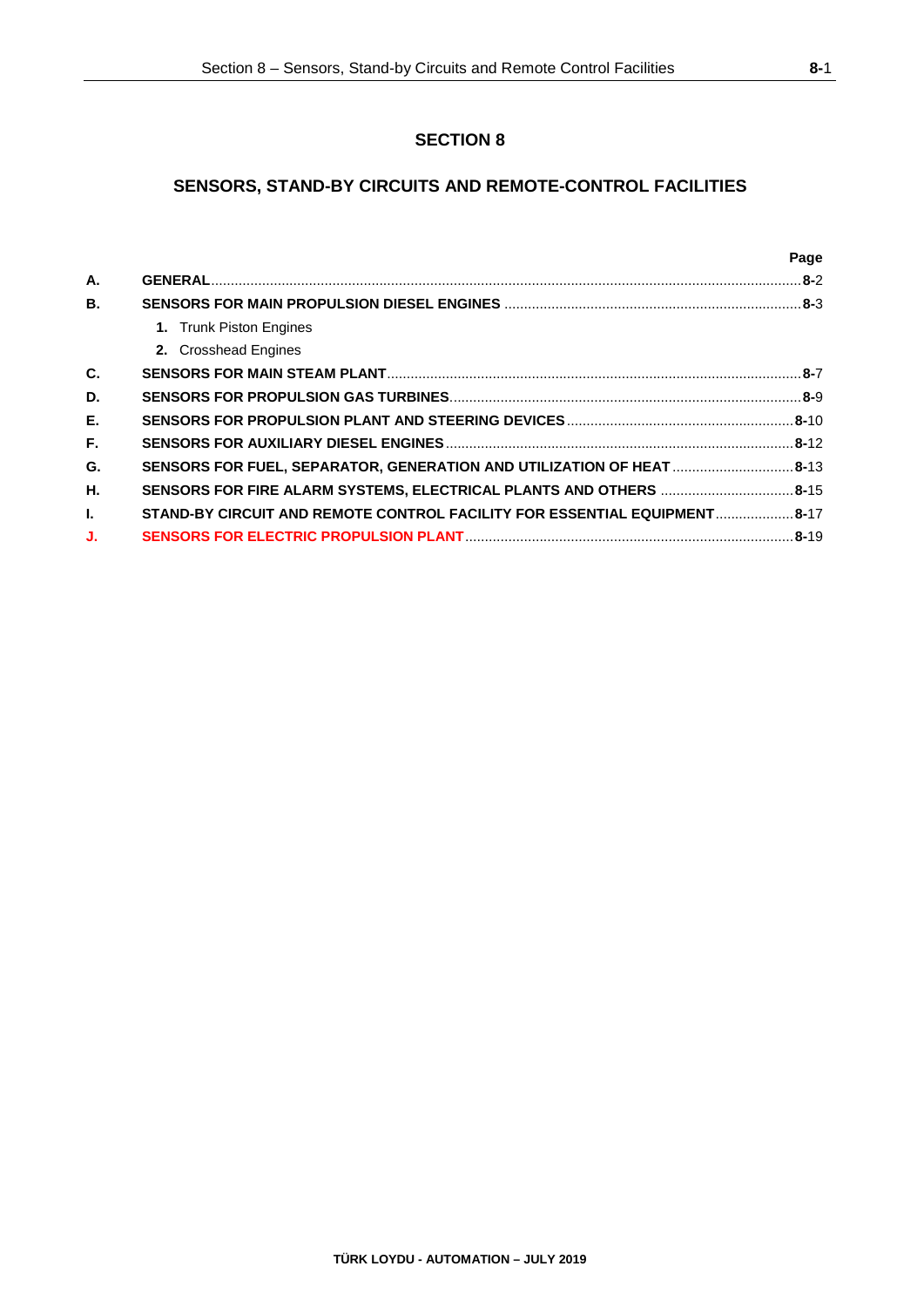#### **A. General**

**1.** The monitoring, protection, open-loop and closed-loop control concept for equipment and installations shall ensure safe operation under all operating conditions.

**2.** The alarm, reduction- and shutdown criteria listed below represent the minimum requirement.

**3.** Dependent upon the design of the machinery plant, it may be necessary to adapt the range and details given in the Tables.

**4.** If more than one sensor is required for a criterion according to the following tables, it shall be ensured that the evaluation of the data from sensors takes place independently. If designed suitably, redundancy concepts can replace the need for independent evaluation.

**5.** For the design of the alarm devices, the provisions set out in Section 4, A. and B. shall apply. Reductions of the operation parameters shall be in accordance with Section 4, D.

**6.** For the design of the stand-by circuits, the provisions set out in Section 3, D. and Section 4, H. shall apply.

**7.** For the design of safety systems and safety devices, the provisions set out in Section 4, E. shall apply.

**8.** In general, the alarms, reduction and shut downs, as shown in the Tables 8.1 to 8.9, shall be indicated in the machinery space as individual alarms. On the bridge the alarms shall be grouped as described in Section 4, A. If it is required to realize individual alarms on the bridge, a notation in the Tables 8.1 to 8.9 is made.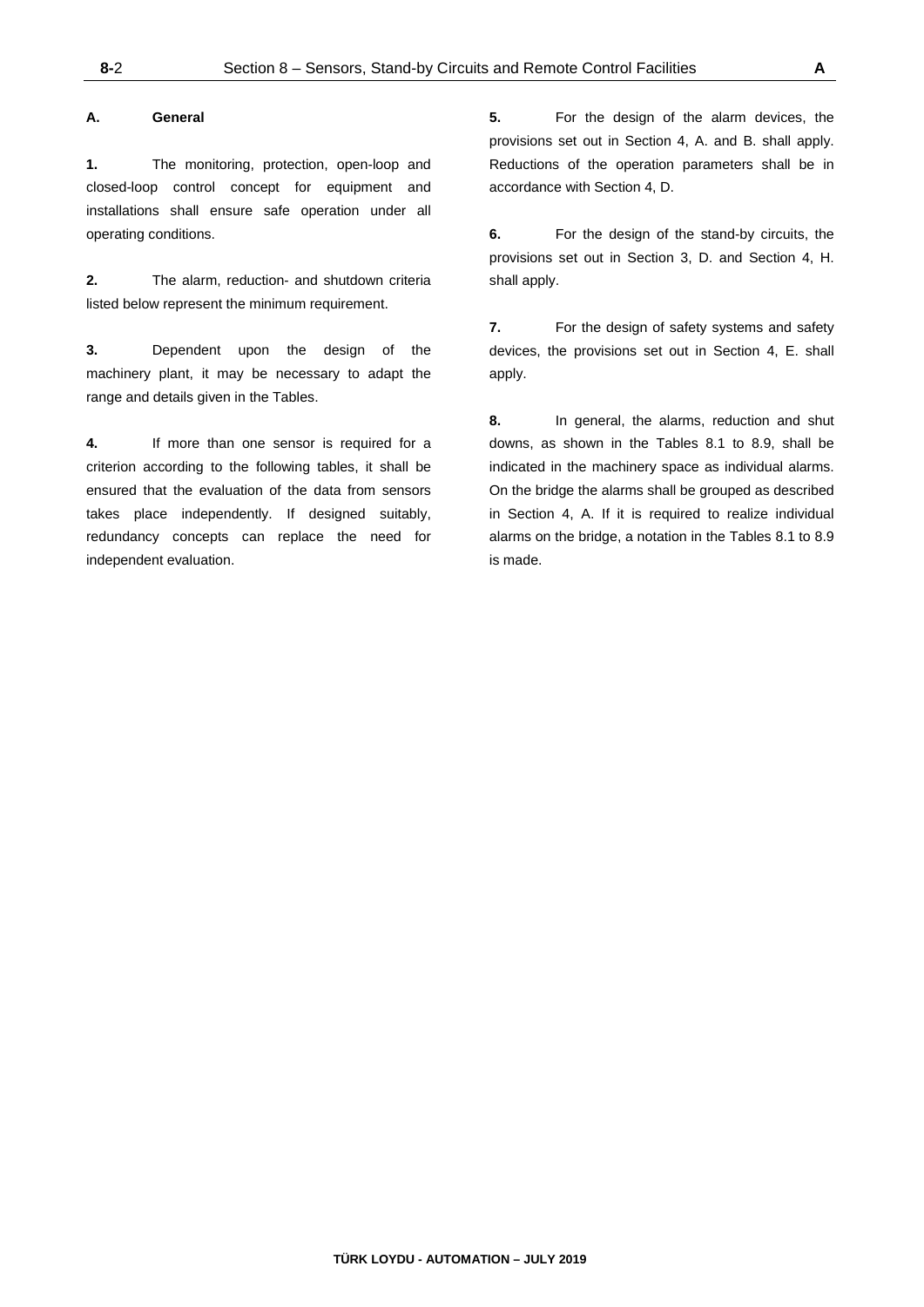## **B. Sensors for Main Propulsion Diesel Engines (aligned with TL- R M 35)**

### **1. Trunk piston engines**

### **Table 8.1 Main propulsion diesel engines (Trunk piston engines)**

| $\mathsf{F}$<br>$=$ Fault                                                                                      |                   |                     |                   |                        |
|----------------------------------------------------------------------------------------------------------------|-------------------|---------------------|-------------------|------------------------|
| L<br>$=$ Low limit                                                                                             |                   |                     |                   |                        |
| Η<br>$=$ High limit                                                                                            |                   |                     |                   |                        |
| $=$ Reduction<br>R                                                                                             | Sensor for alarms | Sensor for stand-by | Sensor for safety | ndividual alarm at the |
| R <sub>l</sub><br>$=$ Remote Indication                                                                        |                   |                     |                   |                        |
|                                                                                                                |                   |                     |                   |                        |
| S<br>$=$ Shut down                                                                                             |                   | aggregate           | functions         | bridge                 |
| Т<br>= Trigger Stand-by activation                                                                             |                   |                     |                   |                        |
| Fuel oil system                                                                                                |                   |                     |                   |                        |
| Fuel oil pressure after filter (engine inlet)                                                                  | RI, L             | L, T                |                   |                        |
| Fuel oil viscosity before injection pumps or                                                                   | L, H              |                     |                   |                        |
| fuel oil temperature before injection pumps (1)                                                                |                   |                     |                   |                        |
| Leakage from high pressure pipes                                                                               | F                 |                     |                   |                        |
| Level of fuel oil in daily service tank (2)                                                                    | L                 |                     |                   |                        |
| Common rail fuel oil pressure                                                                                  | L                 |                     |                   |                        |
| <b>Lubricating oil system</b>                                                                                  |                   |                     |                   |                        |
| Lub oil to main bearing and thrust bearing, pressure                                                           | L, RI             | L, T                | L, S              |                        |
| Lub oil pressure at engine inlet (3) (4)                                                                       | L                 | L, T                | L, S              |                        |
| Lub oil filter differential pressure                                                                           | H, RI             |                     |                   |                        |
| Lub oil inlet temperature                                                                                      | H, RI             |                     |                   |                        |
| Activation of oil mist detection arrangements (or activation of the                                            |                   |                     |                   |                        |
| temperature monitoring systems or equivalent devices of:<br>- the engine main and crank bearing oil outlet; or | F                 |                     | H, S              |                        |
| - the engine main and crank bearing) (5)                                                                       |                   |                     |                   |                        |
| Failure in cylinder lubrication                                                                                | F, R              |                     |                   |                        |
| Level in lubrication oil sump tanks (3)                                                                        | L                 |                     |                   |                        |
| Fault at lubricating oil automatic filter                                                                      | F                 |                     |                   |                        |
| Temperature thrust bearing                                                                                     | H, R              |                     |                   |                        |
| Flow rate cylinder lubricator. Each apparatus                                                                  | L, R              |                     |                   |                        |
| Common rail servo oil pressure                                                                                 | L                 |                     |                   |                        |
| <b>Turbocharger system</b>                                                                                     |                   |                     |                   |                        |
| Turbocharger lub oil inlet pressure (6)                                                                        | L, RI             |                     |                   |                        |
| Turbocharger lub oil outlet temperature each bearing (6),(7)                                                   | Н                 |                     |                   |                        |
| Speed of turbocharger (8)                                                                                      | H, RI             |                     |                   |                        |
| Sea water cooling system                                                                                       |                   |                     |                   |                        |
| Sea water pressure                                                                                             | L, RI             | L, T                |                   |                        |
| <b>Cylinder fresh water cooling system</b>                                                                     |                   |                     |                   |                        |
| Cylinder water inlet pressure or flow                                                                          | L, R, RI          | L, T                | L, S(9)           |                        |
| Cylinder water outlet temperature (general) (10)                                                               | H,R, RI           |                     |                   |                        |
| Level of cylinder cooling water in expansion tanks                                                             | L                 |                     |                   |                        |
| Oil contamination in cylinder cooling water system (11)                                                        | F                 |                     |                   |                        |
| Pressure of LT (low temperature) freshwater cooling circuit                                                    | L                 |                     |                   |                        |
| Temperature of LT (low temperature) freshwater cooling circuit                                                 | н                 |                     |                   |                        |
|                                                                                                                | L                 |                     |                   |                        |
| Temperature of cylinder cooling water at engine inlet                                                          |                   |                     |                   |                        |
| <b>Starting and control air systems</b>                                                                        |                   |                     |                   |                        |
| Starting air pressure before main shut-off valve (12), (13)                                                    | L, RI             |                     |                   |                        |
| Control air pressure                                                                                           | L, RI             |                     |                   |                        |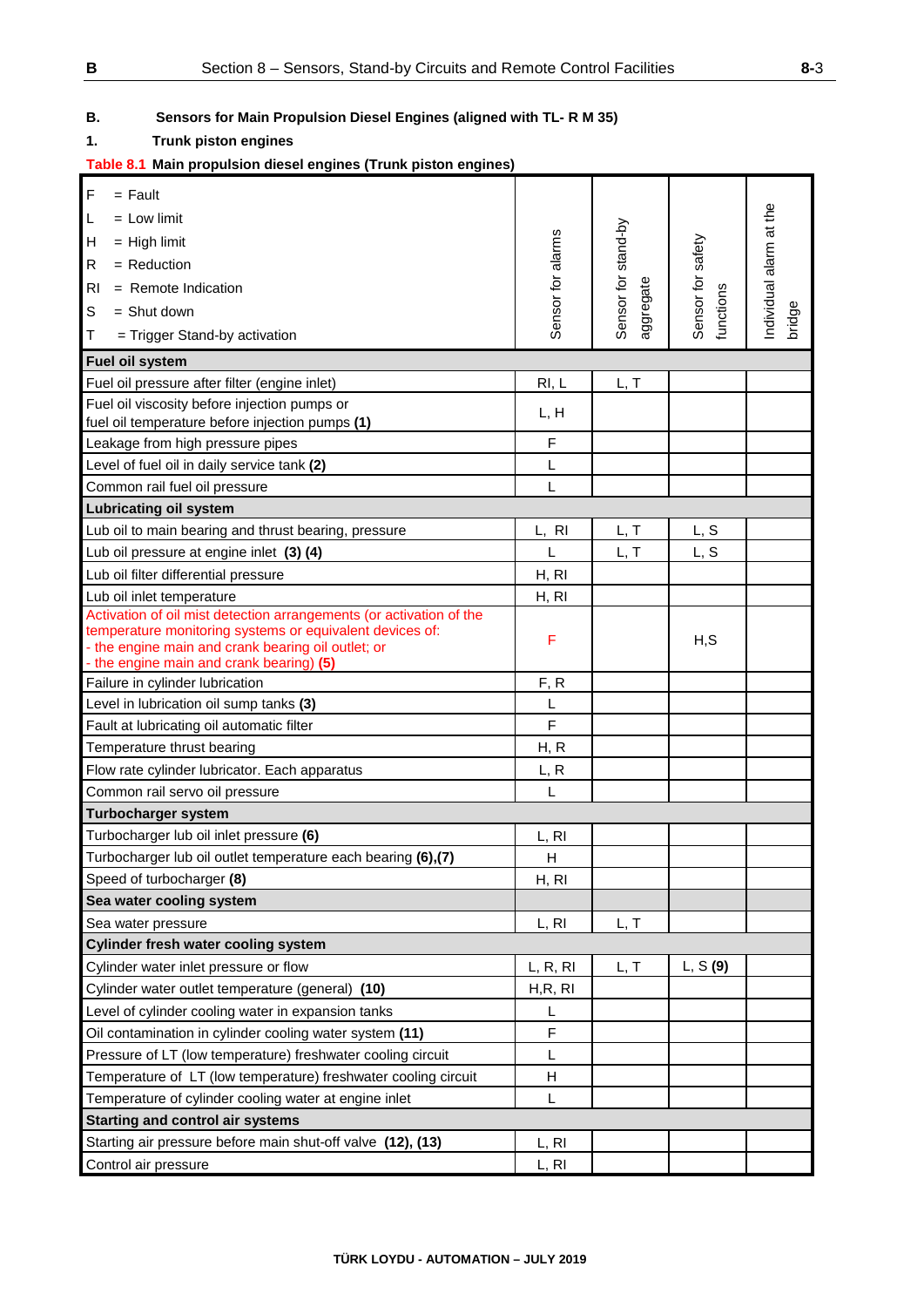#### **Table 8.1 Main propulsion diesel engines (Trunk piston engines) (continued)**

| $\mathsf F$                            | $=$ Fault                                                   |                   |                     |            |                         |  |  |
|----------------------------------------|-------------------------------------------------------------|-------------------|---------------------|------------|-------------------------|--|--|
| L                                      | $=$ Low limit                                               |                   |                     |            | Individual alarm at the |  |  |
| H                                      | $=$ High limit                                              | Sensor for alarms | Sensor for stand-by | safety     |                         |  |  |
| $\mathsf{R}$                           | $=$ Reduction                                               |                   |                     |            |                         |  |  |
| R <sub>l</sub>                         | $=$ Remote Indication                                       |                   | ggregate            | Sensor for |                         |  |  |
| S                                      | $=$ Shut down                                               |                   |                     | functions  | bridge                  |  |  |
| $\mathsf T$                            | = Trigger Stand-by activation                               |                   |                     |            |                         |  |  |
|                                        | Scavenge air system                                         |                   |                     |            |                         |  |  |
| H<br>Scavenge air receiver temperature |                                                             |                   |                     |            |                         |  |  |
|                                        | <b>Exhaust gas system</b>                                   |                   |                     |            |                         |  |  |
|                                        | Exhaust gas temperature turbocharger inlet and outlet       | н                 |                     |            |                         |  |  |
|                                        | Exhaust gas temperature after each cylinder (14)            | H, R, R           |                     |            |                         |  |  |
|                                        | Exhaust gas temperature after each cylinder. Deviation from |                   |                     |            |                         |  |  |
|                                        | average (14)                                                | H                 |                     |            |                         |  |  |
|                                        | <b>Engine speed</b>                                         | R <sub>l</sub>    |                     |            |                         |  |  |
|                                        | Engine overspeed (4)                                        |                   |                     | H, S       |                         |  |  |
|                                        | Control-safety-alarm system power supply failure            | F                 |                     |            |                         |  |  |
| $\sqrt{4}$                             | Louteous fiel of huming moines anti-                        |                   |                     |            |                         |  |  |

**(1)** *For heavy fuel oil burning engines only.*

**(2)** *High-level alarm is also required if no suitable overflow arrangement is provided.*

**(3)** *Individual alarms are to be provided for separate circuits.*

**(4)** *Shut-down only for engines from 220 kW upwards*

**(5)** *When required by TL- R M10.8 or by SOLAS Reg. II-1/47.2.: for each engine, one oil mist detector (or engine bearing temperature monitoring system or equivalent device) having two independent outputs for initiating the alarm and shutdown would satisfy the requirement for independence between alarm and shut-down system.*

**(6)** *Unless provided with a self-contained lubricating oil system integrated with the turbocharger.*

**(7)** *Where outlet temperature from each bearing cannot be monitored due to the engine/turbocharger design alternative arrangements may be agreed with TL. Continuous monitoring of inlet pressure and inlet temperature in combination with specific intervals for bearing inspection in accordance with the turbocharger manufacturer's instructions may be accepted as an alternative.*

- **(8)** *Only required for turbochargers of Categories B and C (see TL Machinery Rules, Chapter 4, Section 4,A.).*
- **(9)** *If possible due to size, otherwise a shutdown for cooling temperature cylinder outlet to be provided when reaching high limit.*
- **(10)** *Two separate sensors are required for alarm and reduction.*
- **(11)** *Where cooling water is used for preheating or cooling fuel, lubricating oil.*
- **(12)** *For engines with direct reversing capability and also all engines with remote start from the bridge, individual alarm.*
- **(13)** *Where engine is started electronically the failure of the battery charger is to be alarmed.*
- **(14)** *For engines > 500 kW/cyl.*

*Note: Remote indications are required only for ships which are operated with machinery space unattended but under a continuous supervision from a position where control and monitoring devices are centralized, without the traditional watch service being done by personnel in machinery space.*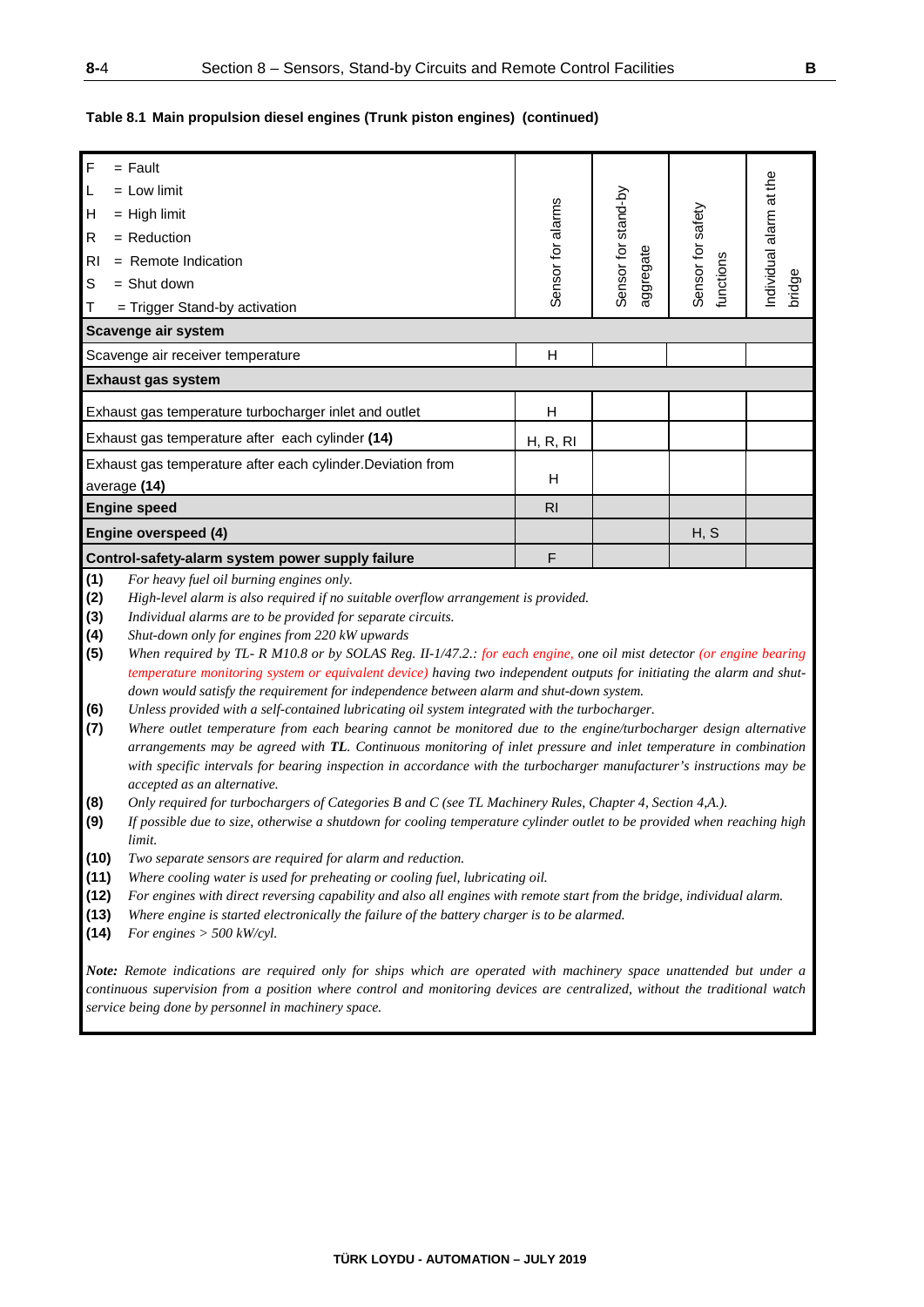## **2. Crosshead engines**

## **Table 8.2 Main propulsion diesel engines (Crosshead engines)**

| $\mathsf F$<br>$=$ Fault                                            |               |                                  |                   |                        |
|---------------------------------------------------------------------|---------------|----------------------------------|-------------------|------------------------|
| L<br>$=$ Low limit                                                  |               |                                  |                   |                        |
| H<br>$=$ High limit                                                 |               |                                  |                   |                        |
| R<br>$=$ Reduction                                                  |               |                                  |                   |                        |
| R <sub>1</sub><br>$=$ Remote Indication                             | Sensor alarms | Sensor for stand-by<br>aggregate | Sensor for safety | ndividual alarm at the |
| $\mathsf S$<br>$=$ Shut down                                        |               |                                  | functions         | bridge                 |
| T<br>= Trigger Stand-by activation                                  |               |                                  |                   |                        |
| Fuel oil system                                                     |               |                                  |                   |                        |
| Fuel oil pressure after filter (engine inlet)                       | RI, L         | L, T                             |                   |                        |
| Fuel oil viscosity before injection pumps or                        |               |                                  |                   |                        |
| fuel oil temperature before injection pumps                         | L, H          |                                  |                   |                        |
| Leakage from high pressure pipes                                    | F             |                                  |                   |                        |
| Level of fuel oil in daily service tank (1)                         | Г             |                                  |                   |                        |
| Common rail fuel oil pressure                                       | L             |                                  |                   |                        |
| <b>Lubricating oil system</b>                                       |               |                                  |                   |                        |
| Lub oil to main bearing and thrust bearing, pressure                | RI, L, R      | L, T                             | L, S              |                        |
| Lub oil to crosshead bearing, pressure (2)                          | RI, L, R      | L, T                             | L, S              |                        |
| Lub oil to camshaft pressure (2)                                    | L             | L, T                             | L, S              |                        |
| Lub oil to camshaft temperature (2)                                 | H             |                                  |                   |                        |
| Lub oil inlet temperature                                           | H             |                                  |                   |                        |
| Thrust bearing pads temp or bearing outlet temp                     | H, R          |                                  | H, S              |                        |
| Activation of oil mist detection arrangements (or activation of the |               |                                  |                   |                        |
| temperature monitoring systems or equivalent devices of:            |               |                                  |                   |                        |
| - the engine main, crank and crosshead bearing oil outlet; or       | F             |                                  |                   |                        |
| - the engine main, crank and crosshead bearing) (3)                 |               |                                  |                   |                        |
| Flow rate cylinder lubricator. Each apparatus                       | L, R          |                                  |                   |                        |
| Level in lubricating oil tanks (4)                                  | L             |                                  |                   |                        |
| Common rail servo oil pressure                                      | L             |                                  |                   |                        |
| <b>Turbocharger system</b>                                          |               |                                  |                   |                        |
| Turbocharger lub oil inlet pressure (9)                             | L             |                                  |                   |                        |
| Turbocharger lub oil outlet temperature, each bearing (10)          | H             |                                  |                   |                        |
| Speed of turbocharger (11)                                          | H, RI         |                                  |                   |                        |
| <b>Piston cooling system</b>                                        |               |                                  |                   |                        |
| Piston coolant inlet pressure (5)                                   | L, R          | L, T                             |                   |                        |
| Piston coolant outlet temp each cylinder                            | H, R          |                                  |                   |                        |
| Piston coolant outlet flow each cylinder (8)                        | L, R          |                                  |                   |                        |
| Level of piston coolant in expansion tank                           |               |                                  |                   |                        |
| Sea water cooling system                                            |               |                                  |                   |                        |
| Sea water pressure                                                  | L             | L, T                             |                   |                        |
| <b>Cylinder fresh cooling water system</b>                          |               |                                  |                   |                        |
| Cylinder water inlet pressure                                       | L, R          | L, T                             |                   |                        |
| Cylinder water outlet temp (from each cylinder) or                  |               |                                  |                   |                        |
| Cylinder water outlet temp (general) (6)                            | H, R          |                                  |                   |                        |
| Oily contamination of engine cooling water system (7)               | F             |                                  |                   |                        |
| Level of cylinder cooling water in expansion tank                   |               |                                  |                   |                        |
|                                                                     |               |                                  |                   |                        |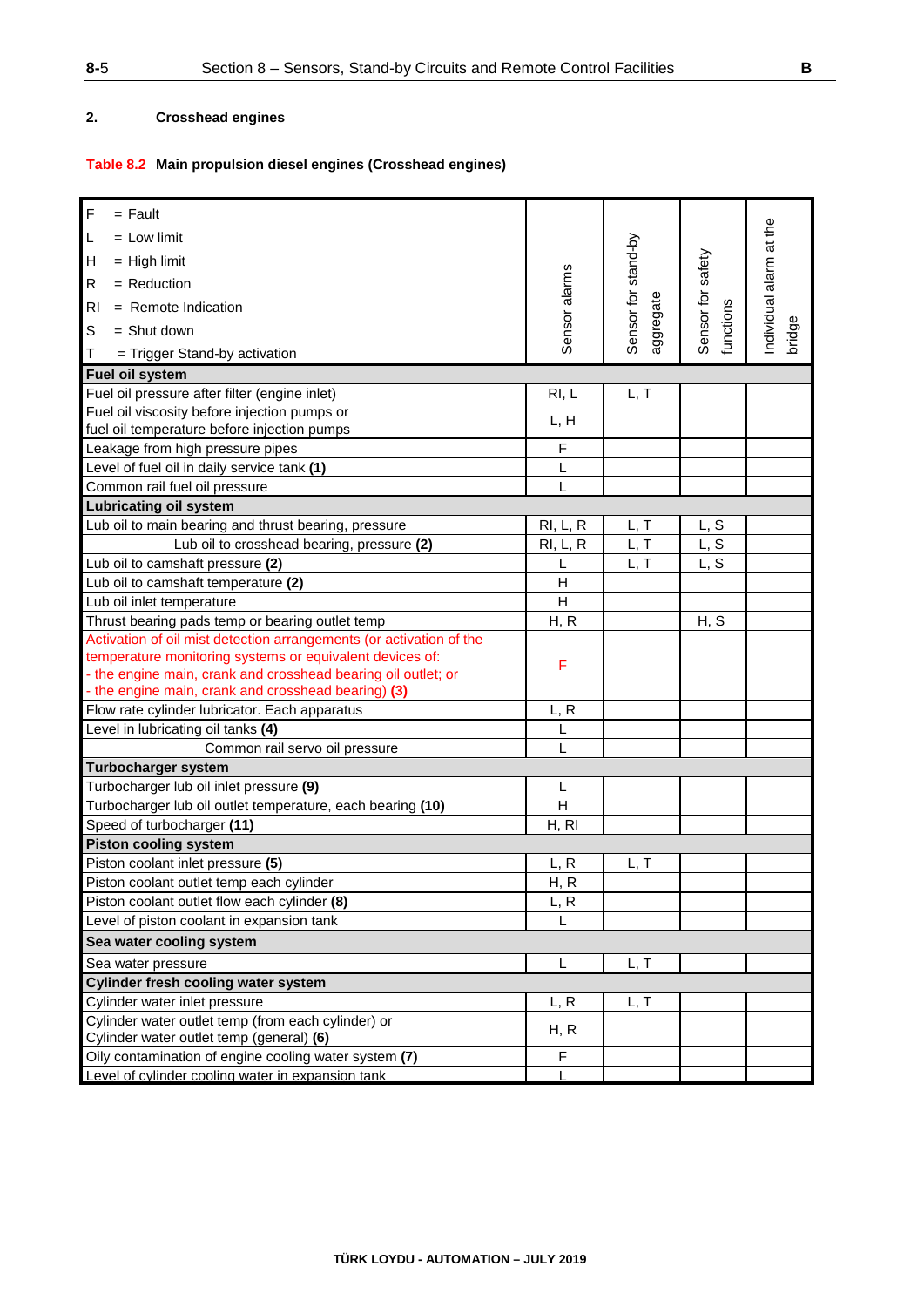### **Table 8.2 Main propulsion diesel engines (Crosshead engines) (continued)**

| F<br>$=$ Fault                                                                                                                                                                                                                                                                                                                                                                                                                                                                                                                                                                                                                                                                                                                                                                                                                                                                                                                                                                                                                                                                                                                                                                                                                                                                                                                                                                                                                                        |                |                     |                   |                        |  |
|-------------------------------------------------------------------------------------------------------------------------------------------------------------------------------------------------------------------------------------------------------------------------------------------------------------------------------------------------------------------------------------------------------------------------------------------------------------------------------------------------------------------------------------------------------------------------------------------------------------------------------------------------------------------------------------------------------------------------------------------------------------------------------------------------------------------------------------------------------------------------------------------------------------------------------------------------------------------------------------------------------------------------------------------------------------------------------------------------------------------------------------------------------------------------------------------------------------------------------------------------------------------------------------------------------------------------------------------------------------------------------------------------------------------------------------------------------|----------------|---------------------|-------------------|------------------------|--|
| $=$ Low limit<br>L                                                                                                                                                                                                                                                                                                                                                                                                                                                                                                                                                                                                                                                                                                                                                                                                                                                                                                                                                                                                                                                                                                                                                                                                                                                                                                                                                                                                                                    |                |                     |                   |                        |  |
| $=$ High limit<br>Н                                                                                                                                                                                                                                                                                                                                                                                                                                                                                                                                                                                                                                                                                                                                                                                                                                                                                                                                                                                                                                                                                                                                                                                                                                                                                                                                                                                                                                   |                |                     |                   |                        |  |
| $=$ Reduction<br>R                                                                                                                                                                                                                                                                                                                                                                                                                                                                                                                                                                                                                                                                                                                                                                                                                                                                                                                                                                                                                                                                                                                                                                                                                                                                                                                                                                                                                                    | Sensor alarms  | Sensor for stand-by | Sensor for safety | ndividual alarm at the |  |
| $=$ Remote Indication<br>RI                                                                                                                                                                                                                                                                                                                                                                                                                                                                                                                                                                                                                                                                                                                                                                                                                                                                                                                                                                                                                                                                                                                                                                                                                                                                                                                                                                                                                           |                |                     |                   |                        |  |
| S<br>$=$ Shut down                                                                                                                                                                                                                                                                                                                                                                                                                                                                                                                                                                                                                                                                                                                                                                                                                                                                                                                                                                                                                                                                                                                                                                                                                                                                                                                                                                                                                                    |                | aggregate           | functions         | bridge                 |  |
| = Trigger Stand-by activation<br>Т                                                                                                                                                                                                                                                                                                                                                                                                                                                                                                                                                                                                                                                                                                                                                                                                                                                                                                                                                                                                                                                                                                                                                                                                                                                                                                                                                                                                                    |                |                     |                   |                        |  |
| <b>Starting and control air systems</b>                                                                                                                                                                                                                                                                                                                                                                                                                                                                                                                                                                                                                                                                                                                                                                                                                                                                                                                                                                                                                                                                                                                                                                                                                                                                                                                                                                                                               |                |                     |                   |                        |  |
| Starting air pressure before main shut-off valve                                                                                                                                                                                                                                                                                                                                                                                                                                                                                                                                                                                                                                                                                                                                                                                                                                                                                                                                                                                                                                                                                                                                                                                                                                                                                                                                                                                                      | L, RI          |                     |                   |                        |  |
| Control air pressure                                                                                                                                                                                                                                                                                                                                                                                                                                                                                                                                                                                                                                                                                                                                                                                                                                                                                                                                                                                                                                                                                                                                                                                                                                                                                                                                                                                                                                  | L              |                     |                   |                        |  |
| Safety air pressure                                                                                                                                                                                                                                                                                                                                                                                                                                                                                                                                                                                                                                                                                                                                                                                                                                                                                                                                                                                                                                                                                                                                                                                                                                                                                                                                                                                                                                   | L              |                     |                   |                        |  |
| Scavenge air system                                                                                                                                                                                                                                                                                                                                                                                                                                                                                                                                                                                                                                                                                                                                                                                                                                                                                                                                                                                                                                                                                                                                                                                                                                                                                                                                                                                                                                   |                |                     |                   |                        |  |
| Scavenge air receiver pressure                                                                                                                                                                                                                                                                                                                                                                                                                                                                                                                                                                                                                                                                                                                                                                                                                                                                                                                                                                                                                                                                                                                                                                                                                                                                                                                                                                                                                        | R <sub>l</sub> |                     |                   |                        |  |
| Scavenge air box temperature (fire)                                                                                                                                                                                                                                                                                                                                                                                                                                                                                                                                                                                                                                                                                                                                                                                                                                                                                                                                                                                                                                                                                                                                                                                                                                                                                                                                                                                                                   | H, R           |                     |                   |                        |  |
| Scavenge air receiver water level                                                                                                                                                                                                                                                                                                                                                                                                                                                                                                                                                                                                                                                                                                                                                                                                                                                                                                                                                                                                                                                                                                                                                                                                                                                                                                                                                                                                                     | H              |                     |                   |                        |  |
| <b>Exhaust gas system</b>                                                                                                                                                                                                                                                                                                                                                                                                                                                                                                                                                                                                                                                                                                                                                                                                                                                                                                                                                                                                                                                                                                                                                                                                                                                                                                                                                                                                                             |                |                     |                   |                        |  |
| Exhaust gas temperature after each cylinder                                                                                                                                                                                                                                                                                                                                                                                                                                                                                                                                                                                                                                                                                                                                                                                                                                                                                                                                                                                                                                                                                                                                                                                                                                                                                                                                                                                                           | H, R, RI       |                     |                   |                        |  |
| Exhaust gas temperature after each cylinder, deviation from average                                                                                                                                                                                                                                                                                                                                                                                                                                                                                                                                                                                                                                                                                                                                                                                                                                                                                                                                                                                                                                                                                                                                                                                                                                                                                                                                                                                   | H              |                     |                   |                        |  |
| Exhaust gas temperature before each T/C<br>H, RI                                                                                                                                                                                                                                                                                                                                                                                                                                                                                                                                                                                                                                                                                                                                                                                                                                                                                                                                                                                                                                                                                                                                                                                                                                                                                                                                                                                                      |                |                     |                   |                        |  |
| Exhaust gas temperature after each T/C<br>H, RI                                                                                                                                                                                                                                                                                                                                                                                                                                                                                                                                                                                                                                                                                                                                                                                                                                                                                                                                                                                                                                                                                                                                                                                                                                                                                                                                                                                                       |                |                     |                   |                        |  |
| <b>Fuel valve coolant</b>                                                                                                                                                                                                                                                                                                                                                                                                                                                                                                                                                                                                                                                                                                                                                                                                                                                                                                                                                                                                                                                                                                                                                                                                                                                                                                                                                                                                                             |                |                     |                   |                        |  |
| Pressure of fuel valve coolant                                                                                                                                                                                                                                                                                                                                                                                                                                                                                                                                                                                                                                                                                                                                                                                                                                                                                                                                                                                                                                                                                                                                                                                                                                                                                                                                                                                                                        | L              | L, T                |                   |                        |  |
| Temperature of fuel valve coolant                                                                                                                                                                                                                                                                                                                                                                                                                                                                                                                                                                                                                                                                                                                                                                                                                                                                                                                                                                                                                                                                                                                                                                                                                                                                                                                                                                                                                     | H              |                     |                   |                        |  |
| Level of fuel valve coolant in expansion tank                                                                                                                                                                                                                                                                                                                                                                                                                                                                                                                                                                                                                                                                                                                                                                                                                                                                                                                                                                                                                                                                                                                                                                                                                                                                                                                                                                                                         | L              |                     |                   |                        |  |
| Engine speed/direction of rotation                                                                                                                                                                                                                                                                                                                                                                                                                                                                                                                                                                                                                                                                                                                                                                                                                                                                                                                                                                                                                                                                                                                                                                                                                                                                                                                                                                                                                    | R <sub>l</sub> |                     |                   |                        |  |
| <b>Wrong way</b>                                                                                                                                                                                                                                                                                                                                                                                                                                                                                                                                                                                                                                                                                                                                                                                                                                                                                                                                                                                                                                                                                                                                                                                                                                                                                                                                                                                                                                      | F              |                     |                   |                        |  |
| <b>Engine overspeed</b>                                                                                                                                                                                                                                                                                                                                                                                                                                                                                                                                                                                                                                                                                                                                                                                                                                                                                                                                                                                                                                                                                                                                                                                                                                                                                                                                                                                                                               |                |                     | H, S              |                        |  |
| Control-safety-alarm system power supply failure                                                                                                                                                                                                                                                                                                                                                                                                                                                                                                                                                                                                                                                                                                                                                                                                                                                                                                                                                                                                                                                                                                                                                                                                                                                                                                                                                                                                      | F              |                     |                   |                        |  |
| (1)<br>High-level alarm is also required if no suitable overflow arrangement is provided.<br>(2)<br>If separate lub oil systems are installed.<br>(3)<br>When required by TL- R M10.8 or by SOLAS Reg. II-1/47.2.<br>(4)<br>Where separate lubricating oil systems are installed (e.g. camshaft, rocker arms, etc.), individual level alarms are<br>required for the tanks.<br>(5)<br>The slow down is not required if the coolant is oil taken from the main cooling system of the engine.<br>(6)<br>Where one common cooling space without individual stop valves is employed for all cylinder jackets.<br>(7)<br>Where main engine cooling water is used in fuel and lubricating oil heat exchangers.<br>(8)<br>Where outlet flow cannot be monitored due to engine design, alternative arrangement may be accepted.<br>(9)<br>Unless provided with a self-contained lubricating oil system integrated with the turbocharger.<br>Where outlet temperature from each bearing cannot be monitored due to the engine/turbocharger design alternative<br>(10)<br>arrangements may be accepted. Continuous monitoring of inlet pressure and inlet temperature in combination with<br>specific intervals for bearing inspection in accordance with the turbocharger manufacturer's instructions may be<br>accepted as an alternative.<br>(11) Only required for turbochargers of Categories B and C. (see TL Machinery Rules, Chapter 4, Section 4, A.). |                |                     |                   |                        |  |
|                                                                                                                                                                                                                                                                                                                                                                                                                                                                                                                                                                                                                                                                                                                                                                                                                                                                                                                                                                                                                                                                                                                                                                                                                                                                                                                                                                                                                                                       |                |                     |                   |                        |  |

*Note: Remote indications are required only for ships which are operated with machinery space unattended but under a continuous supervision from a position where control and monitoring devices are centralized, without the traditional watch service being done by personnel in machinery space.*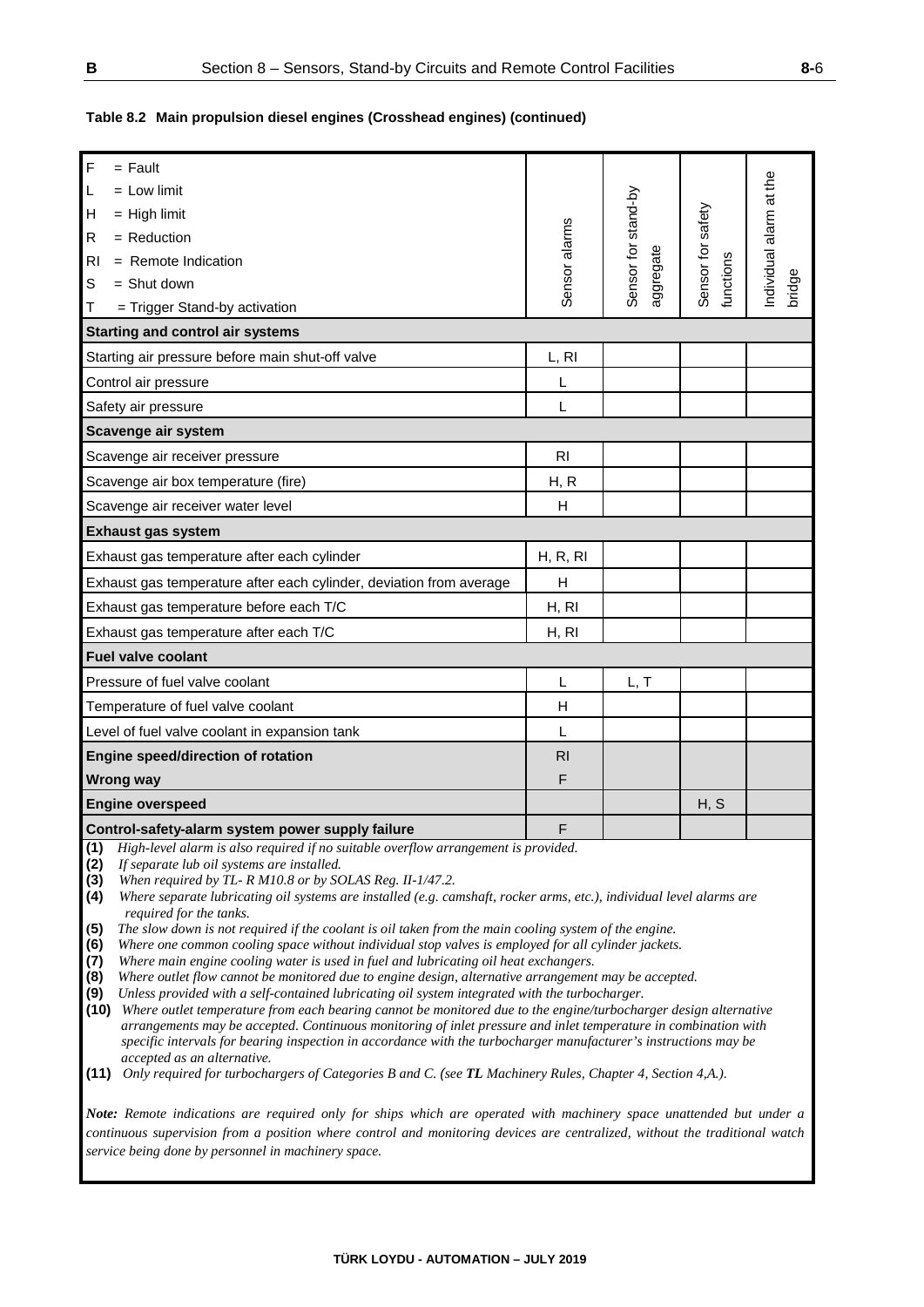## **C. Sensors for main steam plant**

## **Table 8.3 Main steam plant**

| $\mathsf F$<br>$=$ Fault<br>$=$ Low limit<br>L<br>$=$ High limit<br>H<br>$=$ Reduction<br>$\mathsf R$<br>$=$ Shut down<br>S<br>= Trigger Stand-by activation<br>Τ | Sensor for alarms | Sensor for stand-by<br>aggregate | Sensor for safety<br>functions | ndividual alarm at the<br>bridge |
|-------------------------------------------------------------------------------------------------------------------------------------------------------------------|-------------------|----------------------------------|--------------------------------|----------------------------------|
| Water level in boilers                                                                                                                                            | LHR               |                                  |                                |                                  |
| Water flow through boilers (in forced circulation boilers)                                                                                                        | <b>LR</b>         |                                  |                                |                                  |
| Pressure in feed pipe                                                                                                                                             | <b>LR</b>         |                                  |                                |                                  |
| Steam pressure at superheater outlet                                                                                                                              | LHR               |                                  |                                |                                  |
| Steam temperature at superheater outlet                                                                                                                           | <b>LHR</b>        |                                  |                                |                                  |
| Steam temperature at reheater outlet                                                                                                                              | LHR               |                                  |                                |                                  |
| Steam temperature at internal cooler outlet                                                                                                                       | L                 |                                  |                                |                                  |
| Flue gas concentration                                                                                                                                            | H                 |                                  |                                |                                  |
| Fire in the flue gas chambers                                                                                                                                     | F                 |                                  |                                |                                  |
| Lubrication oil pressure at turbine and gearbox inlet                                                                                                             | L                 |                                  | LS                             |                                  |
| Differential pressure lubrication oil filter                                                                                                                      | н                 |                                  |                                |                                  |
| Lubrication oil temperature at each gearing and turbine<br>bearing                                                                                                | <b>HR</b>         |                                  |                                |                                  |
| Turbine stops longer than allowed                                                                                                                                 | F                 |                                  |                                |                                  |
| Gland sealing steam pressure                                                                                                                                      | <b>HR</b>         |                                  |                                |                                  |
| Steam barrier pressure                                                                                                                                            | LH                |                                  |                                |                                  |
| Astern turbine temperature                                                                                                                                        | <b>HR</b>         |                                  |                                |                                  |
| Vibration velocity (turbine)                                                                                                                                      | <b>HR</b>         |                                  |                                |                                  |
| Condenser pressure                                                                                                                                                | H                 |                                  | <b>HS</b>                      |                                  |
| Condensate level in condenser                                                                                                                                     | H                 |                                  | <b>HS</b>                      |                                  |
| Pressure in condenser line                                                                                                                                        | L                 |                                  |                                |                                  |
| Salinity of condensate                                                                                                                                            | H                 |                                  |                                |                                  |
| Oil contamination of condensate                                                                                                                                   | H                 |                                  |                                |                                  |
| Bilge water level at condensate pumps                                                                                                                             | H                 |                                  |                                |                                  |
| Pressure in de-aerator                                                                                                                                            | LH                |                                  |                                |                                  |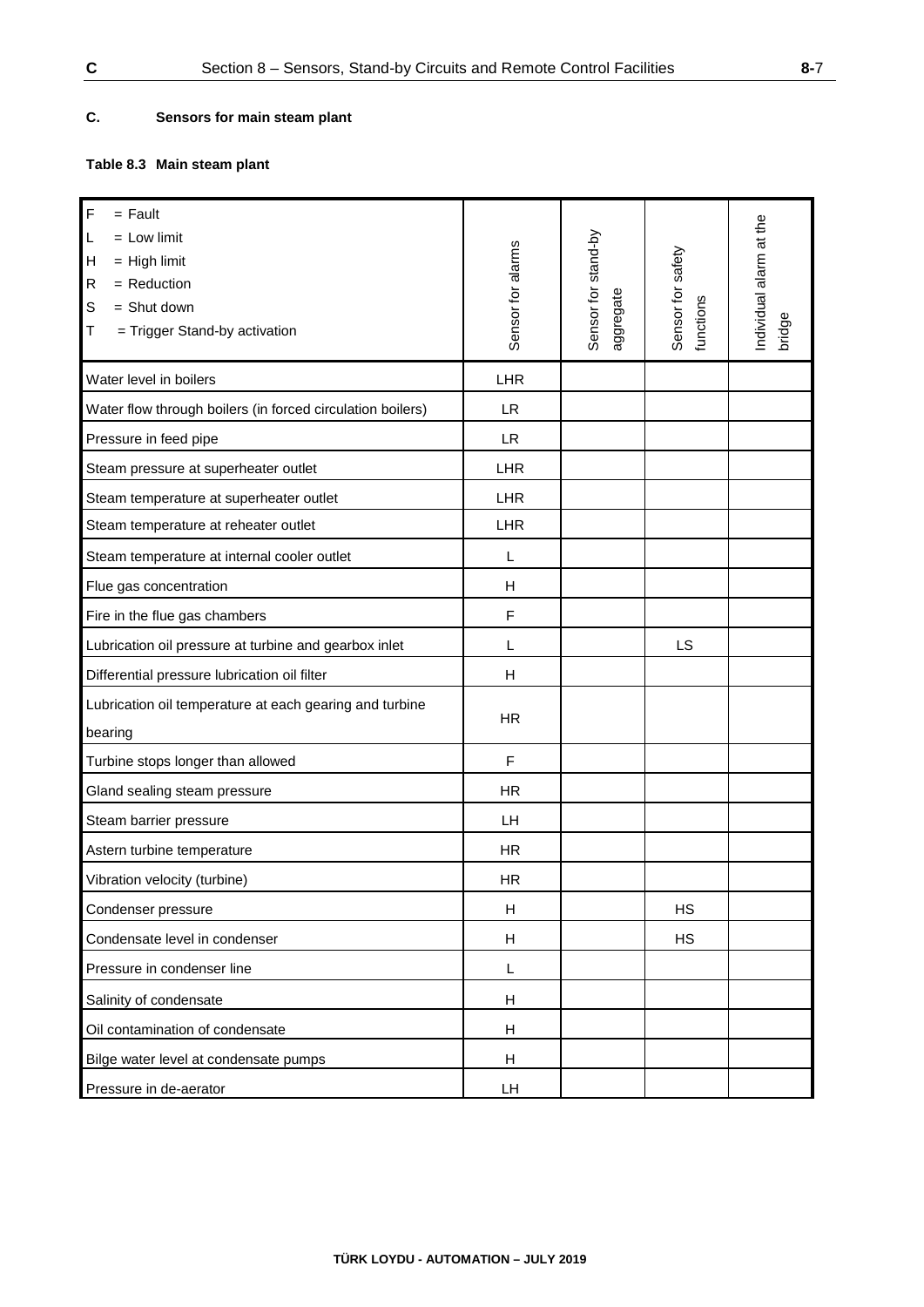| $\overline{F}$<br>$=$ Fault<br>$\mathsf{L}$<br>$=$ Low limit<br>н<br>$=$ High limit<br>$=$ Reduction<br>R<br>S<br>$=$ Shut down<br>$\mathsf T$<br>$=$ Trigger Stand-by activation | Sensor for alarms | Sensor for stand-by<br>aggregate | Sensor for safety<br>functions | Individual alarm at the<br>bridge |
|-----------------------------------------------------------------------------------------------------------------------------------------------------------------------------------|-------------------|----------------------------------|--------------------------------|-----------------------------------|
| Level in de-aerator                                                                                                                                                               | LH                |                                  |                                |                                   |
| Level in distillate tank                                                                                                                                                          | L                 |                                  |                                |                                   |
| Temperature of desuper heater                                                                                                                                                     | LH                |                                  |                                |                                   |
| Failure of steam generator                                                                                                                                                        | $\mathsf{F}$      |                                  |                                |                                   |
| Level in lubricating oil sump tank                                                                                                                                                | L                 |                                  |                                |                                   |
| Lubrication oil gravity tank level                                                                                                                                                |                   |                                  |                                |                                   |
| <b>Turbogenerators</b>                                                                                                                                                            |                   |                                  |                                |                                   |
| Lubrication oil pressure                                                                                                                                                          | L                 |                                  | LS                             |                                   |
| Gland sealing steam pressure                                                                                                                                                      | <b>LH</b>         |                                  |                                |                                   |
| Pressure in auxiliary condenser                                                                                                                                                   | H                 |                                  |                                |                                   |
| Level in auxiliary condenser                                                                                                                                                      | H                 |                                  |                                |                                   |
| Salinity condensate                                                                                                                                                               | H                 |                                  |                                |                                   |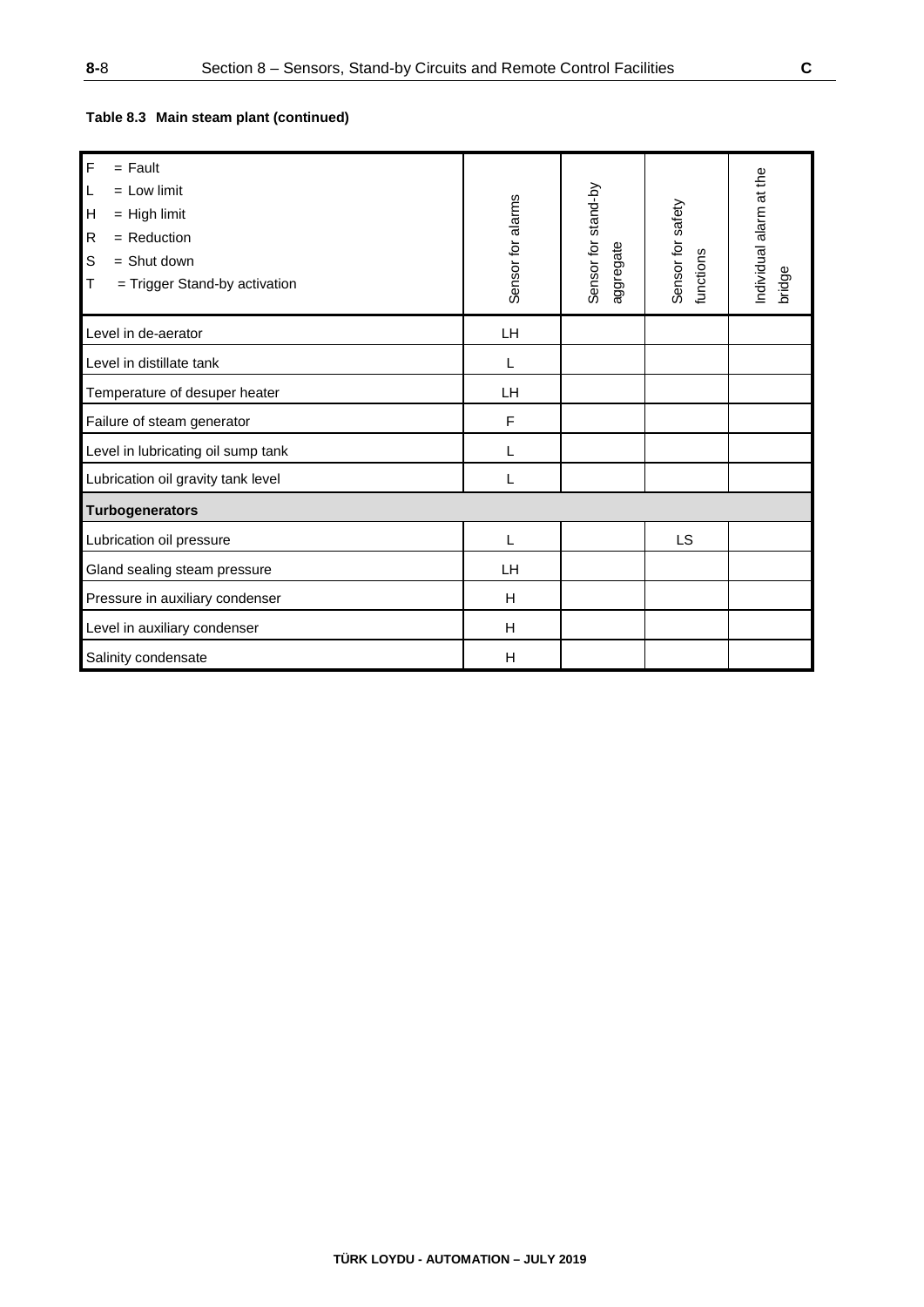### **D. Sensors for Propulsion Gas Turbines**

## **Table 8.4 Propulsion gas turbines**

| F<br>$=$ Fault<br>$=$ Low limit<br>L<br>н<br>$=$ High limit<br>$=$ Reduction<br>R<br>$=$ Shut down<br>S<br>= Trigger Stand-by activation<br>Τ | Sensor for alarms         | Sensor for stand-by<br>aggregate | Sensor for safety<br>functions | ndividual alarm at the<br>bridge |  |  |  |
|-----------------------------------------------------------------------------------------------------------------------------------------------|---------------------------|----------------------------------|--------------------------------|----------------------------------|--|--|--|
| Level in lubrication oil sump tank                                                                                                            | L                         |                                  |                                |                                  |  |  |  |
| Level in lubrication oil gravity tank                                                                                                         | L                         |                                  |                                |                                  |  |  |  |
| Lubricating oil pressure before turbine (1)                                                                                                   | L                         | LT                               | LS                             |                                  |  |  |  |
| Lubricating oil filter differential pressure                                                                                                  | H                         |                                  |                                |                                  |  |  |  |
| Lubricating oil temperature before turbine                                                                                                    | $\boldsymbol{\mathsf{H}}$ |                                  |                                |                                  |  |  |  |
| Coolant pressure                                                                                                                              | L                         | LT                               |                                |                                  |  |  |  |
| Fuel pressure                                                                                                                                 | L                         |                                  |                                |                                  |  |  |  |
| Coolant temperature                                                                                                                           | H                         |                                  |                                |                                  |  |  |  |
| Bearing temperature                                                                                                                           | $\boldsymbol{\mathsf{H}}$ |                                  |                                |                                  |  |  |  |
| Failure of flames/igniting flame                                                                                                              | F                         |                                  | <b>FS</b>                      |                                  |  |  |  |
| Vibrations (1)                                                                                                                                | $\boldsymbol{\mathsf{H}}$ |                                  | <b>HS</b>                      |                                  |  |  |  |
| Axial displacement of the rotor                                                                                                               | $\boldsymbol{\mathsf{H}}$ |                                  | <b>HS</b>                      |                                  |  |  |  |
| Exhaust gas temperature (1)                                                                                                                   | H                         |                                  |                                |                                  |  |  |  |
| Fuel temperature                                                                                                                              | H                         |                                  |                                |                                  |  |  |  |
| Automatic starting failure                                                                                                                    | $\mathsf F$               |                                  |                                |                                  |  |  |  |
| Vacuum pressure at the compressor inlet                                                                                                       | H                         |                                  | <b>HS</b>                      |                                  |  |  |  |
| Low pressure before compressor (1)                                                                                                            | L                         |                                  | <b>LS</b>                      |                                  |  |  |  |
| Speed free turbine                                                                                                                            | LH                        |                                  | <b>LHS</b>                     |                                  |  |  |  |
| Speed gas generator<br>H<br><b>HS</b>                                                                                                         |                           |                                  |                                |                                  |  |  |  |
| (1) Limits must be reachable, without achieving a critical condition leading to a shut-down.                                                  |                           |                                  |                                |                                  |  |  |  |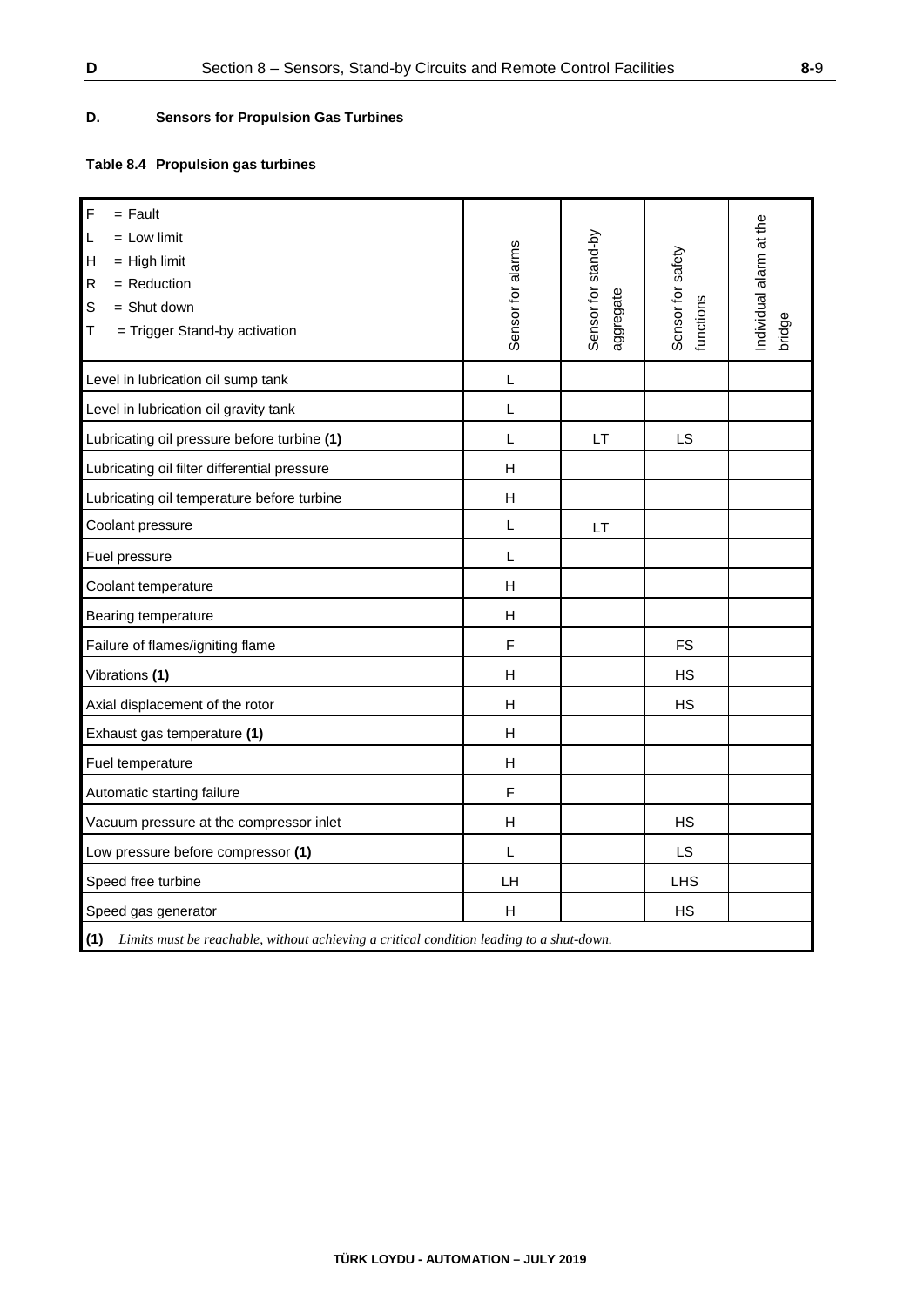### **E. Sensors for Propulsion Plant and Steering Devices**

| $\overline{F}$<br>$=$ Fault                                   |                   |                     |                                |                         |
|---------------------------------------------------------------|-------------------|---------------------|--------------------------------|-------------------------|
| $\mathsf{L}$<br>$=$ Low limit                                 |                   |                     |                                |                         |
| $\mathsf{H}$<br>$=$ High limit                                | Sensor for alarms | Sensor for stand-by |                                | Individual alarm at the |
| $=$ Reduction<br>$\mathsf R$                                  |                   |                     |                                |                         |
| $\mathbb S$<br>$=$ Shut down                                  |                   |                     |                                |                         |
| $\mathsf T$<br>= Trigger Stand-by activation                  |                   | aggregate           | Sensor for safety<br>functions |                         |
|                                                               |                   |                     |                                | bridge                  |
|                                                               |                   |                     |                                |                         |
| <b>Main gear</b>                                              |                   |                     |                                |                         |
| Lubricating oil pressure gear input                           | <b>LR</b>         | LT(1)               | LS                             |                         |
| Lubricating oil temperature gear input/after cooler (2)       | <b>HR</b>         |                     |                                |                         |
| Lubricating oil temperature gear output/before cooler (3)     | <b>HR</b>         |                     |                                |                         |
| Pressure drop lubricating oil at filter                       | H                 |                     |                                |                         |
| Temperature radial bearings (4)                               | H                 |                     |                                |                         |
| Temperature gear integrated thrust bearing (5) (6)            | HR                |                     |                                |                         |
| Level in lubrication oil sump tank (11)                       | L                 |                     |                                |                         |
| Mechanical/multi disc clutch (stand-alone or gear integrated) |                   |                     |                                |                         |
| Control of unintended slip in engaged condition               |                   |                     | LS(7)                          |                         |
| Operating pressure                                            | <b>LR</b>         | LT                  |                                |                         |
| <b>Shaft Bearings, Stern tube</b>                             |                   |                     |                                |                         |
| Temperature or lub. oil temperature radial bearings (8)       | H                 |                     |                                |                         |
| Temperature or lub. oil temperature thrust bearings           | <b>HR</b>         |                     |                                |                         |
| (5), (8)                                                      |                   |                     |                                |                         |
| Temperature aft. stern tube bearing (9)                       | H                 |                     |                                |                         |
| Oil level sterntube storage/gravity tank                      | L                 |                     |                                |                         |
| Stern tube bearing lubrication water flow (12)                | L                 |                     |                                |                         |
| Direction of rotation (10)                                    | F                 |                     |                                |                         |
| <b>Controllable Pitch Propeller Plant</b>                     |                   |                     |                                |                         |
| Pressure of hydraulic oil                                     | L                 | LT(1)               |                                | L                       |
| Level of hydraulic oil of control mechanism in tank           | L                 |                     |                                |                         |
| Temperature hydraulic oil                                     | H                 |                     |                                |                         |
| Pressure Drop in filter for hydraulic oil                     | H                 |                     |                                |                         |
| Failure / Malfunction of CP control                           | F                 |                     |                                |                         |

**(1)** *Only when a stand-by pump is recommended.*

**(2)** *For all gears with plane bearings and for gears with roller bearings with a transmitted power >500 kW.*

**(3)** *Required only for applications, where no further temperatures are monitored within the gear.* 

**(4)** *Not needed for applications with roller bearings.* 

**(5)** *Only for the fwd. pads/direction.*

**(6)** *For roller bearing applications may be replaced by monitoring of lub. oil temperature.*

**(7)** *May be measured by direct methods, e.g. differential speed measurements, or indirectly, e.g. monitoring of minimal tolerable pressure. Shut down the driving engine can also be replaced by alternative protection methods, e.g. disengaging of the slippery clutch.*

**(8)** *Not needed for applications with roller bearings when the shaft diameter is less than 300 mm.*

**(9)** *For oil lubrication and shaft diameters less than 400 mm. the oil temperature in the next vicinity of the aft, bearing may be monitored. Not needed to be monitored for water lubricated bearings so far the shaft's diameter is less than 400 mm.* 

**(10)** *For reversible engines only (direct coupled or for geared plants not equipped with reverse gear stage).*

**(11)** *Not needed for gears with totally transmitted input torque < 4000 Nm in combination with lubrication oil pressure monitoring.*<br>**(12)** *Only for sea* 

**(12)** *Only for seawater lubricated bearings with external water supply. Automatic on/off switching of external water supply depending on flow.*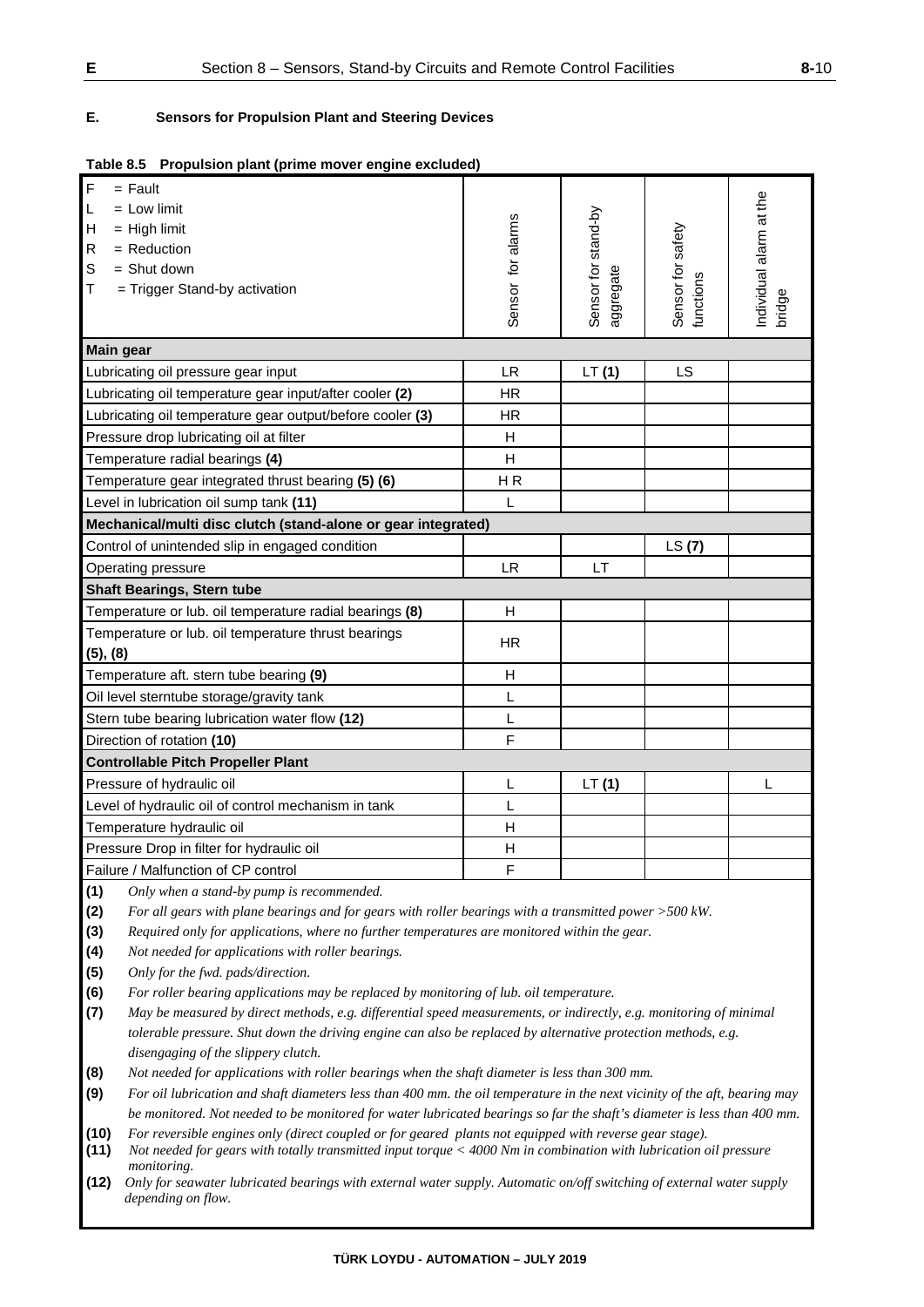### **Table 8.6 Steering Devices**

| $\mathsf{F}$<br>$=$ Fault<br>$=$ Low limit<br>L<br>н<br>$=$ High limit<br>${\sf R}$<br>$=$ Reduction<br>S<br>$=$ Shut down<br>$\top$<br>$=$ Trigger Stand-by activation    | Sensor for alarms | Sensor for stand-by<br>aggregate | Sensor for safety<br>functions | ndividual alarm at the<br>bridge |  |
|----------------------------------------------------------------------------------------------------------------------------------------------------------------------------|-------------------|----------------------------------|--------------------------------|----------------------------------|--|
| Steering gear (1) (2)                                                                                                                                                      |                   |                                  |                                |                                  |  |
| Failure actual steering mode                                                                                                                                               | F                 |                                  |                                | F                                |  |
| Loss of voltage supply for power unit                                                                                                                                      | F                 | FT(3)                            |                                | F                                |  |
| Overload and failure of one phase of electric drive                                                                                                                        | F                 | FT(3), (4)                       |                                | F                                |  |
| Low level hydraulic oil tank                                                                                                                                               |                   | FT(3), (4)                       |                                |                                  |  |
| F<br>Loss of voltage supply control unit of steering gear<br>FT(3), (4)                                                                                                    |                   |                                  |                                |                                  |  |
| F<br>F<br>Functional failure of hydraulic system (hydraulic lock))<br>FT(3), (4)                                                                                           |                   |                                  |                                |                                  |  |
| (1)<br>The sensors as listed in this table are to a great extent based on SOLAS regulations and are therefore required also for<br>vessels without the Class Notation AUT. |                   |                                  |                                |                                  |  |

**(2)** *For each steering device common alarm in machinery space is acceptable.* 

**(3)** *For oil, gas and chemical tankers of more than 10000 GT the steering capability must be regained within 45 sec after a failure within one of the two redundant systems (SOLAS).*

**(4)** *The defective subsystems is to be stopped and the affected parts shall be isolated.*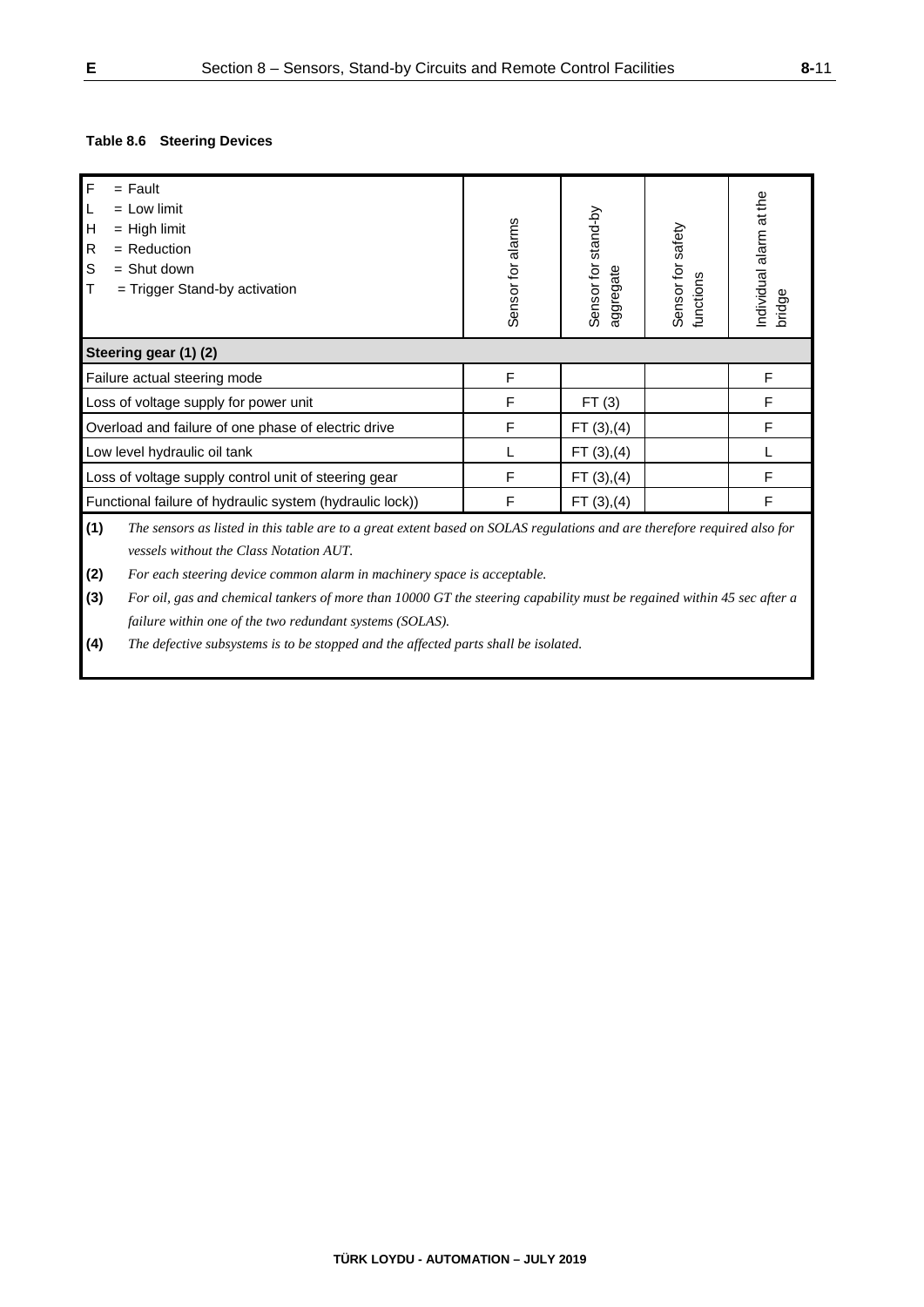### **F. Sensors for Auxiliary Diesel Engines (aligned with TL- R M 36)**

#### **Table 8.7 Auxiliary diesel engines**

| F<br>$=$ Fault<br>$=$ Low limit<br>L<br>Н<br>$=$ High limit<br>$\mathsf{R}$<br>$=$ Reduction<br>S<br>$=$ Shut down<br>Т<br>= Trigger Stand-by activation                                                                             | Sensor for alarms | Sensor for stand-by<br>aggregate | Sensor for safety<br>functions | ndividual alarm at the<br>bridge |
|--------------------------------------------------------------------------------------------------------------------------------------------------------------------------------------------------------------------------------------|-------------------|----------------------------------|--------------------------------|----------------------------------|
| <b>Auxiliary diesel engines</b>                                                                                                                                                                                                      |                   |                                  |                                |                                  |
| Fuel oil leakage from high pressure pipes                                                                                                                                                                                            | F                 |                                  |                                |                                  |
| Lubricating oil temperature                                                                                                                                                                                                          | H                 |                                  |                                |                                  |
| Lubricating oil pressure                                                                                                                                                                                                             | L                 |                                  | L, S                           |                                  |
| Activation of oil mist detection arrangements (or activation<br>of the temperature monitoring systems or equivalent<br>devices of:<br>- the engine main and crank bearing oil outlet; or<br>- the engine main and crank bearing) (3) | F                 |                                  | H, S                           |                                  |
| Pressure or flow of cooling water                                                                                                                                                                                                    | L                 |                                  |                                |                                  |
| Temperature of cooling water or cooling air                                                                                                                                                                                          | H                 |                                  |                                |                                  |
| Level in cooling water expansion tank, if separate circuit                                                                                                                                                                           | L                 |                                  |                                |                                  |
| Level in fuel oil daily service tank                                                                                                                                                                                                 | L                 |                                  |                                |                                  |
| Pressure of starting air                                                                                                                                                                                                             | L                 |                                  |                                |                                  |
| Overspeed activated                                                                                                                                                                                                                  |                   |                                  | H, S                           |                                  |
| Fuel oil viscosity before injection pumps or                                                                                                                                                                                         | L                 |                                  |                                |                                  |
| fuel oil temperature before injection pumps (1)                                                                                                                                                                                      | H                 |                                  |                                |                                  |
| Exhaust gas temperature after each cylinder (2)                                                                                                                                                                                      | H                 |                                  |                                |                                  |
| Common rail fuel oil pressure                                                                                                                                                                                                        | L                 |                                  |                                |                                  |
| Common rail servo oil pressure                                                                                                                                                                                                       | L                 |                                  |                                |                                  |
| Speed of turbocharger (4)                                                                                                                                                                                                            | H                 |                                  |                                |                                  |

*Notes:* 

**(1)** *For heavy fuel oil burning engines only.* 

**(2)** *For engine power above 500 kW/cyl.* 

**(3)** *When required by TL- R M10.8 or by SOLAS Reg. II-1/47.2. for each engine, one oil mist detector (or engine bearing temperature monitoring system or equivalent device) having two independent outputs for initiating the alarm and shutdown would satisfy the requirement for independence between alarm and shut-down system.* 

**(4)** *Only required for turbochargers of Categories B and C. (see TL Machinery Rules, Chapter 4, Section 4,A.).*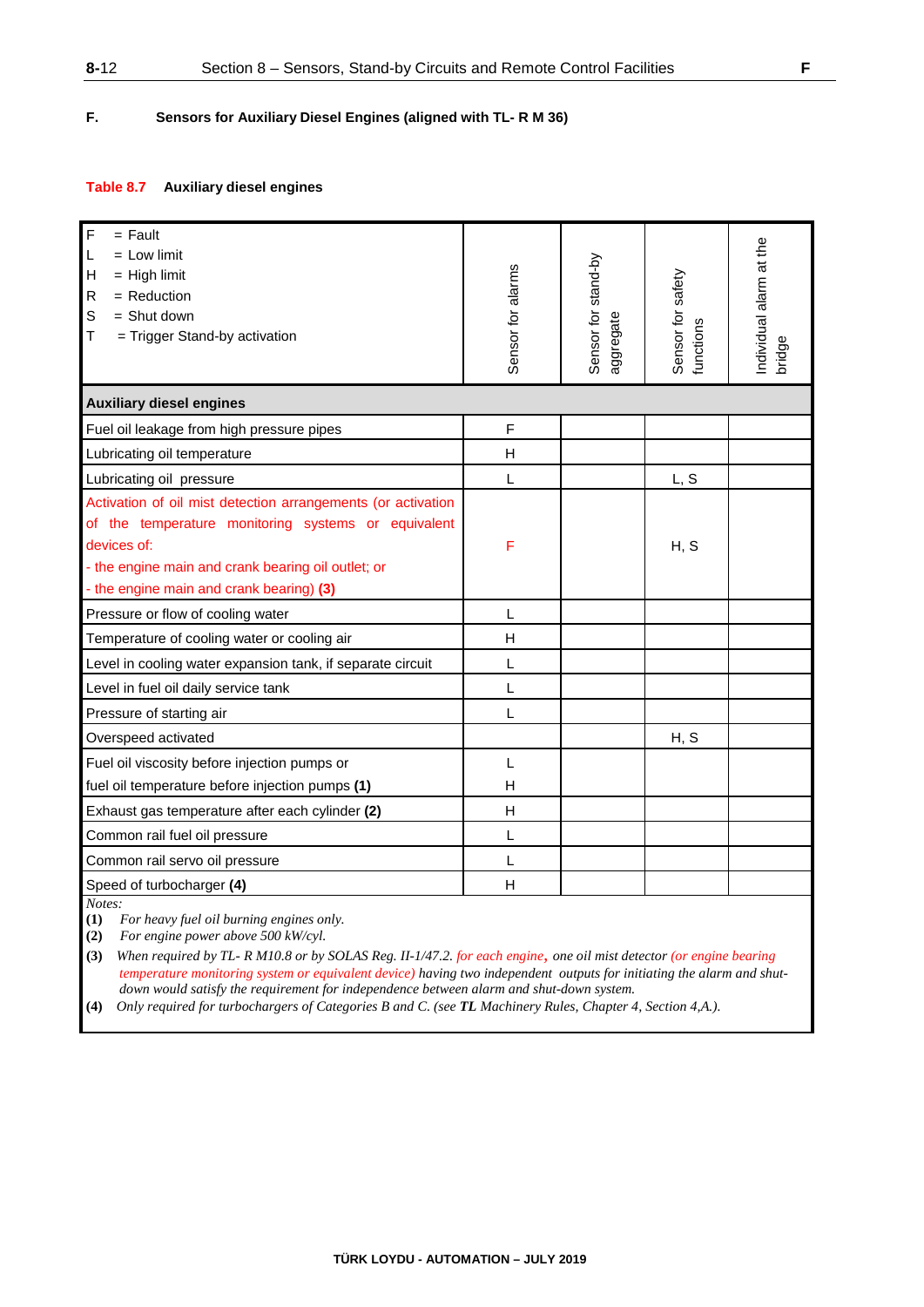## **G. Sensors for Fuel, Seperator, Generation and Utilization of Heat**

## **Table 8.8 Fuel oil, seperator, generation and utilization of heat**

| $\mathsf F$<br>$=$ Fault<br>$=$ Low limit<br>L<br>H<br>$=$ High limit<br>$\mathsf{R}$<br>$=$ Reduction<br>S<br>$=$ Shut down<br>= Trigger Stand-by activation<br>Т | Sensor for alarms         | Sensor for stand-by<br>aggregate | Sensor for safety<br>functions | Individual alarm at the<br>bridge |  |
|--------------------------------------------------------------------------------------------------------------------------------------------------------------------|---------------------------|----------------------------------|--------------------------------|-----------------------------------|--|
| <b>Fuel oil</b>                                                                                                                                                    |                           |                                  |                                |                                   |  |
| Heavy fuel oil viscosity (4)                                                                                                                                       | LH                        |                                  |                                |                                   |  |
| Fuel level (gas blanket) in closed stand pipe (2)                                                                                                                  | L                         |                                  |                                |                                   |  |
| Fault in automatic fuel oil filter                                                                                                                                 | $\mathsf F$               |                                  |                                |                                   |  |
| Level in fuel oil service tank                                                                                                                                     | L(3)                      |                                  |                                |                                   |  |
| Differential pressure of fuel indicator filter                                                                                                                     | H                         |                                  |                                |                                   |  |
| Fuel oil temperature in daily service oil fuel tanks and<br>settling tanks (6)                                                                                     | H                         |                                  |                                |                                   |  |
| <b>Separator Systems</b>                                                                                                                                           |                           |                                  |                                |                                   |  |
| Temperature of separating medium                                                                                                                                   | <b>LH</b>                 |                                  |                                |                                   |  |
| Unintentional opening of drum                                                                                                                                      | F                         |                                  |                                |                                   |  |
| Water in the discharge of the separation medium                                                                                                                    | F                         |                                  |                                |                                   |  |
| Loss of water seal                                                                                                                                                 | F                         |                                  |                                |                                   |  |
| Sludge tank level                                                                                                                                                  | H                         |                                  |                                |                                   |  |
| <b>Thermal oil installation</b>                                                                                                                                    |                           |                                  |                                |                                   |  |
| Thermal oil system                                                                                                                                                 |                           |                                  |                                |                                   |  |
| Discharge temperature                                                                                                                                              | L                         |                                  |                                |                                   |  |
| Level in expansion tank                                                                                                                                            | LH                        |                                  |                                |                                   |  |
| Tripping of quick discharge/closing device                                                                                                                         | F                         |                                  |                                |                                   |  |
| Oil fired heaters                                                                                                                                                  |                           |                                  |                                |                                   |  |
| Temperature at heater                                                                                                                                              | Н                         |                                  |                                |                                   |  |
| Circulation                                                                                                                                                        | L                         |                                  |                                |                                   |  |
| Temperature of flue gas                                                                                                                                            | H                         |                                  |                                |                                   |  |
| Leakage                                                                                                                                                            | F                         |                                  |                                |                                   |  |
| <b>Exhaust gas fired heaters</b>                                                                                                                                   |                           |                                  |                                |                                   |  |
| Temperature at heater                                                                                                                                              | $\boldsymbol{\mathsf{H}}$ |                                  |                                |                                   |  |
| Circulation                                                                                                                                                        | L                         |                                  |                                |                                   |  |
| Exhaust gas temperature at heater outlet                                                                                                                           | H                         |                                  |                                |                                   |  |
| Fire in heater                                                                                                                                                     | F                         |                                  |                                |                                   |  |
| Leakage                                                                                                                                                            | $\mathsf F$               |                                  |                                |                                   |  |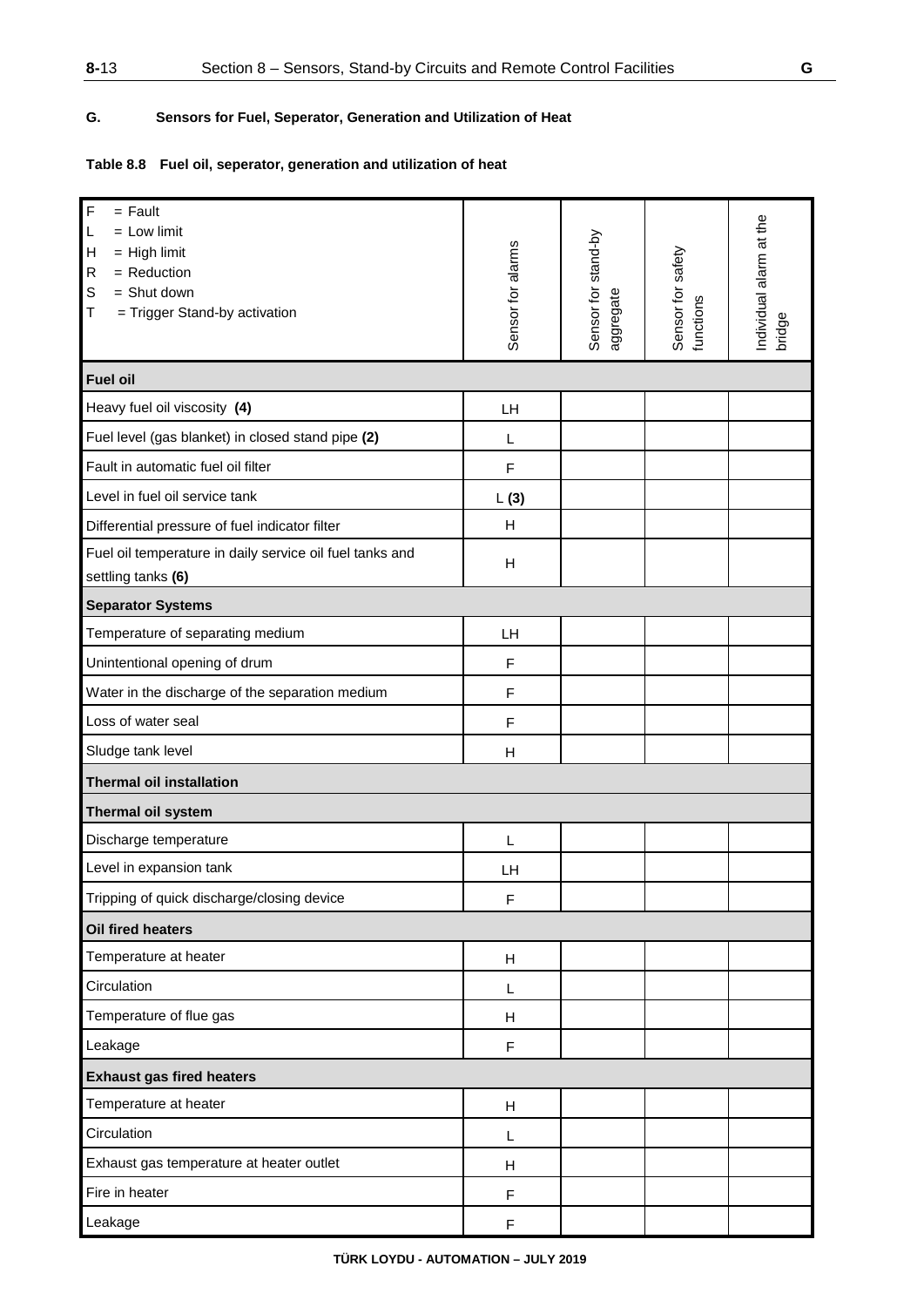**Table 8.8 Fuel oil, seperator, generation and utilization of heat (continued)**

| F<br>$=$ Fault                                                                                                                                                                                                                             |                                                                                                        |                                  |                                |                                  |  |
|--------------------------------------------------------------------------------------------------------------------------------------------------------------------------------------------------------------------------------------------|--------------------------------------------------------------------------------------------------------|----------------------------------|--------------------------------|----------------------------------|--|
| $=$ Low limit<br>L                                                                                                                                                                                                                         |                                                                                                        |                                  |                                |                                  |  |
| $=$ High limit<br>н                                                                                                                                                                                                                        |                                                                                                        |                                  |                                |                                  |  |
| $=$ Reduction<br>R                                                                                                                                                                                                                         |                                                                                                        |                                  |                                |                                  |  |
| $=$ Shut down<br>S                                                                                                                                                                                                                         |                                                                                                        |                                  |                                |                                  |  |
| т<br>= Trigger Stand-by activation                                                                                                                                                                                                         | Sensor alarms                                                                                          | Sensor for stand-by<br>aggregate | Sensor for safety<br>functions | ndividual alarm at the<br>bridge |  |
|                                                                                                                                                                                                                                            |                                                                                                        |                                  |                                |                                  |  |
| <b>Auxiliary steam plant</b>                                                                                                                                                                                                               |                                                                                                        |                                  |                                |                                  |  |
| Condensate, feed water and steam system                                                                                                                                                                                                    |                                                                                                        |                                  |                                |                                  |  |
| Steam pressure                                                                                                                                                                                                                             | L                                                                                                      |                                  |                                |                                  |  |
| Level in condensate tank                                                                                                                                                                                                                   | L                                                                                                      |                                  |                                |                                  |  |
| Salt content                                                                                                                                                                                                                               | H                                                                                                      |                                  |                                |                                  |  |
| Oil penetration                                                                                                                                                                                                                            | F                                                                                                      |                                  |                                |                                  |  |
| Oil fired boiler                                                                                                                                                                                                                           |                                                                                                        |                                  |                                |                                  |  |
| Level of water                                                                                                                                                                                                                             | LH                                                                                                     |                                  |                                |                                  |  |
| Pressure of steam                                                                                                                                                                                                                          | н                                                                                                      |                                  |                                |                                  |  |
| Circulation                                                                                                                                                                                                                                | L                                                                                                      |                                  |                                |                                  |  |
| <b>Exhaust gas boiler</b>                                                                                                                                                                                                                  |                                                                                                        |                                  |                                |                                  |  |
| Level of water                                                                                                                                                                                                                             | LH                                                                                                     |                                  |                                |                                  |  |
| Pressure of steam                                                                                                                                                                                                                          | н                                                                                                      |                                  |                                |                                  |  |
| Fire in exhaust gas boiler (boiler with framed tubes)                                                                                                                                                                                      | F                                                                                                      |                                  |                                |                                  |  |
| Oil fired system for steam and thermal oil plants                                                                                                                                                                                          |                                                                                                        |                                  |                                |                                  |  |
| Fuel supply system                                                                                                                                                                                                                         |                                                                                                        |                                  |                                |                                  |  |
| Fuel oil pressure (1)                                                                                                                                                                                                                      | L                                                                                                      |                                  |                                |                                  |  |
| Fuel oil temperature /viscosity                                                                                                                                                                                                            | LH                                                                                                     |                                  |                                |                                  |  |
| Service tank level                                                                                                                                                                                                                         | L                                                                                                      |                                  |                                |                                  |  |
| Oil burner                                                                                                                                                                                                                                 |                                                                                                        |                                  |                                |                                  |  |
| Fuel oil pressure in pressure atomizer (5)                                                                                                                                                                                                 | L                                                                                                      |                                  |                                |                                  |  |
| Atomizing agent pressure                                                                                                                                                                                                                   | LH                                                                                                     |                                  |                                |                                  |  |
| Rotary cup speed/primary air pressure                                                                                                                                                                                                      | L                                                                                                      |                                  |                                |                                  |  |
| Flame disturbance (1)                                                                                                                                                                                                                      | $\mathsf F$                                                                                            |                                  |                                |                                  |  |
| Combustion air pressure                                                                                                                                                                                                                    | L                                                                                                      |                                  |                                |                                  |  |
| Induced draught                                                                                                                                                                                                                            | L                                                                                                      |                                  |                                |                                  |  |
| <b>Evaporator plant</b>                                                                                                                                                                                                                    |                                                                                                        |                                  |                                |                                  |  |
| Salt content of the produced distillate                                                                                                                                                                                                    | H                                                                                                      |                                  |                                |                                  |  |
| (1)<br>Reduce and registration for main steam plants.                                                                                                                                                                                      |                                                                                                        |                                  |                                |                                  |  |
| (2)<br>Not applicable in the case of automatic gas-venting.                                                                                                                                                                                |                                                                                                        |                                  |                                |                                  |  |
| (3)<br>High level alarm is also required if no suitable overflow arrangement is provided.                                                                                                                                                  |                                                                                                        |                                  |                                |                                  |  |
| (4)<br>It may be agreed with TL to alarm the temperature alternatively.<br>(5)<br>If the fan for combustion air and the pump for fuel oil will be driven by one common motor the realisation of one of the<br>Stated alarms is sufficient. |                                                                                                        |                                  |                                |                                  |  |
| (6)                                                                                                                                                                                                                                        | Only if tanks are fitted with heating arrangements and the flashpoint of the oil fuel can be exceeded. |                                  |                                |                                  |  |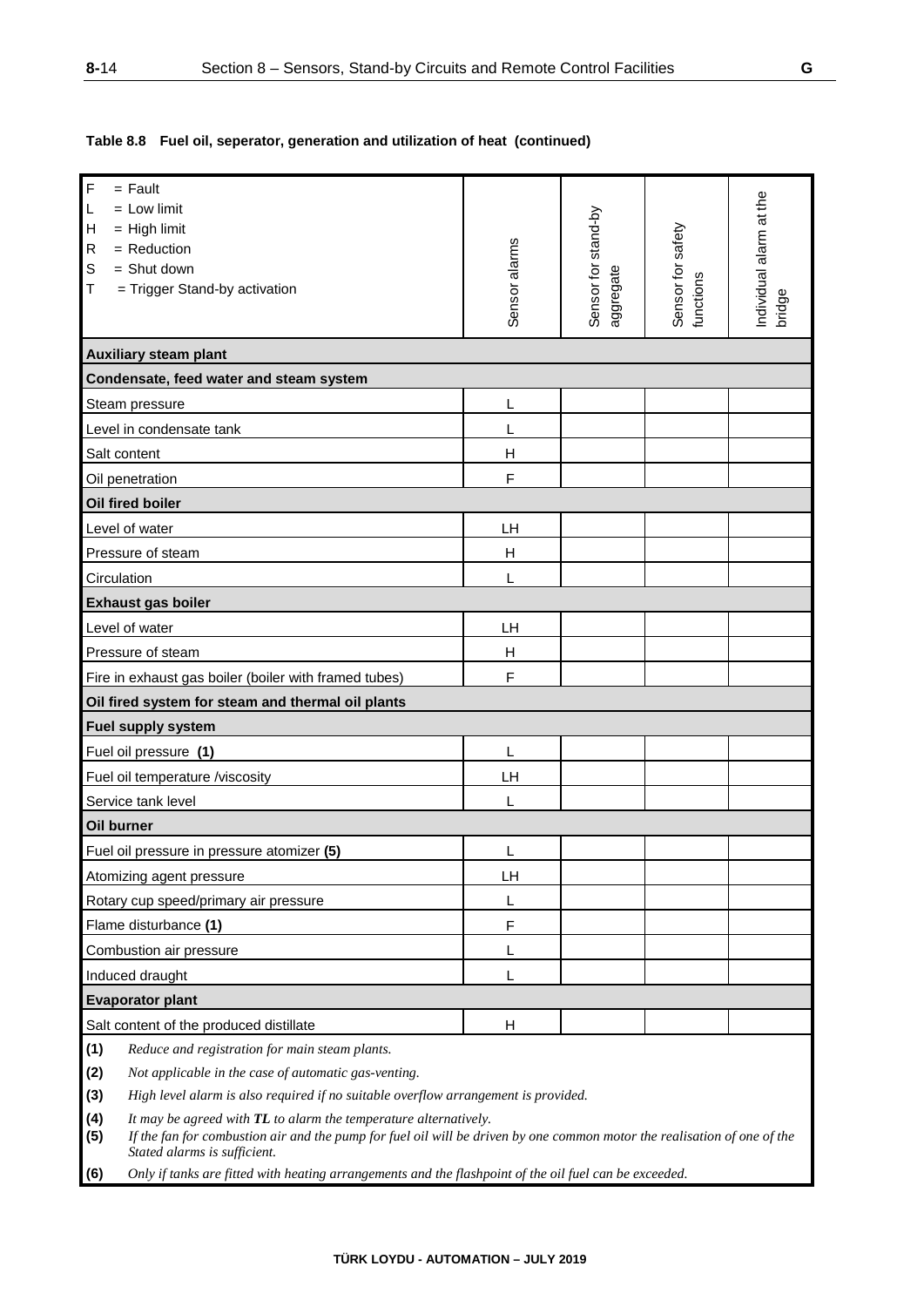## **H. Sensors for Fire Alarm Systems, Electrical Plants and Others**

## **Table 8.9 Fire alarm systems, electrical plants and others**

| $\mathsf F$<br>$=$ Fault<br>$=$ Low limit<br>L<br>$=$ High limit<br>Η<br>$\mathsf{R}$<br>$=$ Reduction<br>S<br>$=$ Shut down<br>= Trigger Stand-by activation<br>Τ | Sensor for alarms | Sensor for stand-by<br>aggregate | Sensor for safety<br>functions | Individual alarm at the<br>bridge |
|--------------------------------------------------------------------------------------------------------------------------------------------------------------------|-------------------|----------------------------------|--------------------------------|-----------------------------------|
| Fire alarm system                                                                                                                                                  |                   |                                  |                                |                                   |
| Fire alarm (1)                                                                                                                                                     | $\mathsf F$       |                                  |                                | F                                 |
| Fault                                                                                                                                                              | F                 |                                  |                                |                                   |
| <b>FWBLAFFS (Local Fire Fighting System)</b>                                                                                                                       |                   |                                  |                                |                                   |
| Prealarm                                                                                                                                                           | $\mathsf F$       |                                  |                                |                                   |
| Released                                                                                                                                                           | F                 |                                  |                                | F                                 |
| Fault                                                                                                                                                              | F                 |                                  |                                |                                   |
| <b>Electrical plant</b>                                                                                                                                            |                   |                                  |                                |                                   |
| Failure of ship's main                                                                                                                                             | F                 |                                  |                                |                                   |
| Disconnection of non-essential consumers                                                                                                                           | F                 |                                  |                                |                                   |
| Generator switch activated                                                                                                                                         | F                 |                                  |                                |                                   |
| Low frequency                                                                                                                                                      | L                 |                                  |                                |                                   |
| Over voltage                                                                                                                                                       | H                 |                                  |                                |                                   |
| Failure 24 V main charger                                                                                                                                          | F                 |                                  |                                |                                   |
| Common fault power management                                                                                                                                      | F                 |                                  |                                |                                   |
| <b>Others</b>                                                                                                                                                      |                   |                                  |                                |                                   |
| Failure of remote control                                                                                                                                          | F                 |                                  |                                | F                                 |
| Failure of alarm system /duty alarm system                                                                                                                         | F                 |                                  |                                | F                                 |
| Failure of safety system                                                                                                                                           | $\mathsf F$       |                                  |                                |                                   |
| Activation of the safety system                                                                                                                                    | F                 |                                  |                                |                                   |
| Override of safety system is activated                                                                                                                             | F                 |                                  |                                |                                   |
| Set/actual values deviation of a remote control                                                                                                                    | F                 |                                  |                                |                                   |
| Automatic start of a stand-by unit (4)                                                                                                                             | $\mathsf F$       |                                  |                                |                                   |
| Fault of a stand- by control unit                                                                                                                                  | $\mathsf F$       |                                  |                                |                                   |
| Level of engine room bilge, bilge suction pipe (3)                                                                                                                 | н                 |                                  |                                |                                   |
| Oil content of bilge water after separator                                                                                                                         | н                 |                                  |                                |                                   |
| Switching - on time and frequency of automatic bilge<br>pumps                                                                                                      | н                 |                                  |                                |                                   |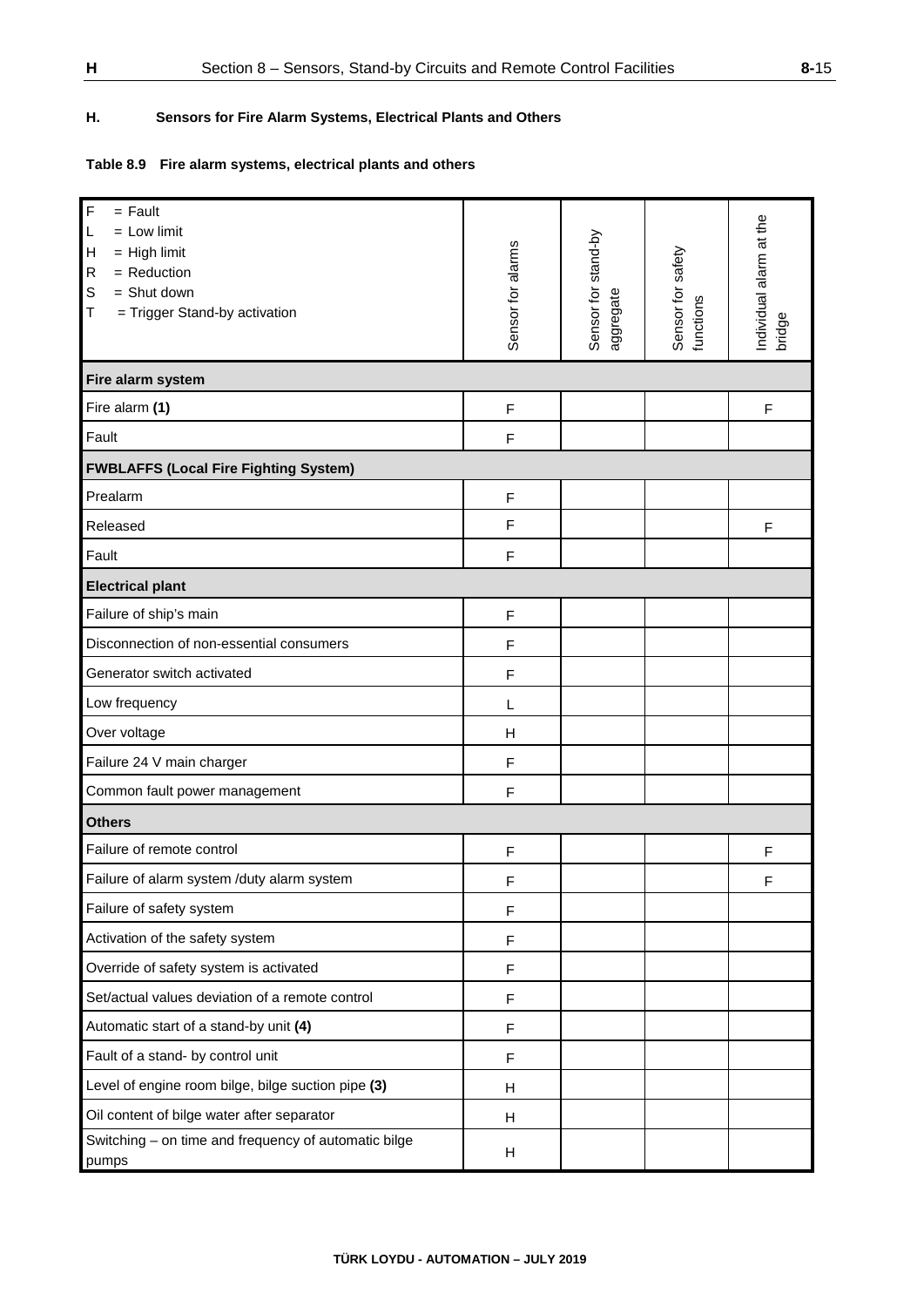## **Table 8.9 Fire alarm systems, electrical plants and others (continued)**

| <b>F</b><br>ℾ℄<br>$\mathsf{H}$<br>${\sf R}$<br>$\mathbb S$<br>Iт | $=$ Fault<br>$=$ Low limit<br>$=$ High limit<br>$=$ Reduction<br>$=$ Shut down<br>$=$ Trigger Stand-by activation                                                                                       | Sensor alarms | Sensor for stand-by<br>aggregate | Sensor for safety<br>functions | Individual alarm at the<br>bridge |  |  |
|------------------------------------------------------------------|---------------------------------------------------------------------------------------------------------------------------------------------------------------------------------------------------------|---------------|----------------------------------|--------------------------------|-----------------------------------|--|--|
|                                                                  | Level of fuel overflow tank                                                                                                                                                                             | H             |                                  |                                |                                   |  |  |
|                                                                  | Level leakage oil tank                                                                                                                                                                                  | H             |                                  |                                |                                   |  |  |
| Failure of CO <sub>2</sub> low pressure system                   |                                                                                                                                                                                                         | F             |                                  |                                |                                   |  |  |
|                                                                  | Failure of compressor for starting air (2)                                                                                                                                                              | F             |                                  |                                |                                   |  |  |
|                                                                  | System pressure of fire extinguishing system                                                                                                                                                            |               |                                  |                                |                                   |  |  |
|                                                                  | Activation of automatic fire extinguishing system                                                                                                                                                       | F             |                                  |                                | F                                 |  |  |
| F<br>Failure of electrical speed governor                        |                                                                                                                                                                                                         |               |                                  |                                |                                   |  |  |
| (1)<br>(2)<br>(3)                                                | Alarm to be optically and acoustically distinguished from other alarms.<br>Only if main engine is directly reversible.<br>At minimum two separate sensors for alarms at each engine room or department. |               |                                  |                                |                                   |  |  |
| (4)                                                              | If not started due to normal condition.                                                                                                                                                                 |               |                                  |                                |                                   |  |  |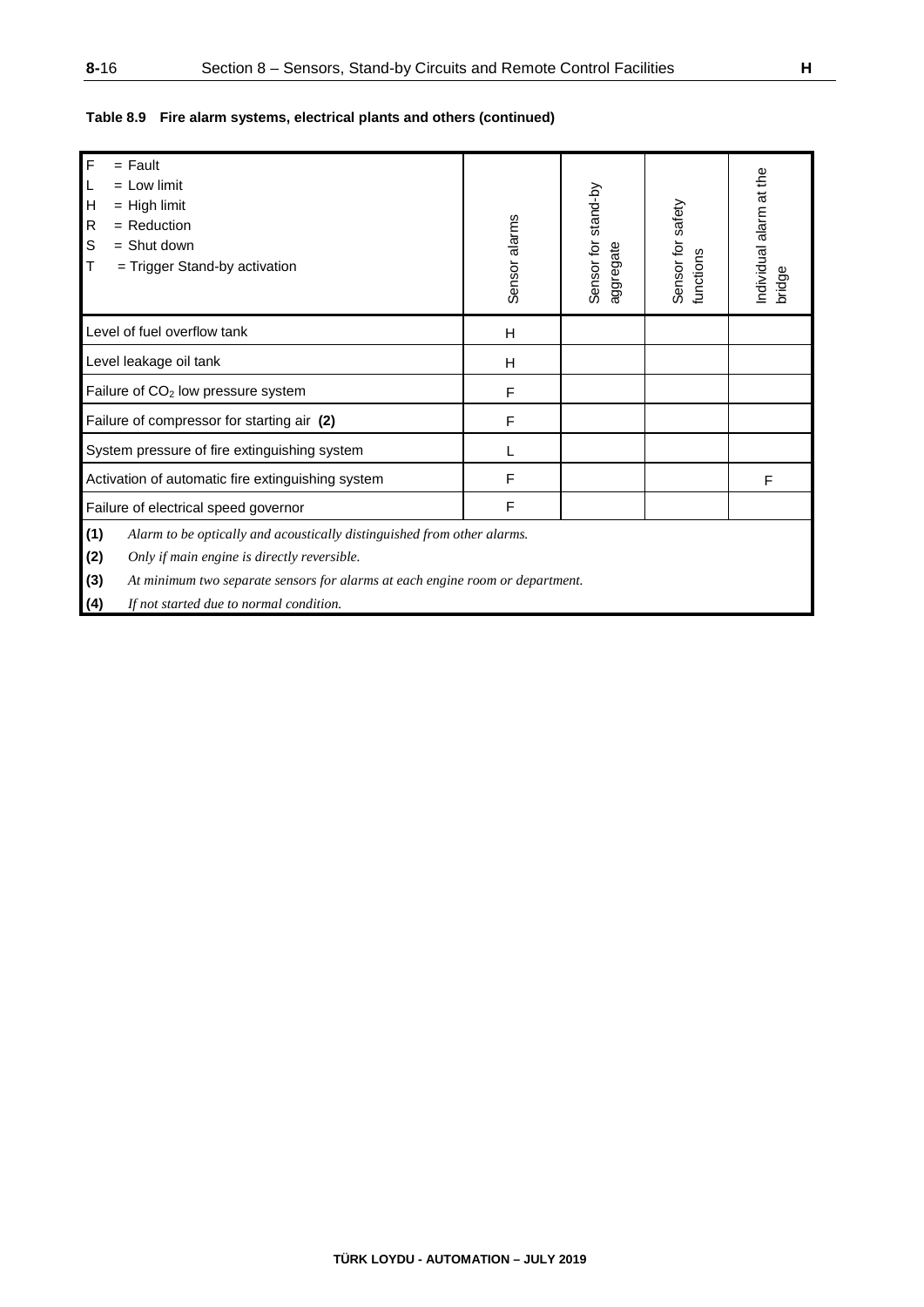## **I. Standby Circuit and Remote Control Facility for Essential Equipment**

## **Table 8.10 Standby circuit and remote control of essential equipment**

| Plant/System                   |                                                 | Stand-by circuit (6) | Starting after shut-<br>down and return of the<br>ship's supply | Remote control for<br>AUT-C |
|--------------------------------|-------------------------------------------------|----------------------|-----------------------------------------------------------------|-----------------------------|
| Diesel engine for propulsion   | Lubricating oil pumps (1)                       | x                    | x                                                               | x                           |
|                                | Piston coolant pumps                            | x                    | x                                                               | x                           |
|                                | HT (high temperature) fresh cooling water pumps | x                    | x                                                               | x                           |
|                                | LT (low temperature) fresh cooling water pumps  | x                    | x                                                               | x                           |
|                                | Sea water cooling pumps                         | x(2)                 | x                                                               | x                           |
|                                | Fuel valve coolant pumps                        | x                    | x                                                               | x                           |
|                                | Fuel feeding pumps                              | x                    | x                                                               | x                           |
|                                | Fuel pressure increasing pumps                  | x                    | x                                                               | x                           |
| Gas turbine                    | Lubricating oil pumps                           | x                    | x                                                               | x                           |
|                                | Coolant pumps                                   | х                    | x                                                               | x                           |
|                                | Fuel feeding pumps                              | x                    | x                                                               | x                           |
|                                | Fuel pressure increasing pumps                  | x                    | x                                                               | x                           |
| Main turbine                   | Lubricating oil pumps                           | x                    | x                                                               | x                           |
|                                | Condensate pumps                                | x                    | х                                                               | x                           |
|                                | Condensate transfer pumps                       | х                    | x                                                               | x                           |
|                                | Air pump, if no steam-jet air ejector fitted    | x                    | х                                                               | х                           |
|                                | Auxiliary cooling water pump                    | x(2)                 |                                                                 | x                           |
| <b>Auxiliary Diesel engine</b> | Fuel oil transfer pumps                         | x                    | x                                                               | x                           |
|                                | Cylinder water cooling pumps                    | $\pmb{\mathsf{x}}$   | $\pmb{\mathsf{x}}$                                              | x                           |
| Steam plant                    | Feedwater pumps                                 | X                    | $\times$ (5)                                                    | x                           |
|                                | Circulating pumps                               | x                    | x(5)                                                            | x                           |
| Thermal oil system             | Circulating pumps                               | X                    | x                                                               | x                           |
| Oil burning system             | Fuel oil supply pumps                           | X                    |                                                                 | x                           |
| Turbo generator                | Back-up lubricating pump                        | x                    | $\pmb{\mathsf{X}}$                                              | x                           |
| Pump for gear lubricating oil  |                                                 | х                    | x                                                               | x                           |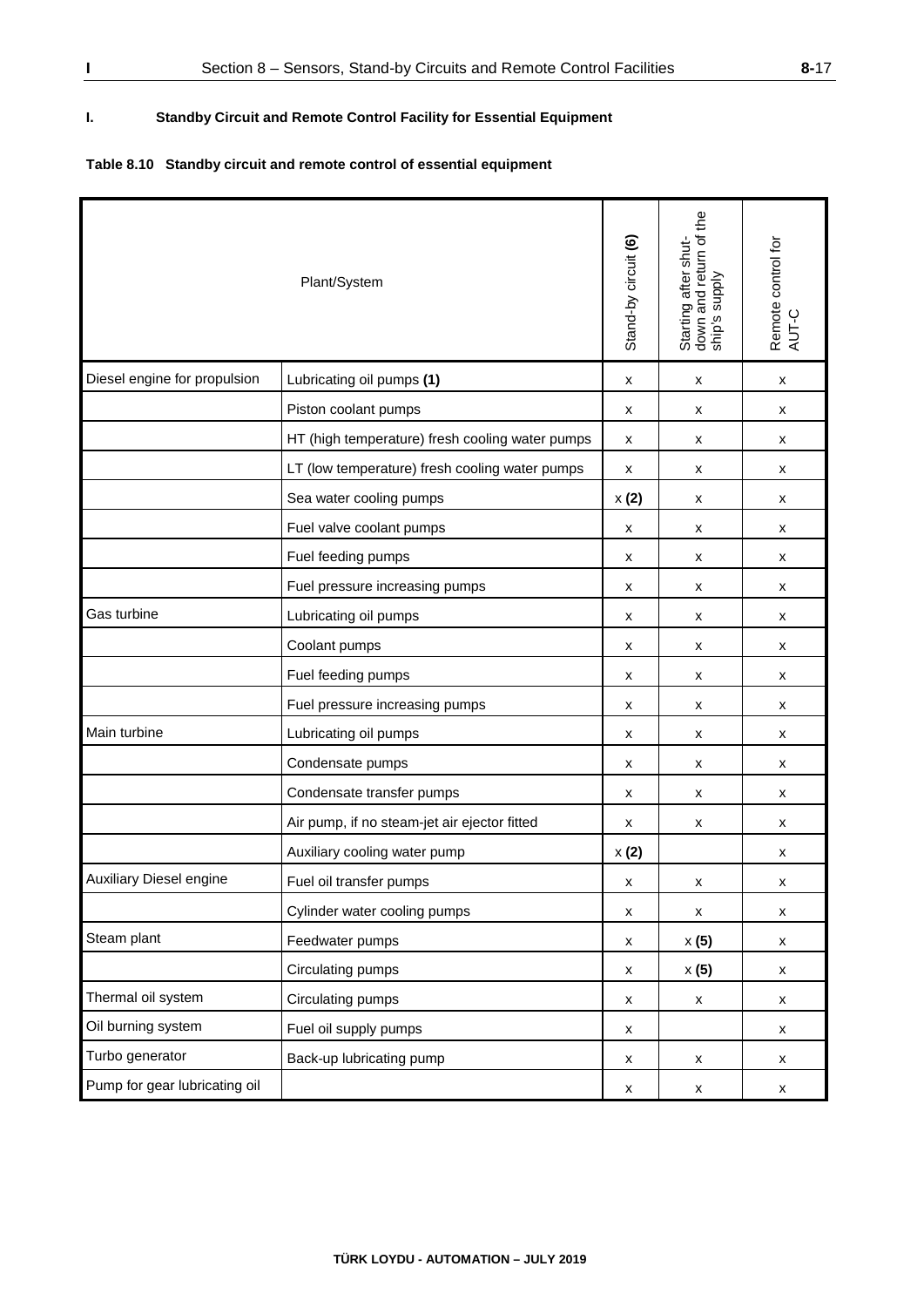|                                                       | Plant/System                                                                                                               | Stand-by circuit (6) | down and return of the<br>ship's supply<br>Starting after shut- | Remote control for<br>AUT-C |
|-------------------------------------------------------|----------------------------------------------------------------------------------------------------------------------------|----------------------|-----------------------------------------------------------------|-----------------------------|
| Pump for power oil of<br>controllable pitch propeller |                                                                                                                            | X                    | x                                                               | X                           |
| Pump for hydraulic oil of<br>steering gear            |                                                                                                                            | x(3)                 | X                                                               | x(3)                        |
| Compressor for starting air                           |                                                                                                                            | x(4)                 |                                                                 | x(4)                        |
| Compressor for control air                            |                                                                                                                            | $\times$ (4)         |                                                                 | x(4)                        |
| Main fire extinguishing pump                          |                                                                                                                            | $\times$ (3)         |                                                                 | x(3)                        |
| (1)<br>Valid for separated circuit.<br>(2)            | For scoop operation automatic switch-on/switch-off of main coolant pump as a function of the rate of speed as substitution |                      |                                                                 |                             |

### **Table 8.10 Standby circuit and remote control of essential equipment (continued)**

**(3)** *Starting by remote control from bridge* 

**(4)** *Automatic switching on or off depending on pressure*

**(5)** *For auxiliary steam plant the starting after shut-down and return of the ship's supply is not required.* 

**(6)** *Standby circuit not required for AUT-C Class Notation.*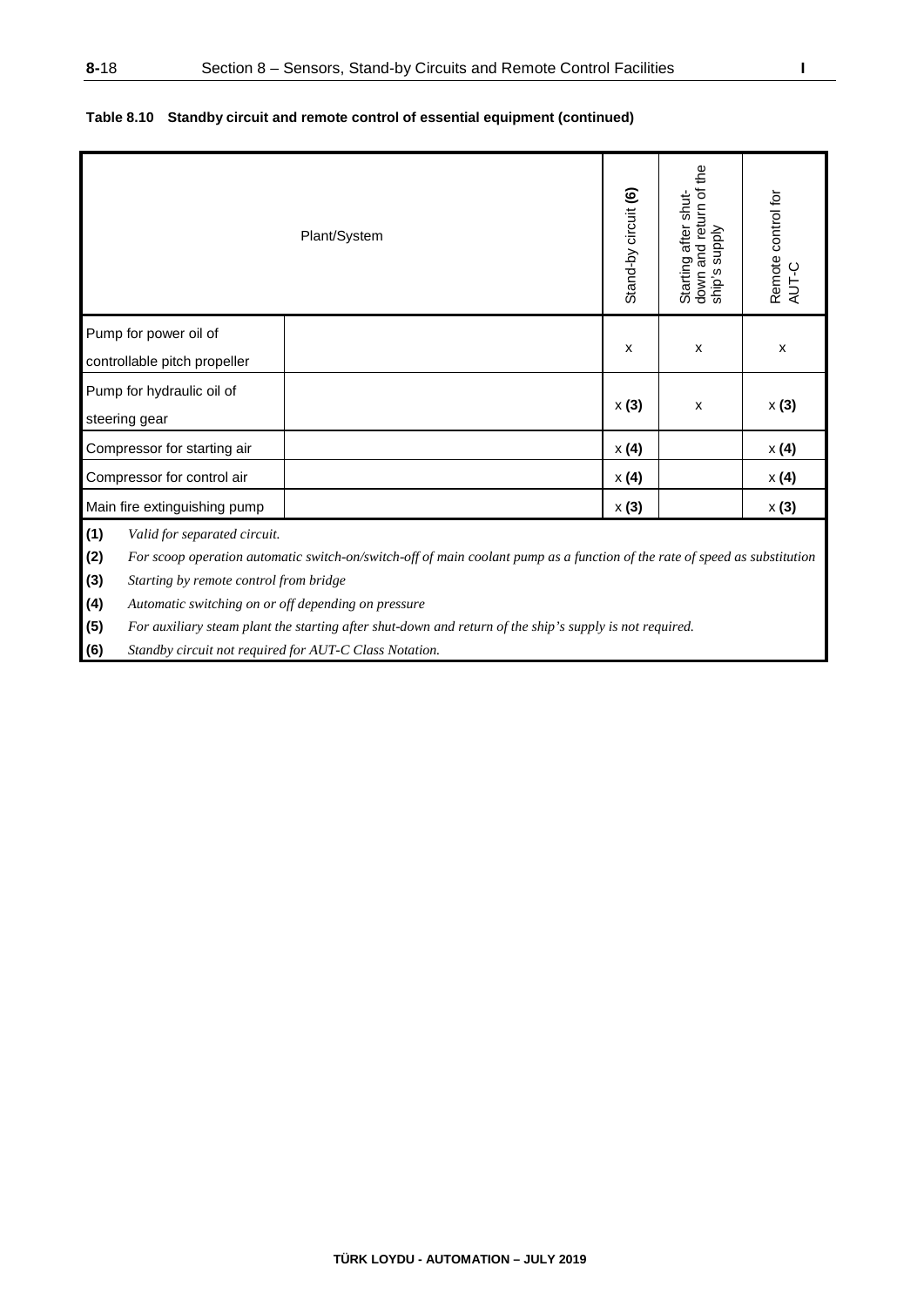### **J. Sensors for Electric Propulsion Plants**

## **Table 8.11 Indicators for electric permanent excited propulsion motors (PE), as well as synchronous motors (SY) and asynchronous motors (AS)**

| <b>Descriptions</b>                                                             |                       |                   |                               |                             |                     |
|---------------------------------------------------------------------------------|-----------------------|-------------------|-------------------------------|-----------------------------|---------------------|
| $F = Fault$                                                                     |                       |                   |                               |                             |                     |
| $L = Low limit$                                                                 |                       |                   |                               |                             |                     |
| $H = High limit$                                                                |                       |                   |                               |                             |                     |
| $R = \text{Reduction}$                                                          | $(R)$ = if applicable |                   |                               |                             |                     |
| $S = Shut-down$                                                                 | $(S) = if applicable$ |                   |                               |                             |                     |
| $T = Trigger$ standby activation                                                |                       |                   |                               |                             |                     |
| $C =$ Collective alarm                                                          |                       | Sensor for alarms | Sensor for stand-by aggregate | Sensor for safety functions | Alarm at the bridge |
|                                                                                 |                       |                   |                               |                             |                     |
| <b>Electric motor</b>                                                           |                       |                   |                               |                             |                     |
| <b>External lubrication failure</b>                                             | PE SY AS              | F                 |                               | $F(R)$ (S)                  | $\mathbf C$         |
| <b>Bearing temperature</b>                                                      | SY AS<br>PE :         | н                 |                               | н                           | C                   |
| <b>Stator winding temperature</b>                                               | PE SY AS              | н                 |                               | H <sub>R</sub>              | $\mathbf C$         |
| <b>Sliprings condition</b>                                                      | <b>SY</b>             | Inspection        |                               |                             | ä,                  |
| External cooling water and/or air failure                                       | PE SY AS              | F                 |                               | F                           | C                   |
| Cooling air temperature, engine inlet at PE SY AS<br>closed loop cooling system |                       | н                 |                               | н                           | C                   |
| <b>Coolant leakage</b>                                                          | PE SY AS              | F                 |                               | F                           | C                   |
| <b>Speed</b>                                                                    | PE SY AS              | н                 |                               | H <sub>S</sub>              | $\mathbf C$         |
| Voltage regulator breakdown                                                     | <b>SY</b>             | F                 |                               | F <sub>S</sub>              | $\mathbf C$         |
| Earth fault monitoring at stator with<br>transformer feeding                    | PE SY AS              | L                 |                               | L                           | $\mathbf C$         |
| Earth fault monitoring of exciting system<br>with transformer feeding           | <b>SY</b>             | L                 |                               | L                           | C                   |
| <b>Transformer reactor</b>                                                      |                       |                   |                               |                             |                     |
| <b>Transformer winding temperature</b>                                          | <b>PE SY AS</b>       | н                 |                               | H <sub>R</sub>              | $\mathbf C$         |
| <b>Coolant leakage</b>                                                          | <b>PE SY AS</b>       | F                 |                               | F                           | $\mathbf C$         |
| <b>External cooling failure</b>                                                 | <b>PE SY AS</b>       | F                 |                               | F                           | $\mathbf C$         |
| <b>Converter</b>                                                                |                       |                   |                               |                             |                     |
| <b>Mains failure</b>                                                            | <b>PE SY AS</b>       | F                 |                               | S                           | $\mathbf C$         |
| <b>External cooling failure</b>                                                 | <b>PE SY AS</b>       | F                 |                               | F <sub>R</sub>              | $\mathsf C$         |
| Power section temperature                                                       | <b>PE SY AS</b>       | H                 |                               | H S                         | C                   |
| Cooling quality (only at direct cooling)                                        | <b>PE SY AS</b>       | L                 |                               | L                           | C                   |
| <b>Coolant leakage</b>                                                          | <b>PE SY AS</b>       | F                 |                               | F                           | C                   |
| <b>General warning</b>                                                          | <b>PE SY AS</b>       |                   |                               |                             | C                   |
| <b>Breakdown</b>                                                                | <b>PE SY AS</b>       | F                 |                               | F <sub>S</sub>              | C                   |
| Speed-/rotor position sensor detection<br>failure                               | <b>PE SY AS</b>       | F                 |                               | F                           | С                   |
| Emergency stop (converter de-energized) PE SY AS                                |                       | F                 |                               | F <sub>S</sub>              | $\mathbf C$         |